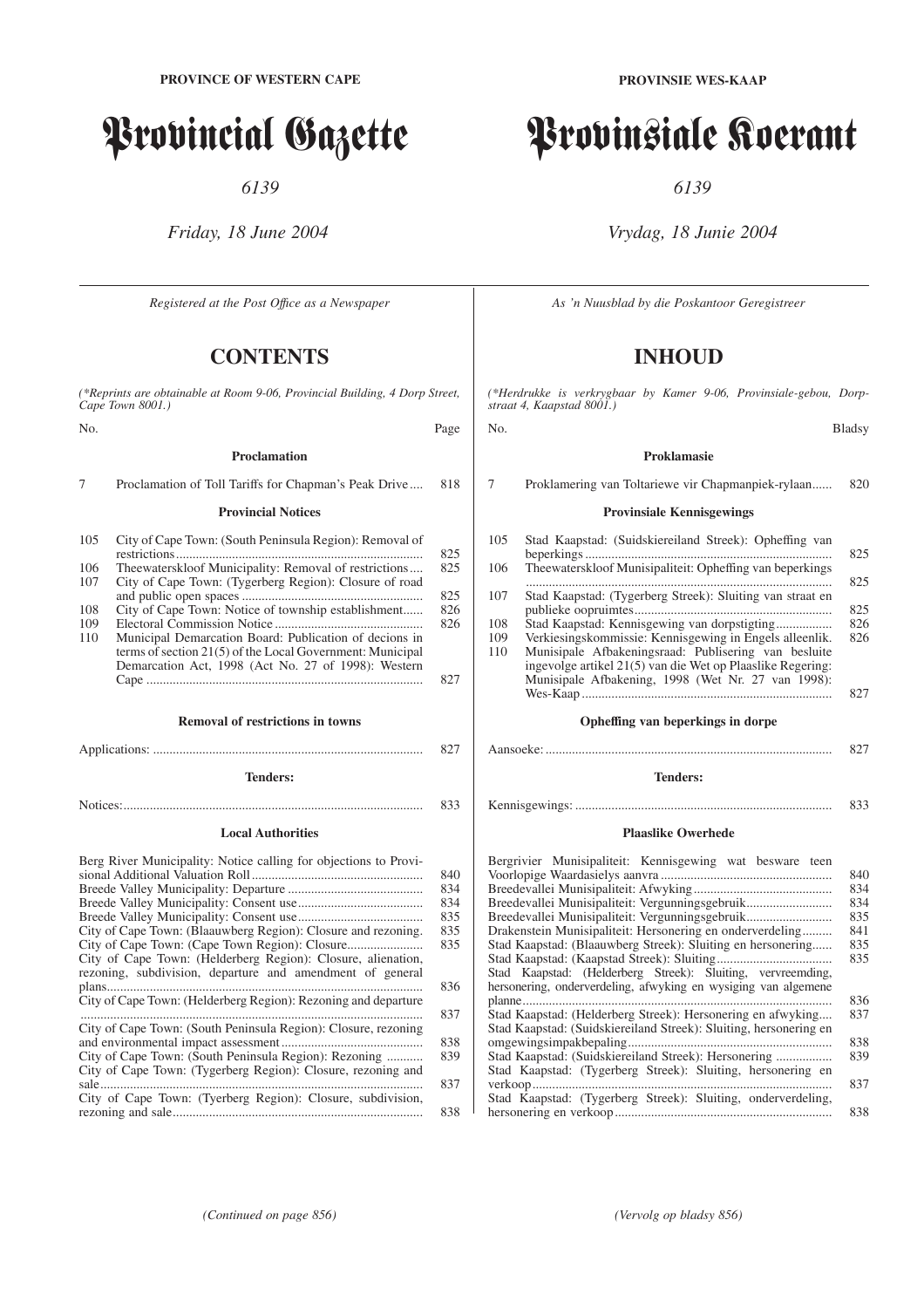#### **PROCLAMATION**

## **OF TOLL TARIFFS FOR CHAPMAN'S PEAK DRIVE**

#### NO. 7/2004

I, Mcebisi Skwatsha, member of the Provincial Cabinet responsible for transport in the Western Cape acting in terms of the powers vested in me by section 3(1) of the Western Cape Toll Roads Act, 1999 (Act 11 of 1999), declare that the toll tariffs specified in the Schedule shall be levied for the prescribed categories of vehicle specified in the Schedule which are driven or used on Chapman's Peak Drive. The tariffs specified in the Schedule shall be levied at the toll plaza(s) situated between 24,1 km and 33,0 km on Main Road 103, Chapman's Peak Drive.

In terms of section 4 of the Act, exemption from the payment of toll is given to users listed in the Schedule.

In terms of section 3(2) and section 4 the effective date is 1 July 2004.

Signed at Cape Town this 15th day of June 2004

#### **M. SKWATSHA**

PROVINCIAL MINISTER OF TRANSPORT AND PUBLIC WORKS

#### **SCHEDULE**

#### SCHEDULE OF TOLL TARIFFS FROM 1 JULY 2004

#### **Schedule A: Toll Tariffs and Discounts**

|                     |                                             |         | Discount Structure for Regular<br>Users <sup>2</sup> |                                                        | Wild Card Tariffs <sup>3</sup> |                                                 |
|---------------------|---------------------------------------------|---------|------------------------------------------------------|--------------------------------------------------------|--------------------------------|-------------------------------------------------|
| Class of<br>Vehicle | Description                                 | Tariff  | Discount<br>Tariff                                   | <b>Oualification:</b><br>Uses per<br>Calendar<br>Month | Tariff                         | Qualification:<br>Uses per<br>Calendar<br>Month |
|                     |                                             | R13,00  |                                                      |                                                        | R <sub>10</sub> ,00            | $1 - 3$                                         |
|                     |                                             |         | R10,00                                               | $4 - 6$                                                | R7,00                          | $4 - 6$                                         |
| 1                   | Motor Cycle, Motor Tricycle, Motor Quadbike |         | R7,00                                                | $7 - 9$                                                | R5,00                          | $7 - 9$                                         |
|                     |                                             |         | R5,00                                                | $10 - 12$                                              | R3,00                          | $10 - 12$                                       |
|                     |                                             |         | R3,00                                                | $13 - 27$                                              | R <sub>2</sub> ,00             | 13 plus                                         |
|                     |                                             |         | R2,00                                                | 28 plus                                                |                                |                                                 |
|                     |                                             | R20,00  |                                                      |                                                        | R <sub>15</sub> ,00            | $1 - 3$                                         |
|                     |                                             |         | R <sub>15</sub> ,00                                  | $4 - 6$                                                | R12,00                         | $4 - 6$                                         |
|                     |                                             |         | R <sub>12,00</sub>                                   | $7 - 9$                                                | R <sub>10</sub> ,00            | $7 - 9$                                         |
| $\overline{2}$      |                                             |         | R <sub>10</sub> ,00                                  | $10 - 12$                                              | R8,00                          | $10 - 12$                                       |
|                     | Light Motor Vehicles                        |         | R8,00                                                | $13 - 15$                                              | R <sub>6</sub> ,00             | $13 - 15$                                       |
|                     |                                             |         | R <sub>6</sub> ,00                                   | $16 - 18$                                              | R4,00                          | $16 - 18$                                       |
|                     |                                             |         | R4,00                                                | $19 - 27$                                              | R <sub>2</sub> ,00             | 19 plus                                         |
|                     |                                             |         | R2,00                                                | 28 plus                                                |                                |                                                 |
| 3                   | Minibus                                     | R27,00  | n/a                                                  | n/a                                                    | n/a                            | n/a                                             |
| 3                   | Minibus Taxi                                |         | R8,00                                                | Registration<br>as taxi<br>operator                    | n/a                            | n/a                                             |
| $\overline{4}$      | Midibus and Medium Heavy Motor Vehicles     | R80,00  | n/a                                                  | n/a                                                    | n/a                            | n/a                                             |
| 5                   | Large Bus                                   | R200,00 | n/a                                                  | n/a                                                    | n/a                            | n/a                                             |

*Note (1):* All tariffs include 14% VAT

*Note (2):* Discount tariffs are only applicable to users who have preregistered with the Concessionaire

*Note* (3): Tariffs are only applicable to persons in possession of valid Wild Cards as distributed by South African National Parks and Cape Nature Conservation and who have preregistered with the Concessionaire

#### **Schedule B: Exempt Vehicles**

South African Police Service motor vehicles in the performance of duty

South African National Defence Force motor vehicles in the performance of duty

Western Province Provincial Administration emergency vehicles and Traffic Police in the performance of duties

City of Cape Town emergency services and Traffic Police motor vehicles in the performance of duty

South African National Parks vehicles in the performance of duty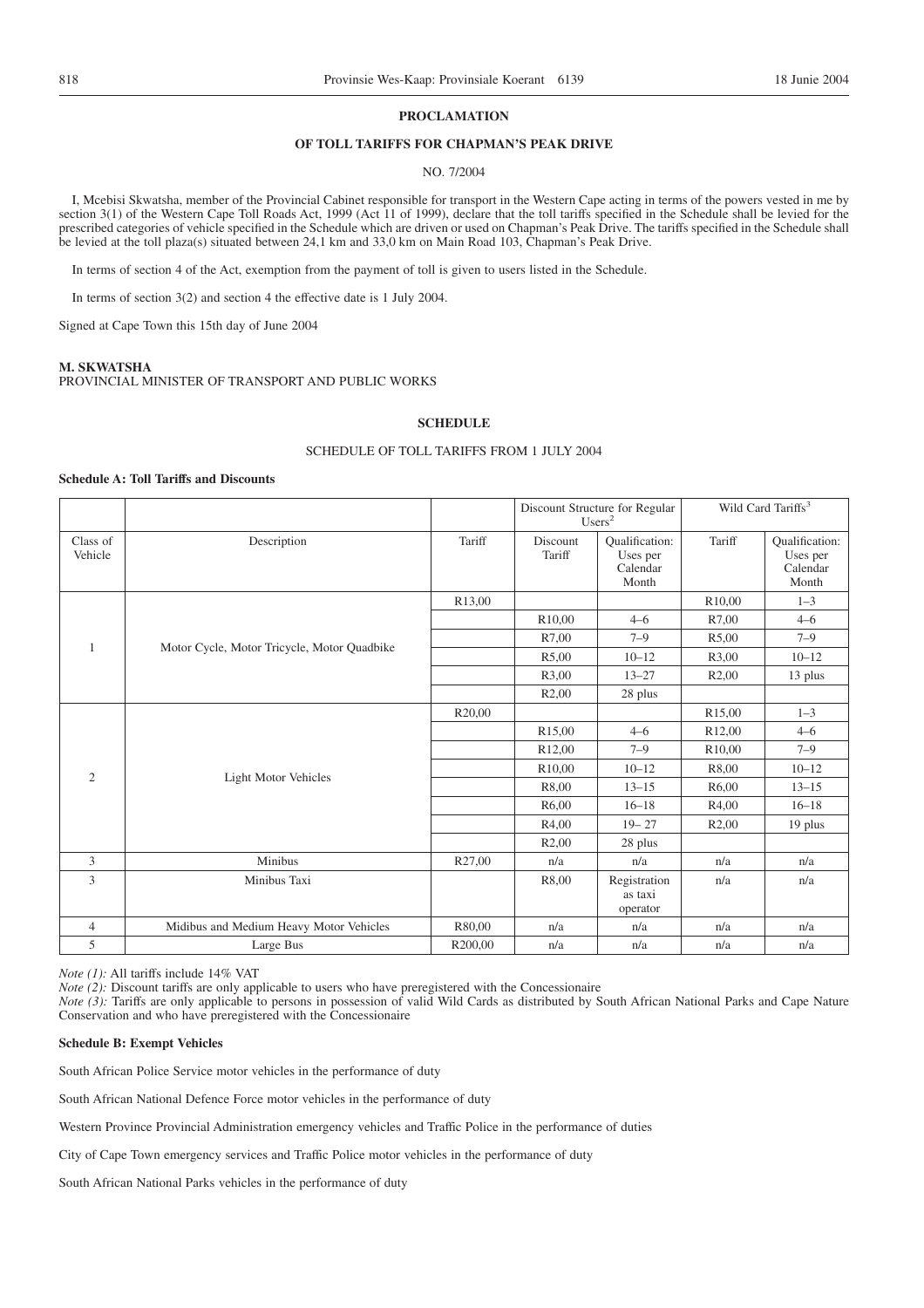Bona fide users of designated picnic areas, viewing sites and mountain trails between Hout Bay and Lookout Point (28,6 km) during hours of daylight and entering Chapman's Peak Drive from Hout Bay

#### **Schedule C: Prohibited Vehicles**

The following motor vehicles are prohibited from using the road:

Travelling in a direction from north to south (Hout Bay to Noordhoek)

 $\bullet$  Heavy motor vehicles

Travelling in a direction from south to north (Noordhoek to Hout Bay)

- $\bullet$  Heavy motor vehicles
- <sup>O</sup> Class 4, Class 5 and Class 6 motor vehicles
- <sup>O</sup> Any motor vehicle exceeding 2,1 metres in width

#### **Schedule D: Detailed Description of Vehicle Classes**

| Class              | Vehicle                       | Description                                                                                                                                                                                                                                         | Definition                                                                                                                      |
|--------------------|-------------------------------|-----------------------------------------------------------------------------------------------------------------------------------------------------------------------------------------------------------------------------------------------------|---------------------------------------------------------------------------------------------------------------------------------|
|                    | Motor Cycle                   | A motor vehicle which has two wheels, and includes any<br>such vehicle having a side-car attached thereto                                                                                                                                           |                                                                                                                                 |
| CLASS <sub>1</sub> | Motor Tricycle                | A motor vehicle, other than a motor cycle with a side-car,<br>which has three wheels and which is designed to be driven<br>by means of the type of controls usually fitted to a motor<br>cycle                                                      | Height above front axle: Not applicable<br>Number of axles: 2 or 3 stub axles                                                   |
|                    | Motor Quadbike                | A motor vehicle, other than a motor cycle or motor tricycle,<br>which has four wheels and is designed to be driven by<br>means of the type of controls usually fitted to a motor cycle                                                              |                                                                                                                                 |
| CLASS <sub>2</sub> | Light Rigid Motor Vehicle     | A motor vehicle, other than heavy motor vehicle which or<br>minibuses, with or without a trailer, includes motor cars<br>and light delivery vehicles                                                                                                | Height above front axle: less than 1,35 m<br>Number of axles: 2 (two) or more<br>Heavy axles: Nil<br>Wheelbase: Less than 3,0 m |
| CLASS <sub>3</sub> | Minibus                       | A rigid motor vehicle, with or without a trailer, designed or<br>adapted solely or principally for the conveyance of passen-<br>gers not exceeding eighteen (18) in number and of length<br>not exceeding 4,8 m in overall length excluding trailer | Height above front axle: less than 1,35 m<br>Number of axles: 2 (two) or more<br>Heavy axles: Nil<br>Wheelbase: Less than 3,0 m |
| CLASS 4            | Midibus                       | A rigid motor vehicle without a trailer, designed or adapted<br>solely or principally for the conveyance of passengers not<br>exceeding thirty-five (35) in number and a length not ex-<br>ceeding 8,5 m overall length                             | Height above front axle: Greater than 3,3 m<br>Number of axles: 2 (two) or 3 (three)<br>Heavy axles: $1$ (one) or $2$ (two)     |
|                    | Small Heavy Motor Vehicle     | A rigid motor vehicle with two axles, of which one axle is<br>a heavy axle designed or adapted solely or principally for<br>the conveyance of freight (not passengers) greater than 5,5<br>m in overall length to a maximum overall length of 8,5 m | Wheelbase: Less than 6,5 m<br>Length of rear overhang: Greater than 2,0 m                                                       |
| CLASS <sub>5</sub> | <b>Bus</b>                    | A rigid motor vehicle without a trailer designed or adapted<br>solely or principally for the conveyance of passengers ex-<br>ceeding thirty-five (35) in number and of length not ex-<br>ceeding 12,5 m                                             | Height above front axle: Greater than 3,3 m<br>Number of axles: 2 (two) or 3 (three)<br>Heavy axles: $1$ (one) or $2$ (two)     |
|                    | Medium Heavy Motor<br>Vehicle | A rigid motor vehicle with two heavy axles designed or<br>adapted solely or principally for the conveyance of freight<br>(not passengers), greater than 8.5 metres in overall length<br>to a maximum overall length of 12,5 metres                  | Wheelbase: Less than 6,5 m<br>Length of rear overhang: Greater than 2,0 m                                                       |
| CLASS <sub>6</sub> | Heavy Motor Vehicle           | Any rigid or articulated vehicle with three or more heavy<br>axles                                                                                                                                                                                  | Heavy axles: 3 (three) or more                                                                                                  |

#### **Schedule E: Restrictions: Cyclists**

The following restrictions on cyclists are applicable:

- <sup>O</sup> No cyclist under the age of 12 permitted unless accompanied by an adult
- <sup>O</sup> No cyclists are permitted during hours of darkness
- Cycling in a peloton is prohibited

#### **Schedule F: Restrictions: Hikers and Walkers**

The following restrictions on hikers and walkers are applicable:

- <sup>O</sup> Pedestrian movement between Lookout Point and Noordhoek Corner (28,6 km and 33,1 km) is prohibited at all times
- <sup>O</sup> All animals taken along the road must be leashed at all times.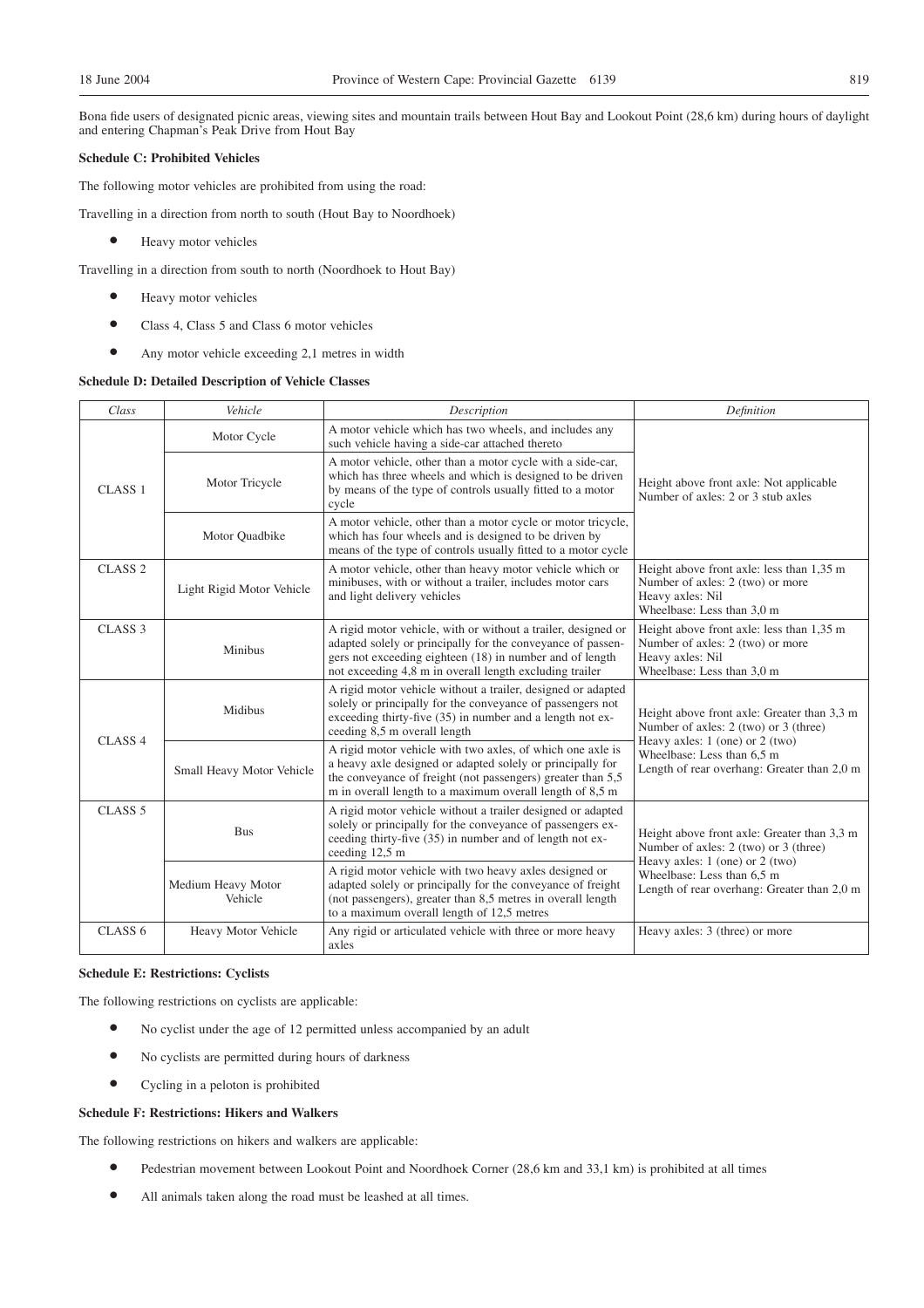#### **Schedule G: Restrictions: Runners**

The following restrictions on runners are applicable:

Runners will not be permitted between Lookout Point and Noordhoek Corner (28,6 km and 33,1 km) during the following hours:

Weekdays (Off-peak season)

- 07:00-08:00
- <sup>O</sup> 16:30–18:00
- Hours of darkness.

Weekends, Public Holidays and Peak Holiday Period (15 December to 5 January)

- <sup>O</sup> 10:00–19:00
- Hours of darkness

#### **PROKLAMERING**

#### **VAN TOLTARIEWE VIR CHAPMANPIEK-RYLAAN**

NO. 7/2004

Ek, Mcebisi Skwatsha, lid van die Provinsiale Kabinet verantwoordelik vir vervoer in die Wes-Kaap wat handel ingevolge die bevoegdhede waarmee ek beklee is by artikel 3(1) van die Wes-Kaapse Wet op Tolpaaie, 1999 (Wet 11 van 1999), verklaar dat die toltariewe in die Bylae gespesifiseer, gehef moet word vir die voorgeskrewe kategorieë van voertuie in die Bylae gespesifiseer wat op Chapmanpiek-rylaan bestuur of gebruik word. Die tariewe wat in die Bylae gespesifiseer word, moet gehef word by die tolplaza(s) geleë tussen 24,1 km en 33,0 km op Hoofpad 103, Chapmanpiek-rylaan.

Ingevolge artikel 4 van die Wet word gebruikers in die Bylae gelys, vrygestel van die betaling van tolgeld.

Ingevolge artikel 3(2) en artikel 4 is die datum van inwerkingtreding 1 Julie 2004.

Geteken te Kaapstad op hierdie 15de dag van Junie 2004.

#### **M SKWATSHA**

PROVINSIALE MINISTER VAN VERVOER EN PUBLIEKE WERKE

### **BYLAE**

#### BYLAE VAN TOLTARIEWE VANAF 1 JULIE 2004

#### **Bylae A: Toltariewe en Kortings**

|                  |                                          |                     |                     | Kortingstruktuur vir Gereelde<br>Gebruikers <sup>2</sup> |                     | Wild Card-tariewe <sup>3</sup>                      |  |
|------------------|------------------------------------------|---------------------|---------------------|----------------------------------------------------------|---------------------|-----------------------------------------------------|--|
| Klas<br>Voertuig | Beskrywing                               | Tarief              | Korting-<br>tarief  | Kwalifikasie:<br>Gebruike per<br>Kalender-<br>maand      | Tarief              | Kwalifikasie:<br>Gebruike per<br>Kalender-<br>maand |  |
|                  |                                          | R13,00              |                     |                                                          | R10,00              | $1 - 3$                                             |  |
|                  |                                          |                     | R <sub>10</sub> ,00 | $4 - 6$                                                  | R7,00               | $4 - 6$                                             |  |
| $\mathbf{1}$     | Motorfiets, Motordriewiel, Motorvierwiel |                     | R7,00               | $7 - 9$                                                  | R5,00               | $7 - 9$                                             |  |
|                  |                                          |                     | R5,00               | $10 - 12$                                                | R3,00               | $10 - 12$                                           |  |
|                  |                                          |                     | R3,00               | $13 - 27$                                                | R <sub>2</sub> ,00  | 13 plus                                             |  |
|                  |                                          |                     | R <sub>2</sub> ,00  | 28 plus                                                  |                     |                                                     |  |
| $\overline{2}$   | Ligte Motorvoertuig                      | R <sub>20</sub> ,00 |                     |                                                          | R <sub>15</sub> ,00 | $1 - 3$                                             |  |
|                  |                                          |                     | R15,00              | $4 - 6$                                                  | R12,00              | $4 - 6$                                             |  |
|                  |                                          |                     | R <sub>12</sub> ,00 | $7 - 9$                                                  | R <sub>10,00</sub>  | $7 - 9$                                             |  |
|                  |                                          |                     | R <sub>10</sub> ,00 | $10 - 12$                                                | R8,00               | $10 - 12$                                           |  |
|                  |                                          |                     | R8,00               | $13 - 15$                                                | R <sub>6</sub> ,00  | $13 - 15$                                           |  |
|                  |                                          |                     | R <sub>6</sub> ,00  | $16 - 18$                                                | R4,00               | $16 - 18$                                           |  |
|                  |                                          |                     | R4,00               | $19 - 27$                                                | R2,00               | 19 plus                                             |  |
|                  |                                          |                     | R <sub>2</sub> ,00  | 28 plus                                                  |                     |                                                     |  |
| 3                | Minibus                                  | R27,00              | <b>NVT</b>          | <b>NVT</b>                                               | <b>NVT</b>          | <b>NVT</b>                                          |  |
| 3                | Minibus-taxi                             |                     | R8,00               | Registrasie as<br>taxi-operateur                         | <b>NVT</b>          | <b>NVT</b>                                          |  |
| $\overline{4}$   | Midibus en Middelswaar Motorvoertuie     | R80,00              | <b>NVT</b>          | <b>NVT</b>                                               | <b>NVT</b>          | $\ensuremath{\text{NVT}}$                           |  |
| 5                | <b>Groot Bus</b>                         | R200,00             | <b>NVT</b>          | <b>NVT</b>                                               | <b>NVT</b>          | <b>NVT</b>                                          |  |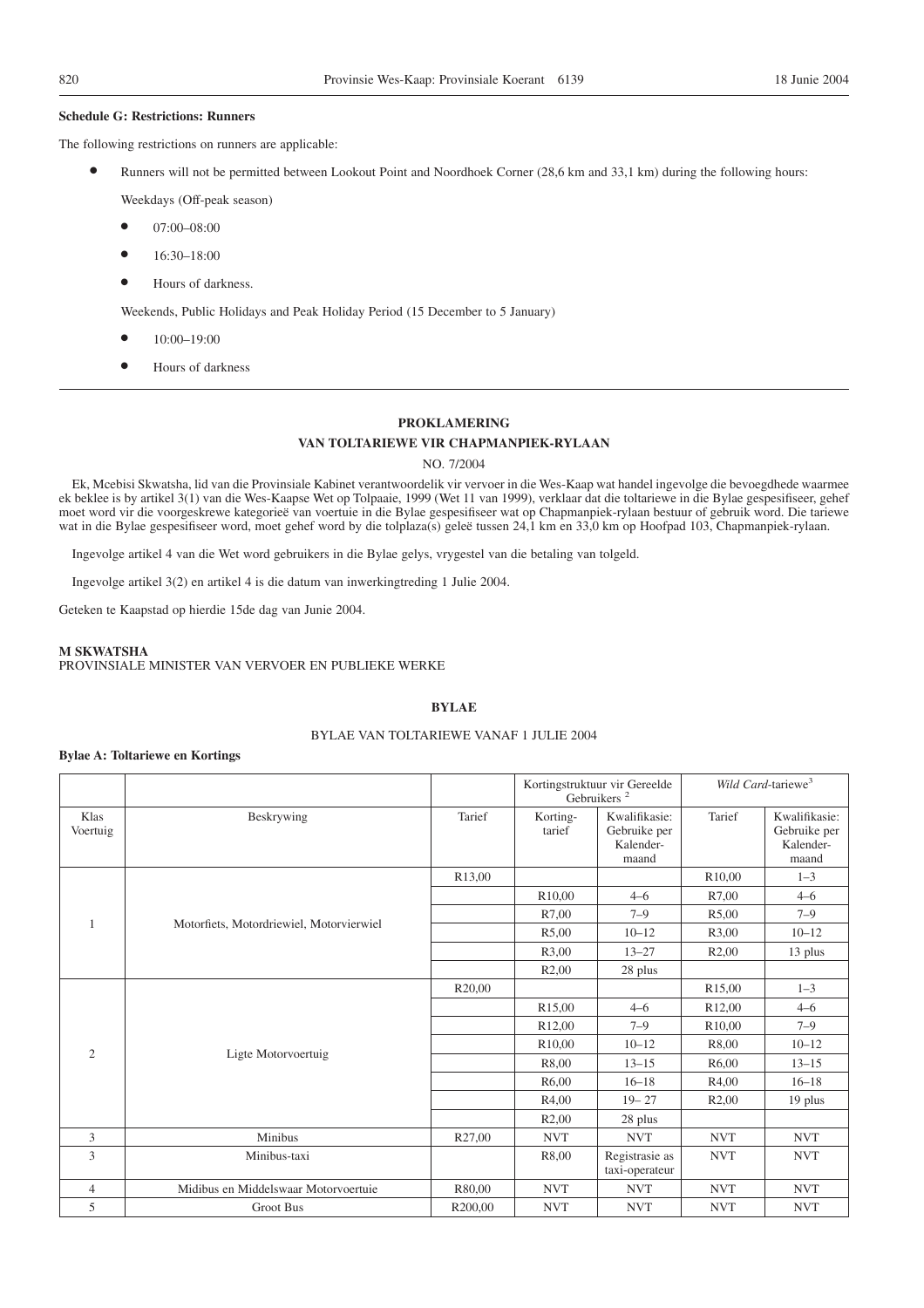*Opmerking (1):* Alle tariewe sluit 14% BTW in

*Opmerking (2):* Kortingtariewe is slegs van toepassing op gebruikers wat vooraf by die Konsessionaris geregistreer het *Opmerking (3):* Tariewe is slegs van toepassing op persone wat in besit is van geldige *Wild Cards*, soos uitgereik deur Suid-Afrikaanse Nasionale Parke en Kaapse Natuurbewaring en wat vooraf by die Konsessionaris geregistreer het

#### **Bylae B: Vrygestelde Voertuie**

Die Suid-Afrikaanse Polisiediens se motorvoertuie tydens pliguitvoering

Die Suid-Afrikaanse Nasionale Weermag se motorvoertuie tydens pliguitvoering

Die Wes-Kaapse Provinsiale Administrasie se nooddiensvoertuie en Verkeerspolisie se motorvoertuie tydens pliguitvoering

Die Stad Kaapstad se nooddiensvoertuie en die Verkeerspolisie se motorvoertuie tydens pliguitvoering

Suid-Afrikaanse Nasionale Parke se voertuie tydens pliguitvoering

Bona fide-gebruikers van aangewese piekniekterreine, uitsigpunte en bergpaadjies tussen Houtbaai en Uitkykpunt (28,6 km) tydens dagligure wat Chapmanpiek-rylaan vanaf Houtbaai binnekom

#### **Bylae C: Verbode Voertuie**

Die volgende motorvoertuie word verbied om die pad te gebruik:

Wat in 'n rigting van noord na suid gaan (Houtbaai na Noordhoek)

<sup>O</sup> Swaar motorvoertuie

Wat in 'n rigting van suid na noord gaan (Noordhoek na Houtbaai)

- <sup>O</sup> Swaar motorvoertuie
- <sup>O</sup> Klas 4-, Klas 5- en Klas 6-motorvoertuie
- $\bullet$  Enige motorvoertuig wat meer as 2,1 m breed is.

#### **Bylae D: Gedetailleerde Beskrywing van Klasse Voertuie**

| Klas              | Voertuig                                                                                                                                                                                                                                              | Beskrywing                                                                                                                                                                                                                                      | <b>Omskrywing</b>                                                                                                      |
|-------------------|-------------------------------------------------------------------------------------------------------------------------------------------------------------------------------------------------------------------------------------------------------|-------------------------------------------------------------------------------------------------------------------------------------------------------------------------------------------------------------------------------------------------|------------------------------------------------------------------------------------------------------------------------|
|                   | Motorfiets                                                                                                                                                                                                                                            | 'n Motorvoertuig met twee wiele, insluitende so 'n voertuig<br>met 'n syspan wat daaraan vas is                                                                                                                                                 |                                                                                                                        |
| KLAS <sub>1</sub> | Motordriewiel                                                                                                                                                                                                                                         | 'n Motorvoertuig, buiten 'n motorfiets met 'n syspan, wat<br>drie wiele het en ontwerp is om bestuur te word deur<br>middel van die tipe stuurtoestel waarmee 'n motorfiets<br>gewoonlik toegerus is                                            | Hoogte bo vooras: Nie van toepassing nie<br>Getal asse: 2 of 3 stompasse                                               |
|                   | Motorvierwiel                                                                                                                                                                                                                                         | 'n Motorvoertuig, buiten 'n motorfiets of motordriewiel,<br>wat vier wiele het en ontwerp is om bestuur te word deur<br>middel van die tipe stuurtoestel waarmee 'n motorfiets<br>gewoonlik toegerus is                                         |                                                                                                                        |
| KLAS <sub>2</sub> | Ligte Vaste Motorvoertuig                                                                                                                                                                                                                             | 'n Motorvoertuig, buiten 'n swaar motorvoertuig of 'n<br>minibus, met of sonder 'n sleepwa, insluitende 'n motor en<br>'n ligte afleweringsvoertuig                                                                                             | Hoogte bo vooras: minder as 1,35 m<br>Getal asse: 2 (twee) of meer<br>Swaar asse: Geen<br>Wielafstand: Minder as 3.0 m |
| KLAS <sub>3</sub> | 'n Vaste motorvoertuig, met of sonder sleepwa, wat<br>ontwerp of aangepas is om uitsluitlik of hoofsaaklik<br>hoogstens agtien (18) passasiers te vervoer, en met 'n<br>Minibus<br>algehele lengte van hoogstens 4,8 m met uitsluiting van<br>sleepwa |                                                                                                                                                                                                                                                 | Hoogte bo vooras: minder as 1,35 m<br>Getal asse: 2 (twee) of meer<br>Swaar asse: Geen<br>Wielafstand: Minder as 3,0 m |
| KLAS <sub>4</sub> | Midibus                                                                                                                                                                                                                                               | 'n Vaste motorvoertuig sonder sleepwa wat ontwerp of<br>aangepas is om uitsluitlik of hoofsaaklik hoogstens vyf-<br>en-dertig (35) passasiers te vervoer, en met 'n algehele<br>lengte van hoogstens 8,5 m                                      | Hoogte bo vooras: Meer as 3,3 m<br>Getal asse: 2 (twee) of 3 (drie)<br>Swaar asse: 1 (een) of 2 (twee)                 |
|                   | Klein swaar motorvoertuig                                                                                                                                                                                                                             | 'n Vaste motorvoertuig met twee asse, waarvan die een 'n<br>swaar as is, wat ontwerp of aangepas is om uitsluitlik of<br>hoofsaaklik vrag (nie passasiers nie), te vervoer, en met 'n<br>algehele lengte van meer as 5,5 m maar hoogstens 8,5 m | Wielafstand: Minder as 6,5 m<br>Lengte van agteroorhang: Meer as 2,0 m                                                 |
| KLAS <sub>5</sub> | <b>Bus</b>                                                                                                                                                                                                                                            | 'n Vaste motorvoertuig sonder sleepwa wat ontwerp of<br>aangepas is om uitsluitlik of hoofsaaklik hoogstens vyf-en-<br>dertig (35) passasiers te vervoer, en met 'n lengte van<br>hoogstens 12,5 m                                              | Hoogte bo vooras: Meer as 3,3 m<br>Getal asse: 2 (twee) of 3 (drie)<br>Swaar asse: 1 (een) of 2 (twee)                 |
|                   | Middel-swaar Motorvoertuig                                                                                                                                                                                                                            | 'n Vaste motorvoertuig met twee swaar asse wat ontwerp of<br>aangepas is om uitsluitlik of hoofsaaklik vrag (nie<br>passasiers nie) te vervoer, en met 'n algehele lengte wat<br>meer as 8,5 m maar hoogstens 12,5 m is                         | Wielafstand: Minder as 6,5 m<br>Lengte van agteroorhang: Meer as 2,0 m                                                 |
| KLAS <sub>6</sub> | Swaar Motor-voertuig                                                                                                                                                                                                                                  | Enige vaste of geartikuleerde voertuig met drie of meer<br>swaar asse                                                                                                                                                                           | Swaar asse: 3 (drie) of meer                                                                                           |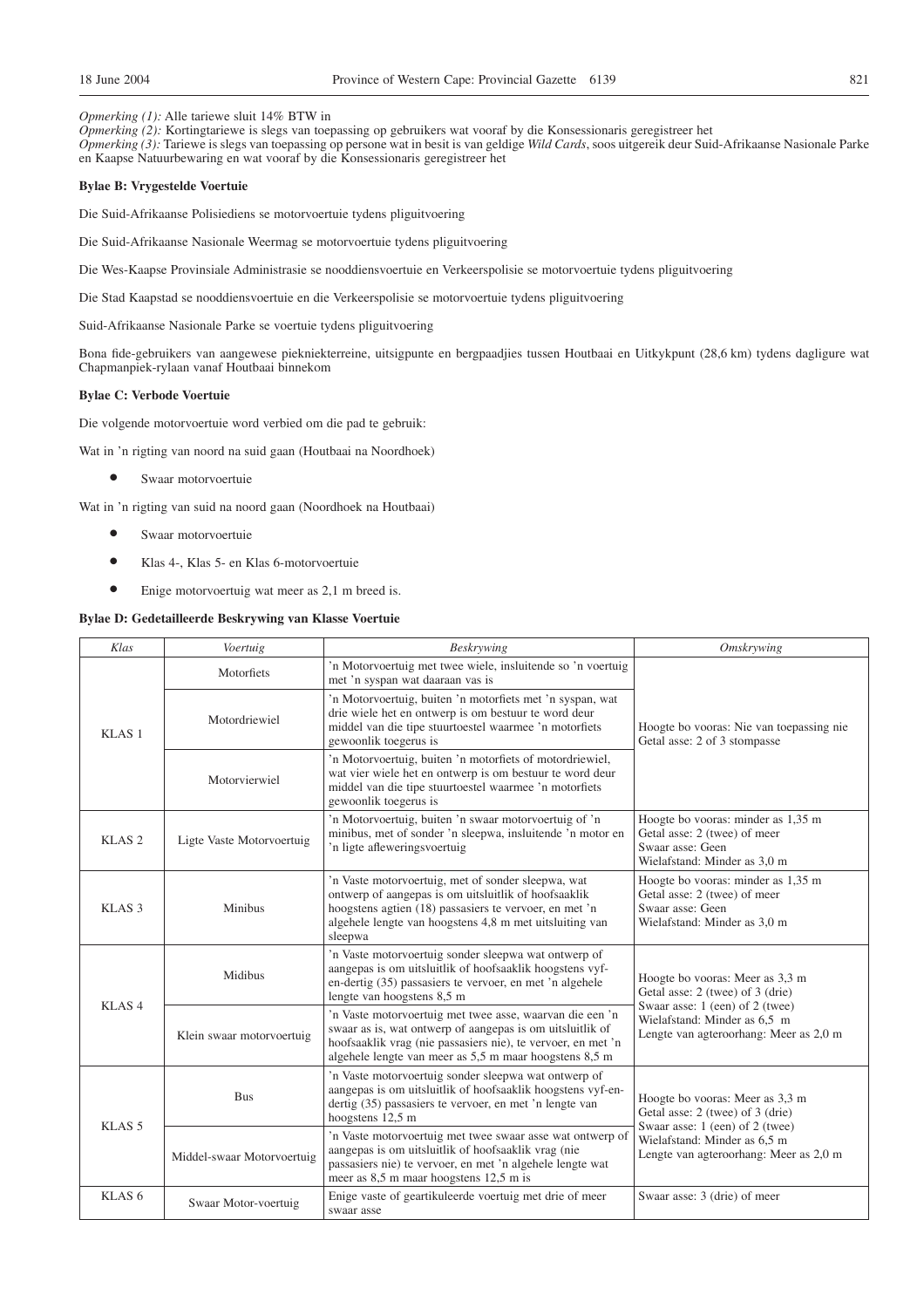#### **Bylae E: Beperkings: Fietsryers**

Die volgende beperkings is van toepassings op fietsryers:

- <sup>O</sup> Geen fietsryer onder die ouderdom van 12 word toegelaat nie tensy vergesel van 'n volwassene
- <sup>O</sup> Geen fietsryers word toegelaat gedurende die nagtelike ure nie
- <sup>O</sup> Fietsry in 'n peloton is verbode.

#### **Bylae F: Beperkings: Voetslaners en Stappers**

Die volgende beperkings is van toepassing op voetslaners en stappers:

- Voetgangerbeweging tussen Uitkykpunt en Noordhoek Corner (28,6 km en 33,1 km) is te alle tye verbode
- Alle diere wat saamgeneem word op die pad moet te alle tye aan 'n leiriem wees.

#### **Bylae G: Beperkings: Drawwers**

Die volgende beperkings is van toepassing op drawwers:

**•** Drawwers sal nie tussen Uitkykpunt en Noordhoek Corner (28,6 km en 33,1 km) toegelaat word tussen die volgende tye nie:

Weeksdae (Buite seisoen)

- 07:00-08:00
- <sup>O</sup> 16:30–18:00
- Nagtelike ure

Naweke, Openbare Vakansiedae en Hoogseisoen (15 Desember tot 5 Januarie)

- $10.00 19.00$
- Nagtelike ure

#### **ISIBHENGEZO ESIMALUNGA NENTLAWULO**

#### **KWINDLELA EHLAWULISAYO ICHAPMAN'S PEAK**

#### INOMBOLO 7/2004

Mna, Mcebisi Skwatsha, njengelungu leKhabhinethi yePhondo elinoxanduva lwezoThutho kwiNtshona Koloni, ndikwenza oku, ngokwamagunya endawanikwayo ngokwemiqathango yecandelo 3(1) lomthetho oyiWestern Cape Toll Roads Act, 1999 (Act 11 of 1999), ndivakalisa ukuba uludwe lwemali edweliswe kwiShedyuli iya kukhutshwa ngokwezigaba ezimiselweyo yokusebenzisa iNdlela iChapman's Peak. Intlawulo ekhutshwayo eboniswe kwiShedyuli iya kukhutshwa kwii-toll plaza eziphakathi kwe-km ezingama-24,1 nama- 33,0 km kuHola weNdlela 103, okwiChapman's Peak.

Ngokwemiqathango yecandelo 4 loMthetho woxolelo ekuhlawuleleni indlela ehlawulisayo kwabo basebenzisi badweliswe kule Shedyuli.

Ngokwemiqathango yecandelo 3(2) necandelo 4 umhla eza kuqala ngawo le nkqubo ngumhla wama- 1 Julayi 2004.

Ityikitywe eKapa nge 15 kuJuni 2004

**M SKWATSHA** UMPHATHISWA WEPHONDO WEZOTHUTHO KUNYE NEMISEBENZI YOLUNTU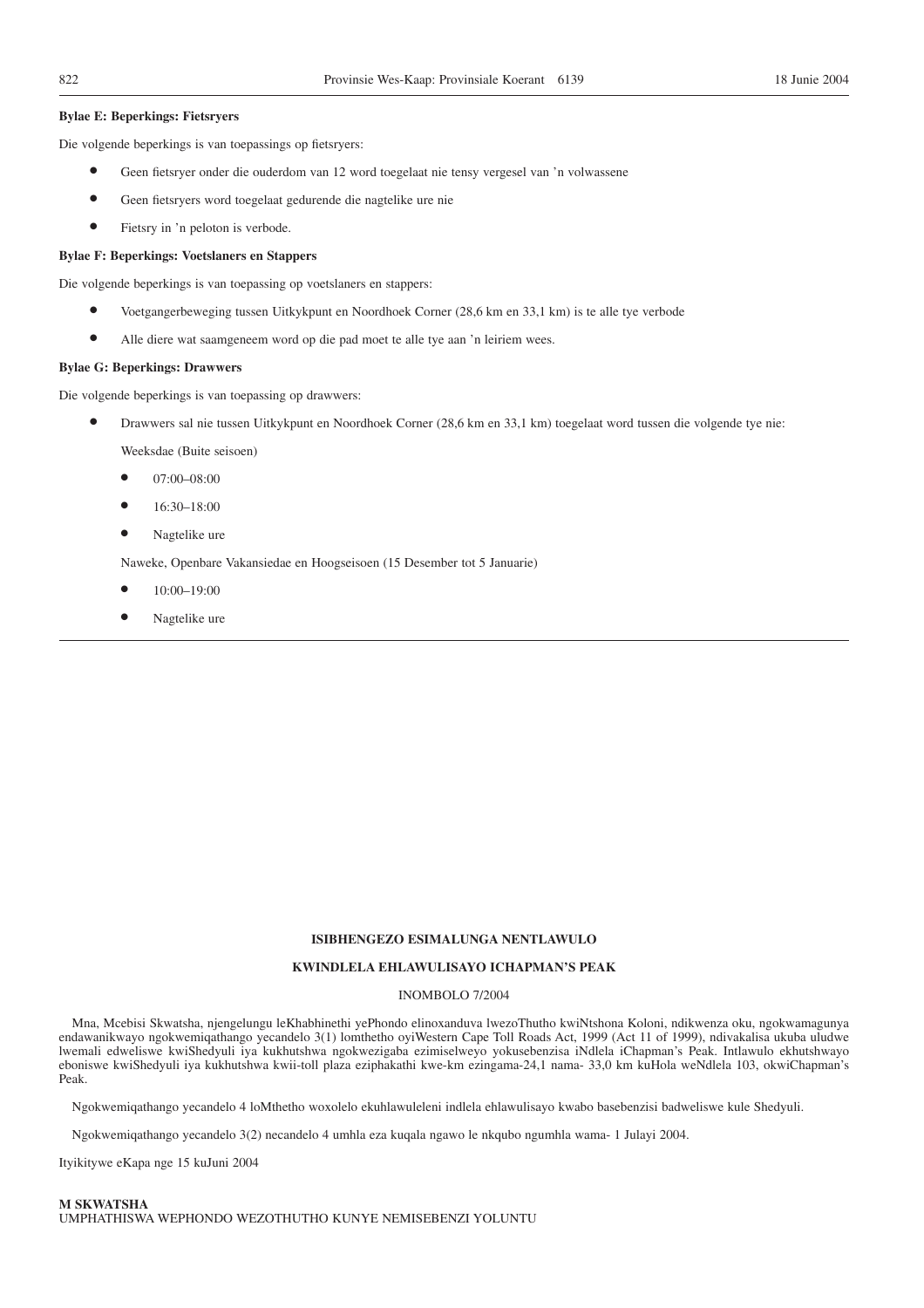#### **ISHEDYULI**

## ISHEDYULI ELUNGISELELWE INTLAWULO YENDLELA EHLAWULISAYO: UKUSUKA 1 JULAYI 2004

#### **IShedyuli A: YeNdlela eHlawulisayo neZaphululo**

|                           |                                                                          |                     |                     | Inkqubo yokufunyanwa<br>kwesaphulelo ngabo<br>bayisebenzisa qho <sup>2</sup> |                    | Ikhadi i-Wild Card Tariffs <sup>3</sup>                             |
|---------------------------|--------------------------------------------------------------------------|---------------------|---------------------|------------------------------------------------------------------------------|--------------------|---------------------------------------------------------------------|
| Udidi<br>lwesi-<br>Thuthi | Inkcaso                                                                  | Intlawulo           | Isaphulelo          | OkuziiMfanelo:<br>USetyenziso<br>qho ngokwe-<br>Khalenda<br>yoNyaka          | Intlawulo          | OkuziiMfanelo:<br>USetyenziso<br>qho ngokwe-<br>Khalenda<br>yoNyaka |
|                           |                                                                          | R <sub>13</sub> ,00 |                     |                                                                              | R10,00             | $1 - 3$                                                             |
|                           |                                                                          |                     | R10,00              | $4 - 6$                                                                      | R7,00              | $4 - 6$                                                             |
|                           |                                                                          |                     | R7,00               | $7 - 9$                                                                      | R5,00              | $7 - 9$                                                             |
| 1                         | Isithu-thuthu, isithuthu-thu esiyitrayisekile, isithu-thuthu             |                     | R5,00               | $10 - 12$                                                                    | R3,00              | $10 - 12$                                                           |
|                           | esina-mavili amane                                                       |                     | R3,00               | $13 - 27$                                                                    | R <sub>2</sub> ,00 | 13<br>nangaphezulu                                                  |
|                           |                                                                          |                     | R2,00               | 28<br>nangaphezulu                                                           |                    |                                                                     |
|                           |                                                                          | R <sub>20.00</sub>  |                     |                                                                              | R <sub>15,00</sub> | $1 - 3$                                                             |
|                           |                                                                          |                     | R15,00              | $4 - 6$                                                                      | R12,00             | $4 - 6$                                                             |
|                           |                                                                          |                     | R <sub>12</sub> ,00 | $7 - 9$                                                                      | R <sub>10,00</sub> | $7 - 9$                                                             |
|                           |                                                                          |                     | R10,00              | $10 - 12$                                                                    | R8,00              | $10 - 12$                                                           |
| 2                         | Imoto encinci                                                            |                     | R8,00               | $13 - 15$                                                                    | R6,00              | $13 - 15$                                                           |
|                           |                                                                          |                     | R6,00               | $16 - 18$                                                                    | R4,00              | $16 - 18$                                                           |
|                           |                                                                          |                     | R4,00               | $19 - 27$                                                                    | R2,00              | 19<br>nangaphezulu                                                  |
|                           |                                                                          |                     | R <sub>2</sub> ,00  | 28<br>nangaphezulu                                                           |                    |                                                                     |
| 3                         | Imini-bhasi                                                              | R27,00              | avisebenzi          | avisebenzi                                                                   | avisebenzi         | avisebenzi                                                          |
| 3                         | Iteksi yohlobo oluyiMini-bhasi                                           |                     | R8,00               | Ukubhalisa<br>njengomqhubi<br>weTeksi                                        | avisebenzi         | avisebenzi                                                          |
| $\overline{4}$            | Ibhasi yohlobo oluyi-Midibhasi kunye neziThuthi<br>eziphakathi nezikhulu | R80,00              | avisebenzi          | avisebenzi                                                                   | avisebenzi         | avisebenzi                                                          |
| 5                         | Iibhasi ezinkulu                                                         | R200,00             | ayisebenzi          | ayisebenzi                                                                   | ayisebenzi         | ayisebenzi                                                          |

*Qaphela (1):* Yonke imali ehlawulwayo inerhafu eli 14% (VAT)

*Qaphela(2):* Isaphulelo kwintlawulo ekhutshwayo inikwa kuphela abasebenzi abasele bebhalisile kulowo uneLungelo lokusebenzisa le ndlela *Qaphela (3):* iNtlawulo isebenza kubantu abanekhadi elisebenzayo euthiwa yiWild Cards njengoko ikhutshwe ziiNdawo zolondolo-ndalo zoMzantsi Afrika kunye neyoLondolozo lweNdalo eNtshona Koloni esele zibhalisile njengabaneLungelo

#### **IShedyuli B: Izithuthi eziXolelwayo:**

Sisithuthi sabeeNkonzo zamaPolisa oMzantsi Afrika esisemsebenzini

Sisithuthi sabeeNkonzo zoKhuselo zoMzantsi Afrika esisemsebenzini

Isithuthi sezingxamisekileyo soLawulo lwePhondo leNtshona Koloni nesamaPolisa endlela xa sisemsebenzini

Isithuthi sezingxamisekileyo seenkonzo zeSixeko saseKapa nesamaPolisa ezoThutho xa sisemsebenzini

Izithuthi zeeNdawo zoloNdolozo -ndalo zeSizwe xa zisembenzini

Abasebenzisi abanyanisekileyo abasebenzisa iindawo zeepikiniki, iindawo ezilungiselelwe ukubuka neendlela ezityhutyhayo phakathi kweHout Bay neLookout Point (28,6 km) ngamaxesha omsebenzi emini kunye naphakathi kweChapman' s Peak Drive neHout Bay.

#### **IShedyuli C: Izithuthi ezinganikwa lungelo:**

Ezi zithuthi zilandelayo aziivunyelwa ukuba zisebenzise le ndlela:

Ukuhamba usuka ngasentla usiya emazantsi oko kukuthi (eHout Bay ukuya eNoordhoek)

 $\bullet$  Izithuthi ezikhulu

Ukuhamba usuka emazantsi usiya emantla, oko kukuthi (eNoordhoek ukuya Hout Bay)

- $\bullet$  Izithuthi ezikhulu
- <sup>O</sup> Udidi 4, Udidi 5 noDidi 6 lwezithuthi
- <sup>O</sup> Nasiphi na isithuthi esingaphezu kwama- 2,1 m ububanzi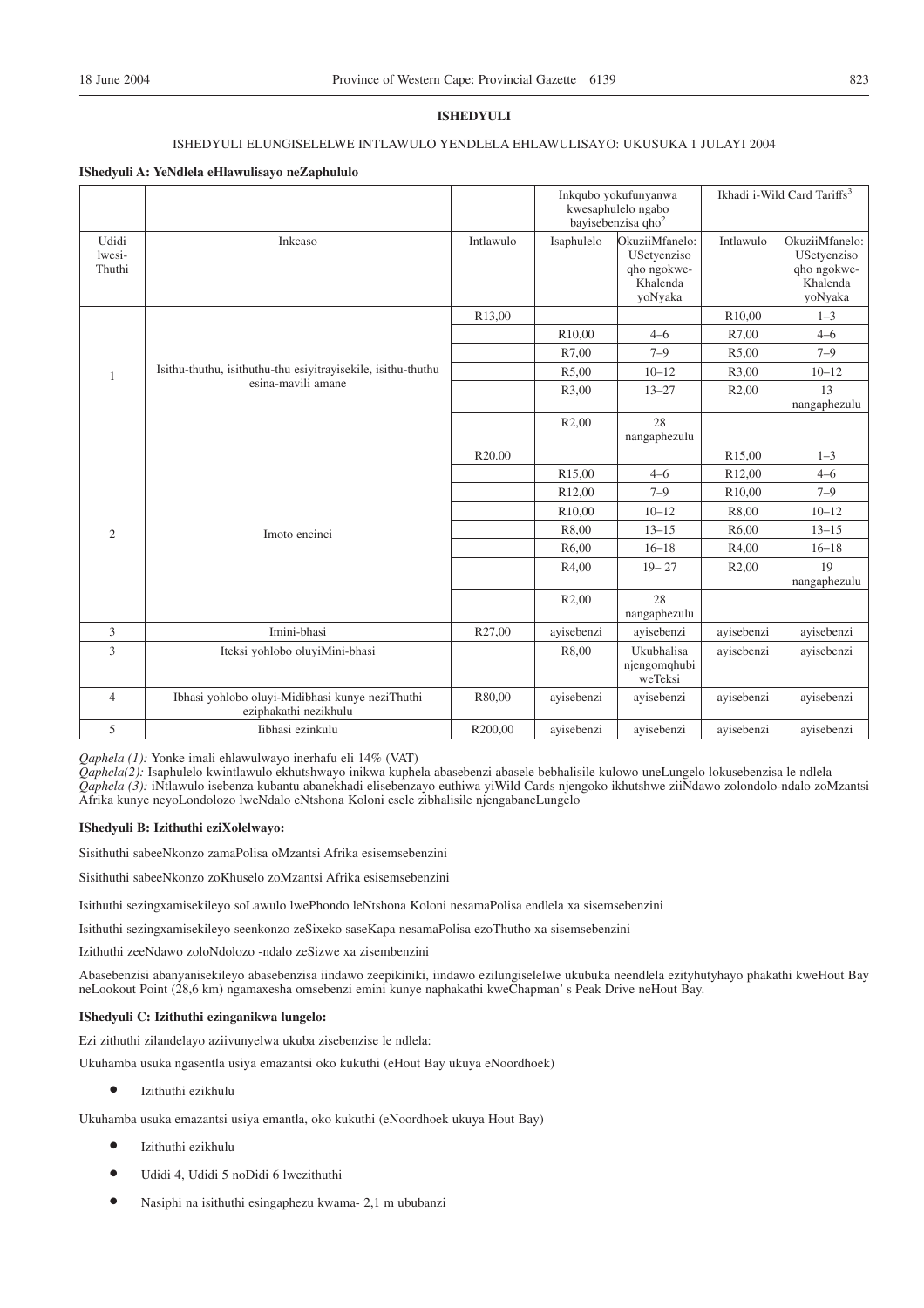#### **IShedyuli D: Inkcukacha zenkcazelo ngeeNdidi zeziThuthi**

| <b>UDIDI</b>  | <b>ISITHUTHI</b>                  | <b>INKCAZO</b>                                                                                                                                                                                                                              | <b>INKCAZO</b>                                                                                                                                                                           |
|---------------|-----------------------------------|---------------------------------------------------------------------------------------------------------------------------------------------------------------------------------------------------------------------------------------------|------------------------------------------------------------------------------------------------------------------------------------------------------------------------------------------|
|               | iSithuthuthu                      | Isithuthuthu esinamavili amabini kuqukwa naso nasiphi na<br>isithuthi esinekari ealeni esichaziweyo apha                                                                                                                                    |                                                                                                                                                                                          |
| <b>UDIDI1</b> | Isithuthuthu                      | Isithuthi, ngaphandle kwesithuthuthu esinekari ecaleni,<br>esinamavili amathathu nesenzelwe ukuqhutywa<br>ngokwezinto ezilawula ukuqhuba sibalelwa kwizithuthuthu                                                                           | Umphakamo ongaphezu kwe-asi<br>yangaphambili: Akukho nto ihambelana<br>nayo                                                                                                              |
|               | Isithuthuthu esinamavili<br>amane | Isithuthi esiyimoto, ngaphandle kwesithuthuthu okanye<br>isithuthuthi esiyitrayisekile, esinamavili amane nesenziwe<br>ukuba siqhutywe ngokwezinto ezilawula ukuhamba kwaso<br>sibalelwa phantsi kwezithuthuthu                             | Inani lee-asi: 2 okanye ii-asi 3                                                                                                                                                         |
| <b>UDIDI2</b> | Imoto encinci                     | Isithuthi, esingeyiyo imoto enkulu okanye imini-bhasi,<br>sinaso singenaso isikhotshi, kuqukwa nekari kunye<br>nesithuthi esincinci.                                                                                                        | Umphakamo ongaphezu kwe-asi<br>engaphambili: ongaphantsi kwe 1,35 m<br>Inani lee-asi: 2 (zimbini) okanye ngaphezulu<br>Ii-asi ezinkulu: Azikho<br>Umzantsi wevili: ongaphantsi kwe-3,0 m |
| <b>UDIDI3</b> | IMini-bhasi                       | Isithuthi esilungiselelwe ukuthatha abahambi, sinaso<br>singenaso isikhotshi, silungiselelwe isikakhulu ukuthutha<br>abakhweli abangekho ngaphezu kweshumi elinesibhozo<br>(18) bungedluli kwi-4,8 ubude besikhotshi.                       | Umphakamo ongaphezu kwe-asi<br>engaphambili: ongaphantsi kwe 1,35 m<br>Inani lee-asi: 2 (zimbini) okanye ngaphezulu<br>Ii-asi ezinkulu: Azikho<br>Umzantsi wevili: ongaphantsi kwe-3,0 m |
| <b>UDIDI4</b> | iMidi-bhasi                       | Isithuthi esiqinileyo esingenasikhotshi nesilungiselelwe<br>ngokukodwa ukuthwala abantu bangedluli kumashumi<br>amathathu anesihlanu (35) ngenani singadluli kwi-8,5<br>ubude baso bonke bube yi-12,5 m.                                    | Umphakamo ongaphezu kwe-asi<br>engaphambili: ongaphezu kwe-3,3 m<br>Inani lee-asi: 2 (ezimbini) okanye 3<br>(ezintathu)                                                                  |
|               | Isithuthi esincinci nesikhulu     | Isithuthi esiqinileyo esinee-asi ezimbini ezinzima<br>esenzelwe okanye silungiselelwe ngokukodwa ukuthwala<br>imithwalo (ingengabo abakhweli), esibude bungaphezulu<br>kwe-5,5 m yeemitha, kanti ubude bubonke bube ziimitha<br>eziyi 8,5 m | Ii-asi ezinzima: 1 (enye) okanye 2<br>(ezimbini)<br>Umzantsi wevili: ongaphantsi kwe-6,5 m<br>ephokeleyo ngasemva: ibe ngaphezudlwana<br>kune 2,0 m                                      |
|               | IBhasi                            | Isithuthi esiqinileyo esingenasikhotshi nesilungiselelwe<br>ngokukodwa ukuthwala abantu bangedluli kumashumi<br>amathathu anesihlanu (35) ngenani singadluli kwi-8,5<br>ubude baso bonke bube yi-12,5 m.                                    | Umphakamo ongaphezu kwe-asi<br>engaphambili: ongaphezu kwe-3,3 m<br>Inani lee-asi: 2 (ezimbini) okanye 3<br>(ezintathu)                                                                  |
| <b>UDIDI5</b> | Isithuthi esiphakathi             | Isithuthi esiqinileyo esinee-asi ezimbini ezinzima<br>esenzelwe okanye silungiselelwe ngokukodwa ukuthwala<br>imithwalo (ingengabo abakhweli), esibude bungaphezulu<br>kwe-8,5 yeemitha, kanti ubude bubonke bube ziimitha<br>ezili-12,5    | Ii-asi ezinzima: 1 (enye) okanye 2<br>(ezimbini)<br>Umzantsi wevili: ongaphantsi kwe- 6,5 m<br>Ubude bento ephokeleyo ngasemva: ibe<br>ngaphezudlwana kune-2,0 m                         |
| <b>UDIDI6</b> | Isithuthi esikhulu                | Nasiphi na isithuthi esiqinileyo okanye esidityaniswe ngee-<br>asi ezintathu nangaphezulu                                                                                                                                                   | Ii-asi ezinzima: 3 (ezintathu) okanye<br>nangaphezulu                                                                                                                                    |

#### **IShedyuli E : Izithintelo: Abakhweli zibhayisekile**

Kusebenza le milinganiselo ilandelayo kubakhweli zibhayisekile:

- <sup>O</sup> Akayi kuvunyelwa umkhweli-bhayisekile ongaphantsi kweminyaka eli-12 ngaphandle kokuba uhamba nomntu omdala
- <sup>O</sup> Akayi kuvunyelwa umkhweli-bhayisekile ebusuku
- <sup>O</sup> Akuvunyelwa ukuqhuba ibhayisekile kwi-peloton

#### **IShedyuli F: Izithintelo: Abahambi abangabaseli-moya**

Kusebenza le milinganiselo ilandelayo kubahambi abangabaseli-moya:

- <sup>O</sup> Abavumelekanga abahambi ngeenyawo ukuba bahambe phakathi kweLookout Point neNoordhoek Corner (28,6 km ne 33,1 km) nanini na
- <sup>O</sup> Mazibe phantsi kweliso labanini-zo zonke izilwanyana ekuziwe nazo ngalo lonke ixesha.

### **IShedyuli G: Izithintelo: Abankcunkci abazilolongayo**

Kusebenza le milinganiselo ilandelayo yabankcunkci:

<sup>O</sup> Abankcunkci abazilolongayo abayi kuvunyelwa ukungena phakathi kweLookout neNoordhoek Corner (28,6 km kunye ne 33,1 km) ngala maxesha alandelayo:

Phakathi evekini (Xa ingeloxesha elixakekileyo leeholide)

- $\bullet$  07:00-08:00
- $\bullet$  16:30–18:00
- Ebusuku.

Ngeempela-veki, ngeeHolide zikaWonkewonke nangeXesha eliXakekileyo ukusuka kumhla (we-15 kaDisemba ukuya kowe-5 kuJanuwari)

- <sup>O</sup> 10:00–19:00
- Ebusuku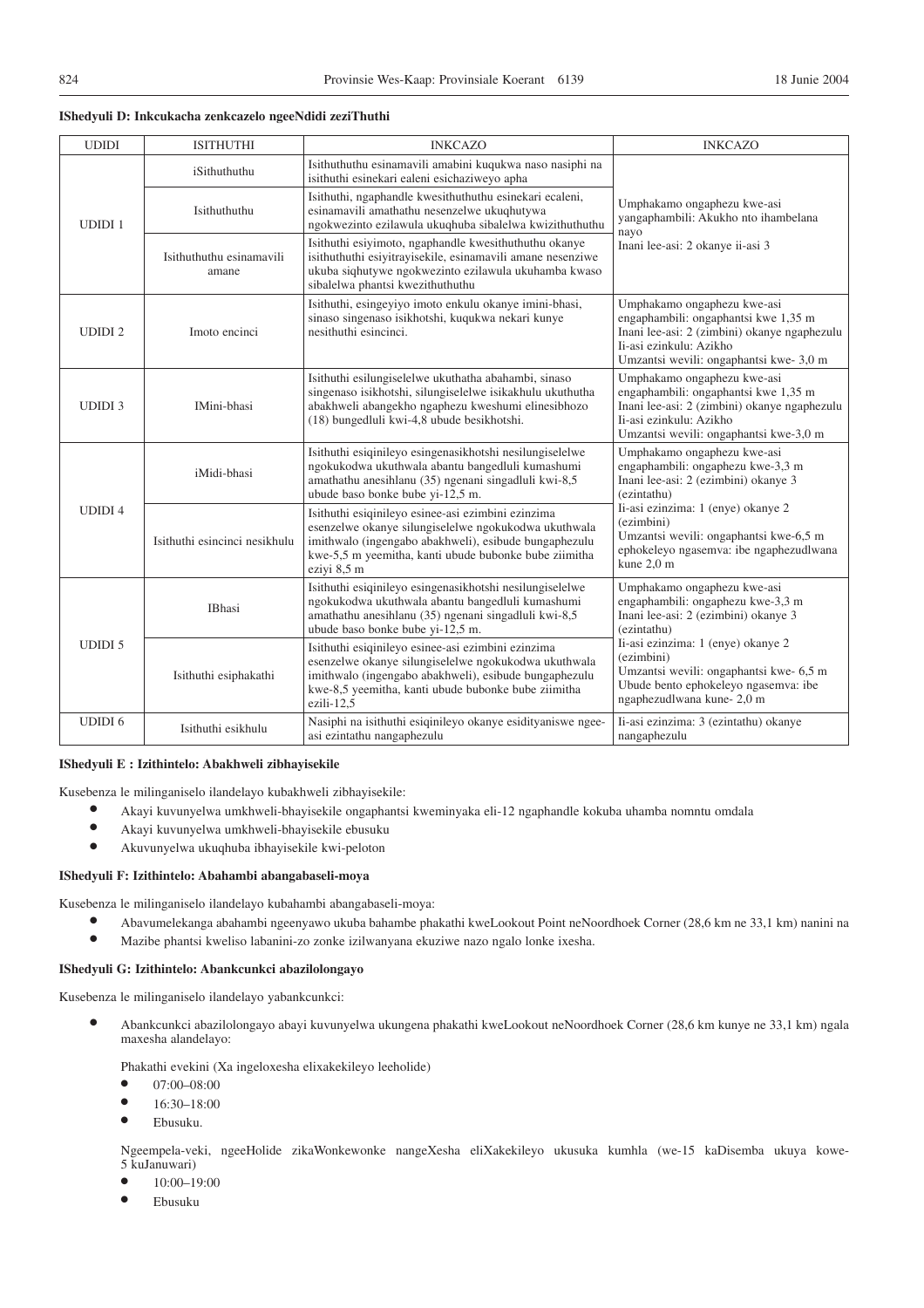#### **PROVINCIAL NOTICES**

The following Provincial Notices are published for general information.

G. A. LAWRENCE, DIRECTOR-GENERAL

Provincial Building, Wale Street, Cape Town.

P.N. 105/2004 18 June 2004

#### **CORRECTION NOTICE**

#### CITY OF CAPE TOWN:

#### SOUTH PENINSULA REGION

#### REMOVAL OF RESTRICTIONS ACT, 1967

Notice is hereby given that the Minister of Environmental Affairs and Development Planning, properly designated as competent authority in terms of paragraph (a) of State President Proclamation No. 160 of 31 October 1994, in terms of section 2(1) of the Removal of Restrictions Act, 1967 (Act 84 of 1967), and on application by the owner of Erf 63, Constantia, removes conditions  $F$ . a),  $\overline{b}$  and d),  $\overline{H}$ . (ii), iii) and v) and I. i) contained in Deed of Transfer No. T. 12512 of 1984.

#### **Provicial Notice No. 225 of 12 July 2002 is hereby cancelled.**

P.N. 106/2004 18 June 2004

#### THEEWATERSKLOOF MUNICIPALITY

#### REMOVAL OF RESTRICTIONS ACT, 1967

I, André John Lombaard, in my capacity as Assistant Director in the Department of Environmental Affairs and Development Planning: Western Cape, acting in terms of the powers contemplated by section  $2(\tilde{1})$ of the Removal of Restrictions Act, 1967 (Act 84 of 1967), duly delegated to me in terms of section 1 of the Western Cape Delegation of Powers Law, 1994, and on application by the owner of Erf 586, Caledon, remove the following wording from Deed of Transfer No. CAF1-67 of 1874:

*''On condition that the ground hereby granted shall be exclusively used for church purposes.''*

P.N. 107/2004 18 June 2004

#### TYGERBERG ADMINISTRATION

#### CLOSURE OF ROAD AND PUBLIC OPEN SPACES

Notice is hereby given in terms of the provisions of section 137(1) of the Municipal Ordinance, 1974 (Ordinance 20 of 1974) that all roads and public open spaces, Site C Proper, Mxolisi Phetani, Khayelitsha, as depicted on General Plans 1192/1999, 7405/1996, 3779/1996. 692/1998, 9287/1996, L350/1987, 6098/1996, 1405/1997, 9357/1996, L94/1988, 6830/1996, L344/1987 and 1676/1996, are now closed.

#### **PROVINSIALE KENNISGEWINGS**

Die volgende Provinsiale Kennisgewings word vir algemene inligting gepubliseer.

G. A. LAWRENCE, DIREKTEUR-GENERAAL

Provinsiale-gebou, Waalstraat, Kaapstad.

P.K. 105/2004 18 Junie 2004

#### **REGSTELLINGSKENNISGEWING**

#### STAD KAAPSTAD:

#### SUID-SKIEREILAND STREEK

#### WET OP OPHEFFING VAN BEPERKINGS, 1967

Kennis geskied hiermee dat die Minister van Plaaslike Regering en Ontwikkelingsbeplanning, behoorlik aangewys as bevoegde gesag ingevolge paragraaf (a) van Staatspresident Proklamasie Nr. 160 van 31 Oktober 1994 kragtens artikel 2(1) van die Wet op Opheffing van Beperkings, 1967 (Wet 84 van 1967), en op aansoek van die eienaar van Erf 63, Constantia, hef voorwaardes F. a), b) en d), H. (ii), iii) en v), en I. i) soos vervat in Transportakte Nr. T. 12512 van 1984 op.

**Provinsiale Kennisgewing Nr. 25 van 12 Julie 2002 word hiermee gekanselleer.**

P.K. 106/2004 18 Junie 2004

#### THEEWATERSKLOOF MUNISIPALITEIT

#### WET OP OPHEFFING VAN BEPERKINGS, 1967

Ek, André John Lombaard, in my hoedanigheid as Assistent-Direkteur in die Departement van Omgewingsake en Ontwikkelingsbeplanning: Wes-Kaap, handelende ingevolge die bevoegdheid beoog in artikel  $2(1)$ van die Wet op Opheffing van Beperkings, 1967 (Wet 84 van 1967), behoorlik aan my gedelegeer ingevolge artikel 1 van die Wes-Kaapse Wet op die Delegasie van Bevoegdhede, 1994, en op aansoek van die eienaar van Erf 586, Caledon, verwyder hiermee die volgende bewoording uit Transportakte No. CAF1-67 van 1874:

*''On condition that the ground hereby granted shall be exclusively used for church purposes.''*

P.K. 107/2004 18 Junie 2004

#### TYGERBERG ADMINISTRASIE

#### SLUITING VAN STRAAT EN PUBLIEKE OOPRUIMTES

Kennis geskied hiermee ingevolge die bepalings van artikel 137(1) van die Munisipale Ordonnansie, 1974 (Ordonnansie 20 van 1974) dat alle strate en publieke oopruimtes, Site C Proper, Mxolisi Phetani, Khayelitsha in Algemene Planne 1192/1999, 7405/1996, 3779/1996. 692/1998, 9287/1996, L350/1987, 6098/1996, 1405/1997, 9357/1996, L94/1988, 6830/1996, L344/1987 en 1676/1996, nou gesluit is.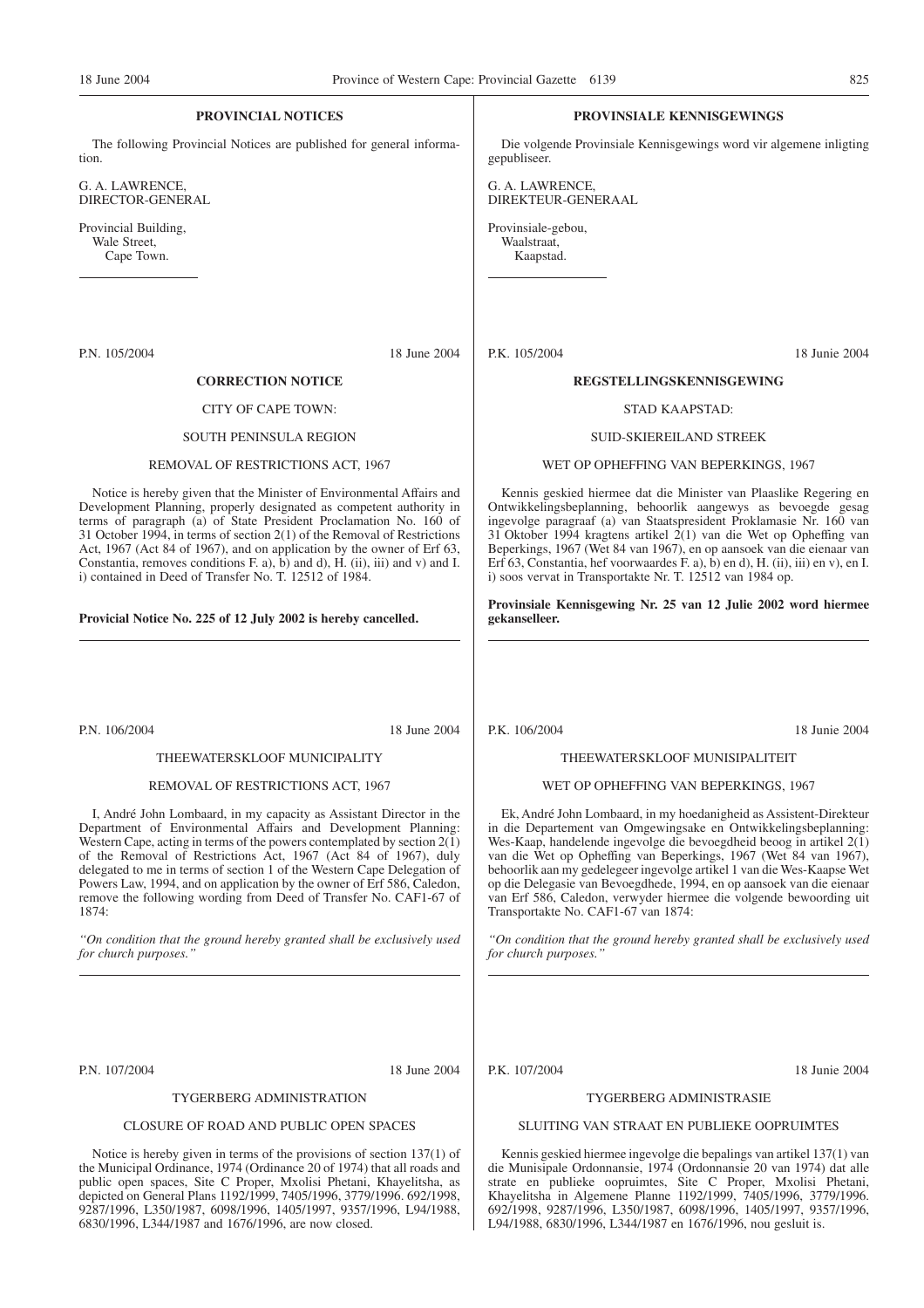#### P.N. 108/2004 18 June 2004 CITY OF CAPE TOWN NOTICE OF TOWNSHIP ESTABLISHMENT ACT 113 OF 1991 Notice is hereby given in terms of section 11(2) of the Less Formal Township Establishment Act, 1991 (Act 113 of 1991), that an application for permission to establish a township on the property below has been received and is open for inspection at the offices of the Municipal Manager, City of Cape Town, 12 Hertzog Boulevard, Cape Town, and the Director: Integrated Environmental Management: Region B2, Room 6-04, 1 Dorp Street, Cape Town, until and including 19 July 2004 during normal office hours. *Description of property:* Erven 46618, 46619 and 46620, Tafelsig, Mitchells Plain. *Locality:* Situated in the City of Cape Town, in the Division of the Cape, Western Cape Province. *Proposed name and brief details:* Erven 46618, 46619 and 46620, Tafelsig, Mitchells Plain, in the Municipality of Cape Town, Division Cape, for township establishment purposes, ie Residential, Community Facility, Public Open Space, Municipal Purposes and Road. *Applicant:* BCD Town and Regional Planners. P.K. 108/2004 18 Junie 2004 STAD KAAPSTAD KENNISGEWING VAN DORPSTIGTING WET 113 VAN 1991 Hiermee word ingevolge artikel 11(2) van die Wet op Minder Formele Dorpstigting, 1991 (Wet 113 van 1991), kennis gegee dat 'n aansoek om goedkeuring vir die stigting van 'n dorp op die eiendom soos hieronder beskryf, ontvang is en ter insae lê in die kantore van die Munisipale Bestuurder van die Stad Kaapstad, Hertzog Boulevard 12, Kaapstad en die Direkteur: Geïntegreerde Omgewingsbestuur: Street B2, Kamer 6-04, Dorpstraat 1, Kaapstad, tot en met 19 Julie 2004 gedurende normale kantoorure. *Beskrywing van eiendom:* Erwe 46618, 46619 en 46620, Tafelsig, Mitchells Plain. *Ligging:* Geleë in die Stad Kaapstad, Afdeling Kaap, Provinsie Wes-Kaap. *Voorgestelde naam en beknopte besonderhede:* Erwe 46618, 46619 en 46620, Tafelsig, Mitchells Plain, in die Munisipaliteit van Kaapstad, Afdeling Kaap, vir dorpstigtingsdoeleindes di Residensieel, Gemeenskapsfasiliteit, Publieke Oopruimte, Munisipale Doeleindes en Straat. *Aansoeker:* BCD Stads- en Streekbeplanners.

P.N. 109/2004 18 June 2004 18 June 2004 18 June 2004 18 June 2004 18 June 2004 18 June 2004

#### **ELECTORAL COMMISSION**

#### **Notice in terms of section 23(3) of the Local Government: Municipal Demarcation Act, 1998 (Act No. 27 of 1998)**

## **[DEM 1032; DEM 1035; DEM 1036, DEM 1037; DEM 1038, DEM1042, DEM 1043]**

The Electoral Commission hereby gives notice in terms of section 23(2) of the Local Government : Municipal Demarcation Act, 1998 (Act No. 27 of 1998), that it is of the view that the re-determination of the boundaries of—

- (a) the Matzikana Municipality [WC011] and the Cederberg Municipality [WC012];
- (b) the Kannaland Municipality [WC041] and the Langeberg Municipality [WC042];
- (c) the Mossel Bay Municipality [WC043] and the Langeberg Municipality [WC042];
- (d) the Langeberg Municipality [WC042] and the Mossel Bay Municipality [WC043];
- (e) the George Municipality [WC044] and the Mossel Bay Local Municipality [WC043];
- (f) the Prince Albert Municipality [WC052] and the Laingsburg Municipality [WC051];
- (g) the Laingsburg Municipality [WC051] and the Beaufort West Municipality [WC053];

as published in the Western Cape Provincial Gazette number 6081 dated 5 November 2003, in seriatim under notice numbers P.N. 363/2003, P.N. 365/2003, P.N. 366/2003; P.N. 367/2003; P.N. 368/2003; P.N. 369/2003 and P.N. 370/2003, will not materially affect the representation of voters in the councils of any of the affected municipalities.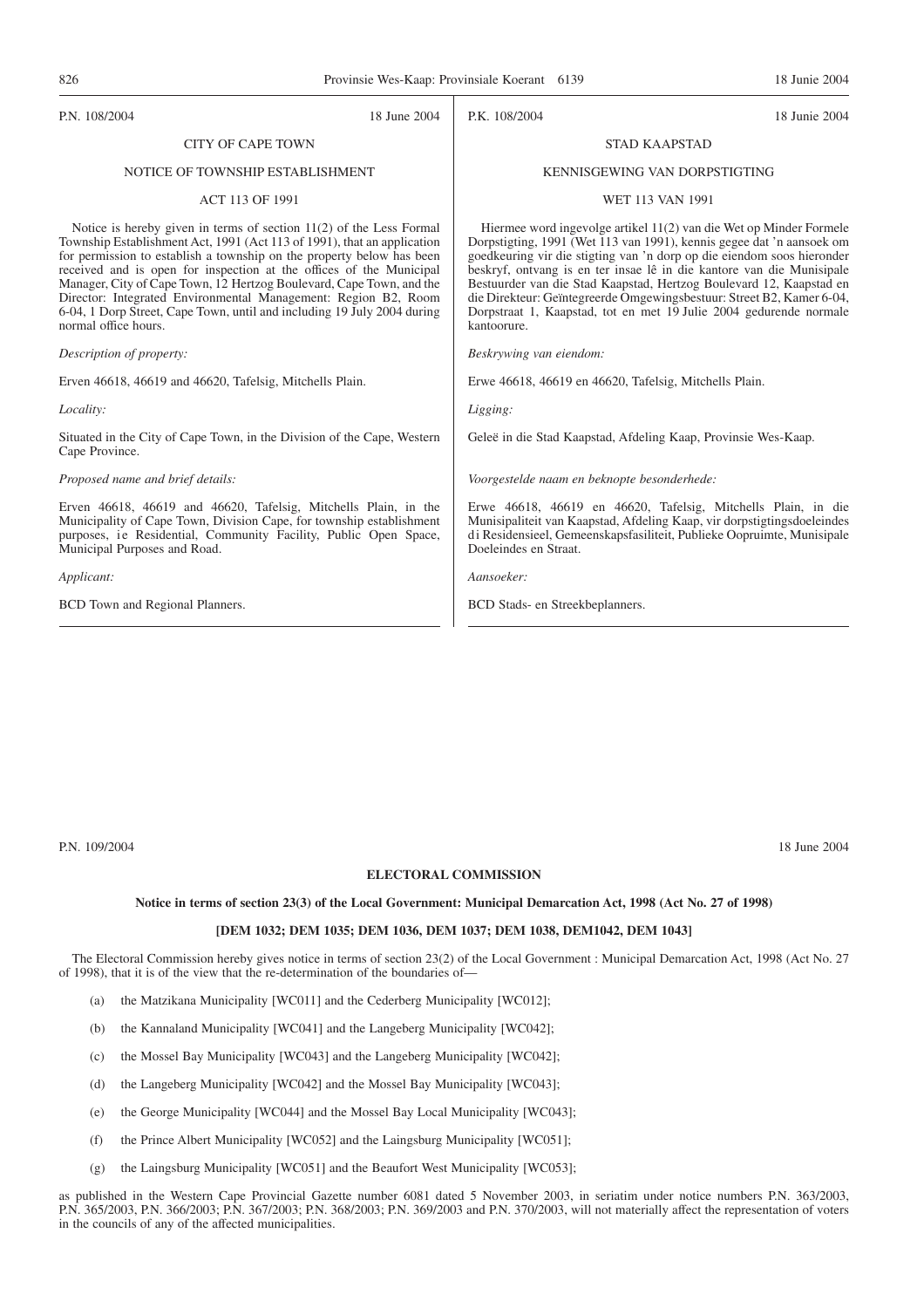#### P.N. 110/2004 18 June 2004

#### **MUNICIPAL DEMARCATION BOARD**

#### **PUBLICATION OF DECISIONS IN TERMS OF SECTION 21(5) OF THE LOCAL GOVERNMENT: MUNICIPAL DEMARCATION ACT, 1998 (ACT NO. 27 OF 1998)**

#### **(WESTERN CAPE)**

In terms of section 21(5)(b) of the Local Government: Municipal Demarcation Act, 1998, the Municipal Demarcation Board has decided to confirm its re-determination of the municipal boundaries published in the following Notice:

| Reference | <b>Notice</b><br>No. | <b>Provincial Gazette No.</b> | Date        |
|-----------|----------------------|-------------------------------|-------------|
| DEM264    |                      | 6104                          | 30 Jan 2004 |

Particulars of the re-determination have been sent to the Electoral Commission in terms of section 23 of the Act.

#### **VUYO MLOKOTI, CHAIRPERSON: MUNICIPAL DEMARCA-TION BOARD**

#### **DEM264**

#### OVERSTRAND MUNICIPALITY

#### HERMANUS ADMINISTRATION

#### REMOVAL Of RESTRICTIONS ACT, 1967 (ACT 84 OF 1967)

Notice is hereby given in terms of section 3(6) of the above Act that the under-mentioned application has been received and is open to inspection at the office of the Municipal Manager, Overstrand, and any enquiries may be directed to L. Bruiners, P O Box 20, Hermanus, 7200, (028) 313 8179 and at fax number (028) 312 1894. The application is also open to inspection at the office of the Director, integrated Environmental Management, Provincial Government of the Western Cape, at Room 601, Utilitas Building, 1 Dorp Street, Cape Town, from 08:00-12:30 and 13:00-15:30 (Monday to Friday). Telephonic enquiries in this regard may be made at  $(021)$  483 4033 and the Directorate's fax number is  $(021)$  483 4372. Any objections, with full reasons therefor should be lodged in writing at the Office of the above-mentioned Director: Integrated Environmental Management, Private Bag X9086, Cape Town, 8000, with a copy to the above-mentioned Municipal Manager, on or before 30 July 2004 quoting the above Act and the objector's erf number. Any comments received after the aforementioned closing date may be disregarded.

#### *Applicant Nature of Application*

D B B & M J Fourie Removal of restrictive title conditions applicable to Erf 560, 5 Low Street, Sandbaai, to allow the owners to subdivide the property into two portions of 500 m<sup>2</sup> and  $541 \text{ m}^2$  each.

J. F. Koekemoer, Municipal Manager, Municipal Offices, Hermanus.

Notice No. 44/2004 18 June 2004.

#### MUNISIPALITEIT OVERSTRAND

#### HERMANUS ADMINISTRASIE

#### WET OP OPHEFFING VAN BEPERKINGS,1967 (WET 84 VAN 1967)

Kragtens artikel 3(6) van bostaande Wet word hiermee kennis gegee dat die onderstaande aansoek ontvang is en ter insae lê by die kantoor van die Munisipale Bestuurder, Overstrand, en enige navrae kan gerig word aan L Bruiners, Posbus 20, Hermanus, 7200, (028) 313 8179 en by faksnommer (028) 312 1894. Die aansoak lê ook ter insae by die kantoor van die Direkteur, Geïntegreerde Omgewingsbestuur, Provinsiale Regering van die Wes-Kaap, by Kamer 601, Utilitasgebou, Dorpstraat 1, Kaapstad, vanaf 08:00-12:30 en 13:00-15:30 (Maandag tot Vrydag). Telefoniese navrae in hierdie verband kan gerig word aan (021) 483 4033 en die Direktoraat se faksnommer is (021) 483 4372. Enige besware, met die volledige redes daarvoor, moet skriftelik by die kantoor van die bogenoemde Direkteur: Grondontwikkelingsbestuur, Privaatsak X9086, Kaapstad 8000 met 'n afskrif aan die bogenoemde Munisipale Bestuurder, ingedien word op of voor 30 Julie 2004 met vermelding van bogenoemde Wet en die beswaarmaker se erfnommer. Enige kommentaar wat na die voorgemelde sluitingsdatum ontvang word, mag moontlik nie in ag geneem word nie.

#### *Aansoeker Aard van Aansoek*

D B B & M J Fourie Opheffing van beperkende titelvoorwaardes van toepassing op Erf 560, Lowstraat 5, Sandbaai, ten einde die eienaars in staat te stel om die erf in twee gedeeltes van 500 m<sup>2</sup> en 541 m<sup>2</sup> te onderverdeel.

J. F. Koekemoer, Munisipale Bestuurder, Munisipale Kantoor, Hermanus.

Kennisgewing Nr. 44/2004 18 Junie 2004.

P.K. 110/2004 18 Junie 2004

#### **MUNISIPALE AFBAKENINGSRAAD**

#### **PUBLISERING VAN BESLUITE INGEVOLGE ARTIKEL 21(5) VAN DIE WET OP PLAASLIKE REGERING: MUNISIPALE AFBAKENING, 1998 (WET NO. 27 VAN 1998)**

#### **(WES-KAAP)**

Ingevolge artikel 21(5)(b) van die Wet op Plaaslike Regering: Munisipale Afbakening, 1998 het die Munisipale Afbakeningsraad besluit om die herbepaling van die munisipale grense wat in die volgende Kennisgewing gepubliseer was, te bevestig:

| Verwysings-<br>nommer | <b>Kennis-</b><br>gewing Nr. | <b>Provinsiale Koerant Nr.</b> | Datum       |
|-----------------------|------------------------------|--------------------------------|-------------|
| DEM264                |                              | 6104                           | 30 Jan 2004 |

Besonderhede van die herbepaling is ingevolge artikel 23 van die Wet, aan die Verkiesingskommissie gestuur.

#### **VUYO MLOKOTI, VOORSITTER: MUNISIPALE AFBAKE-NINGSRAAD**

#### **DEM264**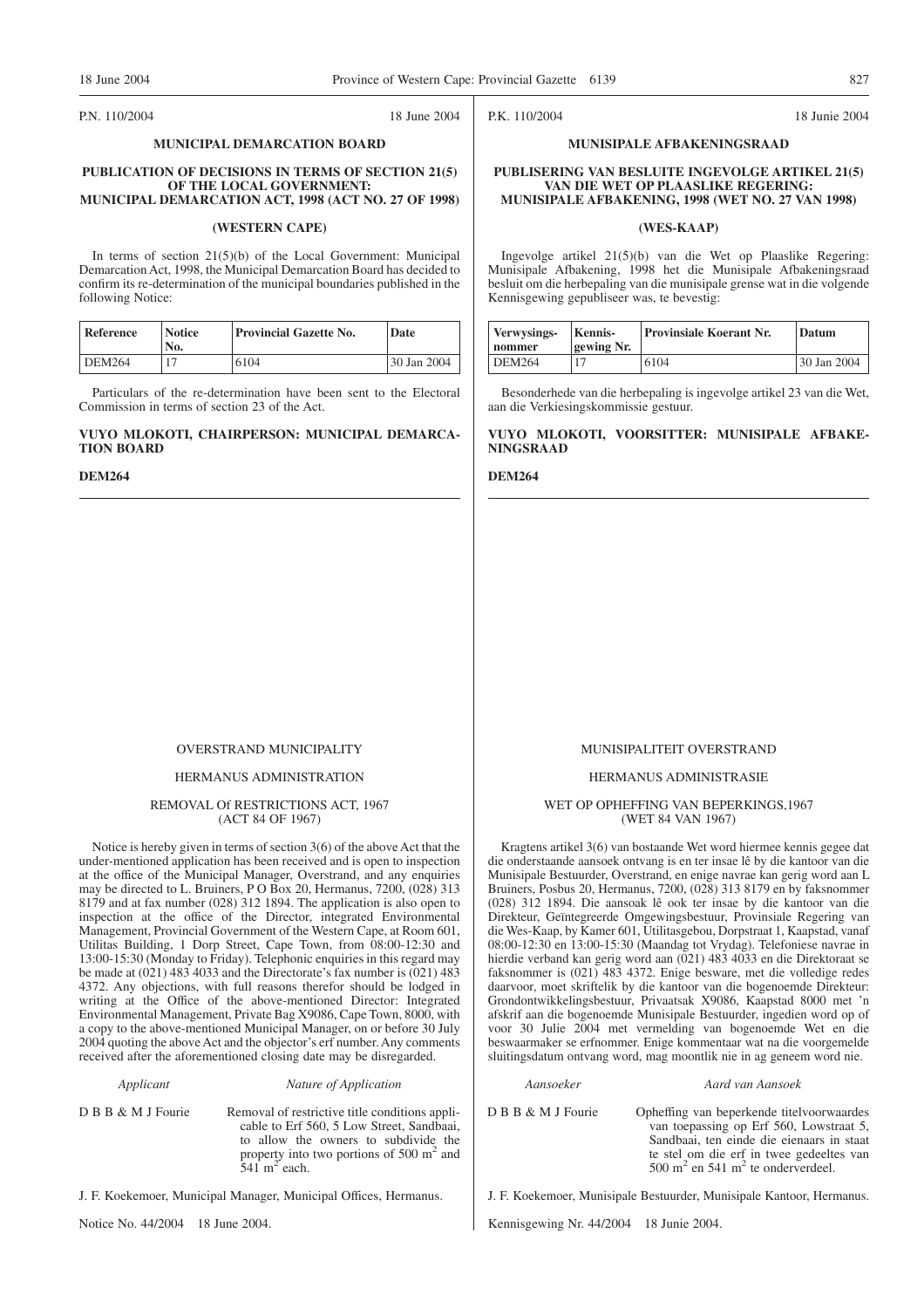#### KNYSNA MUNICIPALITY

REMOVAL OF RESTRICTIONS ACT, 1967 (ACT 84 OF 1967)

LAND USE PLANNING ORDINANCE, 1985 (ORDINANCE 15 OF 1985)

LOCAL GOVERNMENT ACT: MUNICIPAL SYSTEMS, 2000 (ACT 32 OF 2000)

#### PROPOSED REMOVAL OF TITLE DEED RESTRICTIONS; CONSOLIDATION, SUBDIVISION, REZONING AND DEPARTURE ON ERVEN 2962, 2963 AND 2964 (ST. JAMES HOTEL) THE POINT, KNYSNA

Notice is hereby given in terms of:

- (i) Section 3(6) of the Removal of Restrictions Act, 1967 (Act 84 of 1967);
- (ii) Section 24 of the Land Use Planning Ordinance, 1985 (Ordinance 15 of 1985);
- (iii) Section 17 of the Land Use Planning Ordinance, 1985 (Ordinance 15 of 1985);
- (iv) Section  $15(1)(a)(i)$  of the Land Use Planning Ordinance, 1985 (Ordinance 15 of 1985);

that the under-mentioned application has been received and is open for inspection at the office of the Municipal Manager, Municipal Offices, Clyde Street, Knysna and at the office of the Director: Land Development Management, Provincial Administration of the Western Cape, Room 6-01, 27 Wale Street, Cape Town from 08:00 to 12:30 and 13:00 to 15:30 (Monday to Friday). Telephonic enquiries in this regard may be made at (021) 483 4114 and the Directorate's fax number is (021) 493 3633. Any objections, with full reasons therefor, should be lodged in writing to the office of the abovementioned Director: Land Development Management, Private Bag X9086, Cape Town, 8000, with a copy to the abovementioned Local Authority on or before Monday, 12 July 2004 quoting the above Act and the objector's erf number. Any comments received after the aforementioned closing date may be disregarded.

Notice is further given in terms of Section 21(4) of the Local Government Act: Municipal Systems, 2000 (Act 32 of 2000) that people who cannot write can approach the Town Planning section during normal office hours at the Municipal Offices where the Secretary will refer you to the responsible official whom will assist you in putting your comments or objections in writing.

#### *Nature of Application:*

- 1. Removal of restrictive Title Deed Conditions No. B(2); B(4) and B(6) in Title Deed No T60836/1998 applicable to Erf 2962 to enable the owner to utilize the property for business purposes (licensed hotel);
- 2. Removal of restrictive Title Deed Conditions No. B(a); B(b); B(d); and C(1); in Title Deed No T96661/1997, applicable to Erf 2963 to enable the owner to utilize the property for business purposes (licensed hotel);
- 3. The Consolidation of Erven 2962; 2963 and 2964 Knysna;
- 4. Application for the subdivision of the consolidated erf in 2 portions (Portion A =  $\pm$  1 561 m<sup>2</sup> and the Remainder =  $\pm$  8 891 m<sup>2</sup>) in terms of Section 24 of the Land Use Planning Ordinance, 1985 (Ordinance 15 of 1985),
- 5. Application in terms of Section 17 of the Land Use Planning Ordinance, 1985 (Ordinance 15 of 1985) for the rezoning of the Remainder from ''Single Residential'' to ''General Residential'' for the purpose of a licensed hotel;
- 6. Application in terms of Section  $15(1)(a)(i)$  of the Land Use Planning Ordinance, 1985 (Ordinance 15 of 1985) for a Departure on the Remainder to allow the relaxation of the lateral building line from 4,5 m to 3,5 m.

#### MUNISIPALITEIT KNYSNA

WET OP OPHEFFING VAN BEPERKINGS, 1967 (WET 84 VAN 1967)

ORDONNANSIE OP GRONDGEBRUIKBEPLANNING, 1985 (ORDONNANSIE 15 VAN 1985)

WET OP PLAASLIKE REGERING: MUNISIPALE STELSELS, 2000 (WET 32 VAN 2000)

VOORGESTELDE OPHEFFING VAN BEPERKENDE TITELAKTE VOORWAARDES, KONSOLIDASIE, ONDERVERDELING, HERSONERING EN AFWYKING OP ERWE 2962; 2963 EN 2964 (ST. JAMES HOTEL) DIE PUNT, KNYSNA

Kennis geskied hiermee in gevolge:

- (i) Artikel 3(6) van die Wet op Opheffing van Beperkings, 1967 (Wet 84 van 1967);
- (ii) Artikel 24 van die Ordonnansie op Grondgebruikbeplanning, 1985 (Ordonnansie 15 van 1985);
- (iii) Artikel 17 van die Ordonnansie op Grondgebruikbeplanning, 1985 (Ordonnansie 15 van 1985);
- (iv) Artikel 15(1)(a)(i) van die Ordonnansie op Grondgebruikbeplanning, 1985 (Ordonnansie 15 van 1985);

dat die onderstaande aansoek ontvang is en by die Munisipale Bestuurder, Munisipale Kantore, Clydestraat, Knysna en by die kantoor van die Direkteur: Grondontwikkelingsbestuur, Provinsiale Administrasie Wes-Kaap, Kamer 6-01, Waalstraat 27, Kaapstad vanaf 08:00 tot 12:30 en vanaf 13:00 tot 15:30 (Maandag tot Vrydag) ter insae lê. Telefoniese navrae in hierdie verband kan gerig word by (021) 483 4114 en die Direktoraat se faksnommer is (021) 483 3633. Enige besware, met redes, moet skriftelik voor of op Maandag, 12 Julie 2004 by die kantoor van bogenoemde Direkteur: Grondontwikkelingsbestuur, Privaatsak X9086, Kaapstad, 8000, met 'n afskrif aan bogenoemde Plaaslike Owerheid ingedien word met vermelding van bogenoemde Wet en beswaarmaker se erfnommer. Enige kommentaar wat na die voorgemelde sluitingsdatum ontvang word, mag moontlik nie in ag geneem word nie.

Ingevolge Artikel 21(4) van die Wet op Plaaslike Regering: Munisipale Stelsels, 2000 (Wet 32 van 2000) word hiermee verder kennis gegee dat persone wat nie kan skryf nie die Stadsbeplanningsafdeling kan nader ''tydens normale kantoorure waar die Sekretaresse u sal verwys na die betrokke amptenaar wat u sal help om u kommentaar of besware op skrif te stel.

#### *Aard van aansoek*

- 1. Opheffing van beperkende Titel Akte Voorwaardes No B(2); B(4) en B(6) in Titel Akte No T60836/1998 (ten opsigte van Erf 2962) ten einde die eienaar toe te laat om die perseel vir besigheidsdoeleindes (Gelisensieerde Hotel) te gebruik.
- 2. Opheffing van beperkende Titel Akte Voorwaardes No B(a); B(b); B(d); en C(1); in Titel Akte No T96661/1997 (ten opsigte van Erf 2963) ten einde die eienaar toe te laat om die perseel vir besigheidsdoeleindes (Gelisensieerde Hotel) te gebruik.
- 3. Die konsolidasie van Erwe 2962; 2963 en 2964 Knysna;
- 4. Aansoek om onderverdeling van die Gekonsolideerde Erf in 2 gedeeltes (Gedeelte A =  $\pm$  1 561 m<sup>2</sup> en die Restant =  $\pm$  8 891 m<sup>2</sup>) in terme van Artikel 24 van die Ordonnansie op Grondgebruikbeplanning, 1985 (Ordonnansie 15 van 1985).
- 5. Aansoek in terme van Artikel 17 van die Ordonnansie op Grondgebruikbeplanning, 1985 (Ordonnansie 15 van 1985) vir die hersonering van die Restant vanaf ''Enkelwoon'' sone na ''Algemene woon'' sone vir 'n gelisensieerde hotel;
- 6. Aansoek in terme van Artikel 15(1)(a)(i) van die Ordonnansie op Grondgebruikbeplanning, 1985 (Ordonnansie 15 van 1985) vir 'n Afwyking van die syboulynvereistes vir ''Algemene woonsone'' van toepassing op die Restant, soos uiteengesit in die Knysna Soneringskemaregulasies om 'n syboulyn van 3,5 m toe te laat.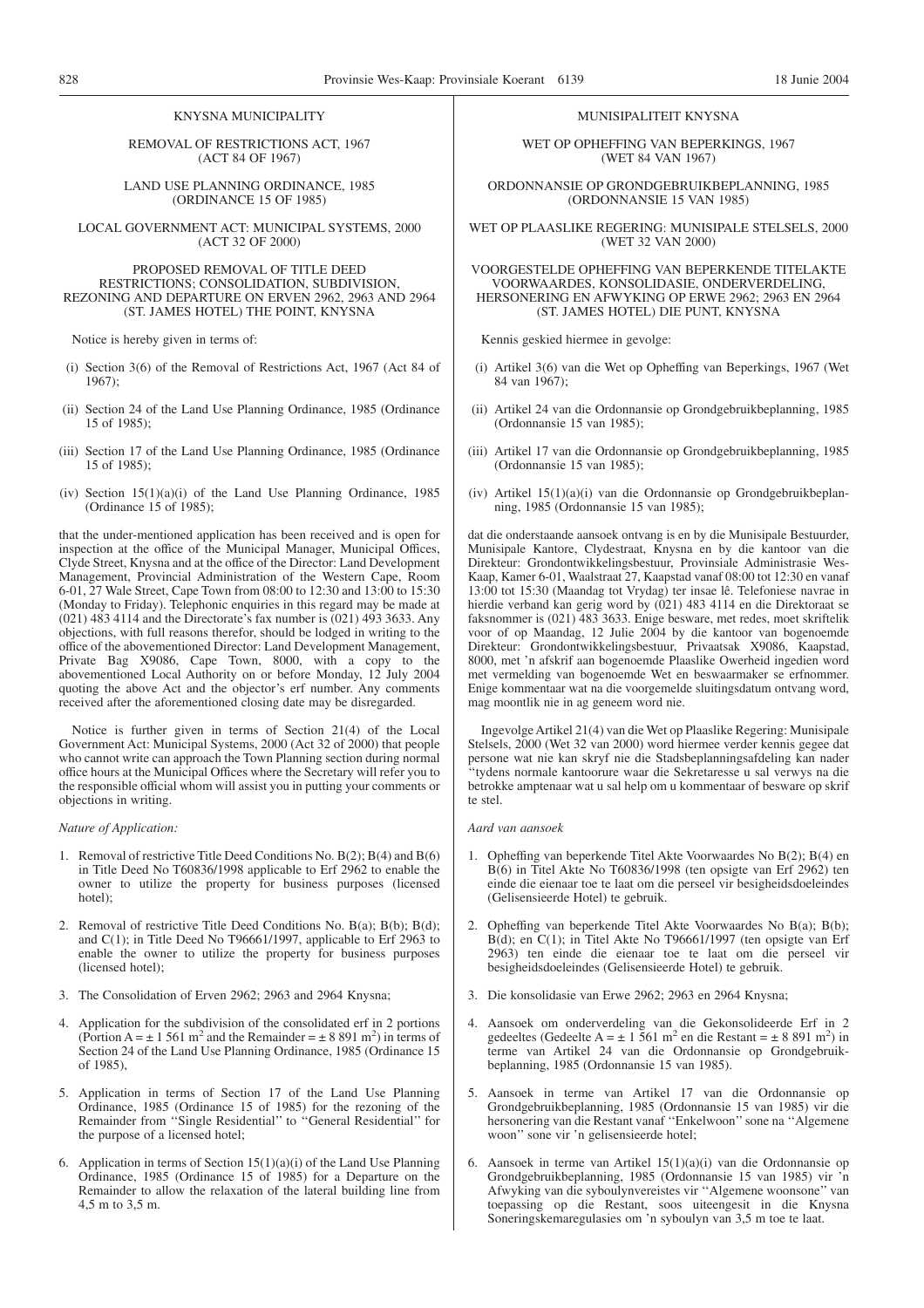#### *Applicant:*

Integrated Development Planning & Management Town & Regional Planners, GIS, Project Management, Development Facilitation, Integrated Environmental Management and Surveying.

16 Green Street, P.O. Box 173, Knysna, 6570, Tel. (044) 382 2300, Fax: (044) 3827162

e-mail: vpm.survey@pixie.co.za

#### KNYSNA MUNICIPALITY

#### REMOVAL OF RESTRICTIONS ACT, 1967 (ACT 84 OF 1967)

#### LAND USE PLANNING ORDINANCE, 1985 (ORDINANCE 15 OF 1985)

#### LOCAL GOVERNMENT ACT: MUNICIPAL SYSTEMS, 2000 (ACT 32 OF 2000)

#### PROPOSED REMOVAL OF TITLE DEED RESTRICTIONS AND CONSENT USE FOR AN ADDITIONAL DWELLING: ERF 40 BRENTON-ON-SEA

Notice is hereby given in terms of:

- (i) Section 3(6) of the Removal of Restrictions Act, 1967 (Act 84 of 1967);
- (ii) Clause 4.6 of the Section 8 Scheme Regulations as promulgated in terms of P.N. 1048/1998

that the under-mentioned application has been received and is open for inspection at the office of the Municipal Manager, Municipal Offices, Clyde Street, Knysna and at the office of the Director: Land Development Management, Provincial Administration of the Western Cape, Room 6-01, 27 Wale Street, Gape Town from 08:00 to 12:30 and 13:00 to 15:30 (Monday to Friday). Telephonic enquiries in this regard may be made at (021) 483 4114 and the Directorate's fax number is (021) 483 3633. Any objections, with full reasons therefor, should be lodged in writing to the office of the abovementioned Director: Land Development Management, Private Bag X9086, Cape Town, 8000, with a copy to the abovementioned Local Authority on or before Monday, 12 July 2004 quoting the above Act and the objector's erf number. Any comments received after the aforementioned closing date may be disregarded.

Notice is further given in terms of Section 21(4) of the Local Government Act: Municipal Systems 2000 (Act 32 of 2000) that people who cannot write can approach the Town Planning section during normal office hours at the Municipal Offices where the Secretary will refer you to the responsible official whom will assist you in putting your comments or objections in writing.

#### *Nature of Application:*

- 1. Removal of restrictive Title Deed Conditions No. D6(b) and Title Deed No T29426/1996 to allow an additional dwelling unit on the property.
- 2. Application for a consent use to allow an additional dwelling unit on a ''Residential I'' zoned property.

#### *Applicant*:

Integrated Development Planning & Management Town & Regional Planners, GIS, Project Management, Development Facilitation, Integrated Environmental Management and Surveying.

16 Green Street, P.O. Box 173, Knysna, 6570, Tel. (044) 382 2300, Fax: (044) 3827162

e-mail: vpm.survey@pixie.co.za

#### *Aansoeker:*

Integrated Development Planning & Management Town & Regional Planners, GIS, Project Management, Development Facilitation, Integrated Environmental Management and Surveying.

16 Green Street, P.O. Box 173, Knysna, 6570, Tel. (044) 382 2300, Fax: (044) 3827162

e-mail: vpm.survey@pixie.co.za

#### MUNISIPALITEIT KNYSNA

WET OP OPHEFFING VAN BEPERKINGS, 1967 (WET 84 VAN 1967)

ORDONNANSIE OP GRONDGEBRUIKBEPLANNING, 1985 (ORDONNANSIE 15 VAN 1985)

WET OP PLAASLIKE REGERING: MUNISIPALE STELSELS, 2000 (WET 32 VAN 2000)

#### VOORGESTELDE OPHEFFING VAN BEPERKENDE TITELAKTE VOORWAARDES EN VERGUNNINGSGEBRUIK VIR 'N ADDISIONELE WOONEENHEID: ERF 40 BRENTON-ON-SEA

Kennis geskied hiermee in gevolge:

- (i) Artikel 3(6) van die Wet op Opheffing van Beperkings, 1967 (Wet 84 van 1967)
- (ii) Klousule 4.6 van die Artikel 8 Skemaregulasies soos gepromulgeer in P.K. 1048/1988;

dat die onderstaande aansoek ontvang is en by die Munisipale Bestuurder, Munisipale Kantore, Clydestraat, Knysna en by die kantoor van die Direkteur: Grondontwikkelingsbestuur, Provinsiale Administrasie Wes-Kaap, Kamer 6-01, Waalstraat 27, Kaapstad vanaf 08:00 tot 12:30 en vanaf 13:00 tot 15:30 (Maandag tot Vrydag) ter insae lê. Telefoniese navrae in hierdie verband kan gerig word by (021) 483 4114 en die Direktoraat se faksnommer is (021) 483 3633. Enige besware, met redes, moet skriftelik voor of op Maandag, 12 Julie 2004 by die kantoor van bogenoemde Direkteur: Grondontwikkelingsbestuur, Privaatsak X9086, Kaapstad 8000, met 'n afskrif aan bogenoemde Plaaslike Owerheid ingedien word met vermelding van bogenoemde Wet en beswaarmaker se erfnommer. Enige kommentaar wat na die voorgemelde sluitingsdatum ontvang word, mag moontlik nie in ag geneem word nie.

Ingevolge Artikel 21(4) van die Wet op Plaaslike Regering: Munisipale Stelsels, 2000 (Wet 32 van 2000) word hiermee verder kennis gegee dat persone wat nie kan skryf nie die Stadsbeplanningsafdeling kan nader tydens normale kantoorure waar die Sekretaresse u sal verwys na die betrokke amptenaar wat u sal help om u kommentaar of besware op skrif te stel.

#### *Aard van aansoek*

- 1. Opheffing van beperkende Titel Akte Voorwaardes No D6(b) en Titel Akte No T29426/1996 om 'n addisionele wooneenheid op die eiendom toe te laat.
- 2. Aansoek om 'n vergunningsgebruik om 'n addisionele wooneenheid toe te laat op 'n ''Residensieel I'' gesoneerde eiendom.

#### *Aansoeker:*

Integrated Development Planning & Management Town & Regional Planners, GIS, Project Management, Development Facilitation, Integrated Environmental Management and Surveying.

16 Green Street, P.O. Box 173, Knysna, 6570, Tel. (044) 382 2300, Fax: (044) 3827162

e-mail: vpm.survey@pixie.co.za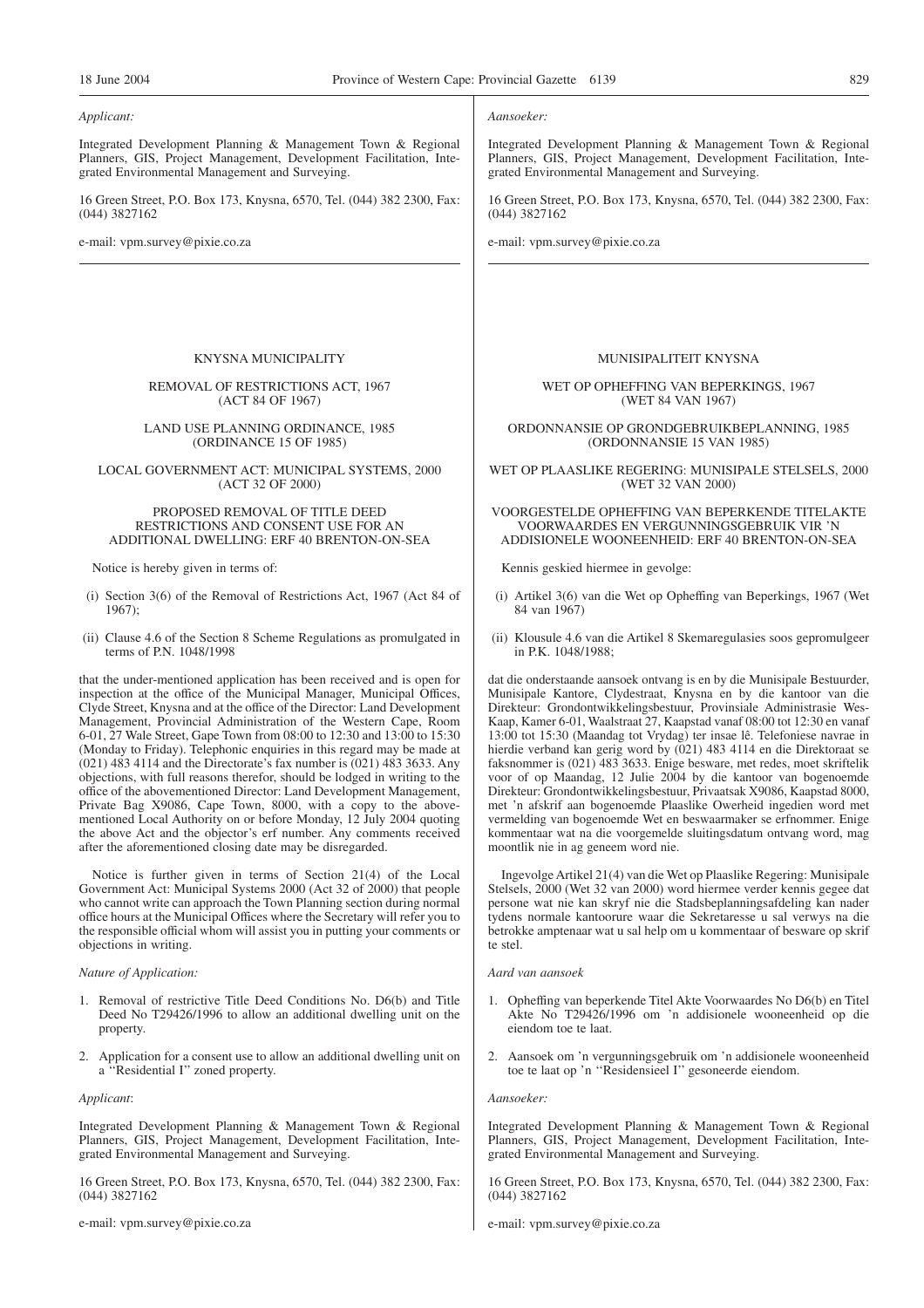#### KNYSNA MUNICIPALITY

REMOVAL OF RESTRICTIONS ACT, 1967 (ACT 84 OF 1967)

LAND USE PLANNING ORDINANCE, 1985 (ORDINANCE 15 OF 1985)

LOCAL GOVERNMENT ACT: MUNICIPAL SYSTEMS, 2000 (ACT 32 OF 2000)

#### PROPOSED REMOVAL OF TITLE DEED RESTRICTIONS, SUBDIVISION AND REZONING ON ERF 2922, KNYSNA

Notice is hereby given in terms of:

- (i) Section 3(6) of the Removal of Restrictions Act, 1967 (Act 84 of 1967);
- (ii) Section 17 of the Land Use Planning Ordinance, 1985 (Ordinance 15 of 1985);
- (iii) Section 24 of the Land Use Planning Ordinance, 1985 (Ordinance 15 of 1985);

that the under-mentioned application has been received and is open for inspection at the office of the Municipal Manager, Municipal Offices, Clyde Street, Knysna and at the office of the Director: Land Development Management, Provincial Administration of the Western Cape, Room 6-01, 27 Wale Street, Cape Town from 08:00 to 12:30 and 13:00 to 15:30 (Monday to Friday). Telephonic enquiries in this regard may be made at (021) 483 4114 and the Directorate's fax number is (021) 483 3633. Any objections, with full reasons therefor, should be lodged in writing to the office of the abovementioned Director: Land Development Management, Private Bag X9086, Cape Town, 8000, with a copy to the abovementioned Local Authority on or before Monday, 26 July 2004 quoting the above Act and the objector's erf number. Any comments received after the aforementioned closing date may be disregarded.

Notice is further given in terms of Section 21(4) of the Local Government Act: Municipal Systems, 2000 (Act 32 of 2000) that people who cannot write can approach the Town Planning section during normal office hours at the Municipal Offices where the Secretary will refer you to the responsible official whom will assist you in putting your comments or objections in writing.

#### *Nature of Application:*

- 1. Removal of restrictive Title Deed Conditions No. C1 and G in Title Deed No T102735/2001, applicable to Erf 2922, to enable the owner to utilize the property for group housing purposes and to allow the relaxation of the 20 m building line along the proclaimed National Road reserve to 5 m.
- 2. Application in terms of Section 17 of the Land Use Planning Ordinance, 1985 (Ordinance 15 of 1985) for the rezoning of Erf 2922 from ''Single Residential'' to ''Group Housing'';
- 3. Application for the subdivision Erf 2922 into 7 group housing units and 1 Private Open Space erf, in terms of Section 24 of the Land Use Planning Ordinance, 1985 (Ordinance 15 of 1985);

#### *Applicant:*

Integrated Development Planning & Management Town & Regional Planners, GIS, Project Management, Development Facilitation, Integrated Environmental Management and Surveying.

16 Green Street, P.O. Box 173, Knysna, 6570, Tel. (044) 382 2300, Fax: (044) 3827162

e-mail: vpm.survey@pixie.co.za

#### MUNISIPALITEIT KNYSNA

WET OP OPHEFFING VAN BEPERKINGS, 1967 (WET 84 VAN 1967)

ORDONNANSIE OP GRONDGEBRUIKBEPLANNING, 1985 (ORDONNANSIE 15 VAN 1985)

WET OP PLAASLIKE REGERING: MUNISIPALE STELSELS, 2000 (WET 32 VAN 2000)

#### VOORGESTELDE OPHEFFING VAN BEPERKENDE TITELAKTE VOORWAARDES, HERSONERING EN ONDERVERDELING OP ERF 2922, KNYSNA

Kennis geskied hiermee ingevolge:

- (i) Artikel 3(6) van die Wet op Opheffing van Beperkings, 1967 (Wet 84 van 1967);
- (ii) Artikel 24 van die Ordonnansie op Grondgebruikbeplanning, 1985 (Ordonnansie 15 van 1985);
- (iii) Artikel 17 van die Ordonnansie op Grondgebruikbeplanning, 1985 (Ordonnansie 15 van 1985);

dat die onderstaande aansoek ontvang is en ter insae lê by die Munisipale Bestuurder, Munisipale Kantore, Clydestraat, Knysna en by die kantoor van die Direkteur: Grondontwikkelingsbestuur, Provinsiale Administrasie Wes-Kaap, Kamer 6-01, Waalstraat 27, Kaapstad vanaf 08:00 tot 12:30 en vanaf 13:00 tot 15:30 (Maandag tot Vrydag). Telefoniese navrae in hierdie verband kan gerig word by (021) 483 4114 en die Direktoraat se faksnommer is (021) 483 3633. Enige besware, met redes, moet skriftelik voor of op Maandag, 26 Julie 2004 by die kantoor van bogenoemde Direkteur: Grondontwikkelingsbestuur, Privaatsak X9086, Kaapstad 8000, met 'n afskrif aan bogenoemde Plaaslike Owerheid ingedien word met vermelding van bogenoemde Wet en beswaarmaker se erfnommer. Enige kommentaar wat na die voorgemelde sluitingsdatum ontvang word, mag moontlik nie in ag geneem word nie.

Ingevolge Artikel 21(4) van die Wet op Plaaslike Regering: Munisipale Stelsels, 2000 (Wet 32 van 2000) word hiermee verder kennis gegee dat persone wat nie kan skryf nie die Stadsbeplanningsafdeling kan nader tydens normale kantoorure waar die Sekretaresse u sal verwys na die betrokke amptenaar wat u sal help om u kommentaar of besware op skrif te stel.

#### *Aard van aansoek*

- 1. Opheffing van beperkende Titel Akte Voorwaardes No C1 en G in Titel Akte No T102735/2003 (ten opsigte van Erf 2922) ten einde die eienaar toe te laat om die perseel vir groepbehuisingsdoeleindes te gebruik en om die verslapping van die 20 m boulyn langs die voorgestelde Nasionale Pad reserwe na 5 m toe te laat
- 2. Aansoek in terme van Artikel 17 van die Ordonnansie op Grondgebruikbeplanning, 1985 (Ordonnansie 15 van 1985) vir die hersonering van Erf 2922 vanaf ''Enkelwoon'' sone na ''Groepbehuising'' sone
- 3. Aansoek om onderverdeling van Erf 2922 in 7 groepbehuisingseenhede en een Oop Ruimte, in terme van Artikel 24 van die Ordonnansie op Grondgebruikbeplanning, 1985 (Ordonnansie 15 van 1985).

#### *Aansoeker:*

Integrated Development Planning & Management Town & Regional Planners, GIS, Project Management, Development Facilitation, Integrated Environmental Management and Surveying.

16 Green Street, P.O. Box 173, Knysna, 6570, Tel. (044) 382 2300, Fax: (044) 3827162

e-mail: vpm.survey@pixie.co.za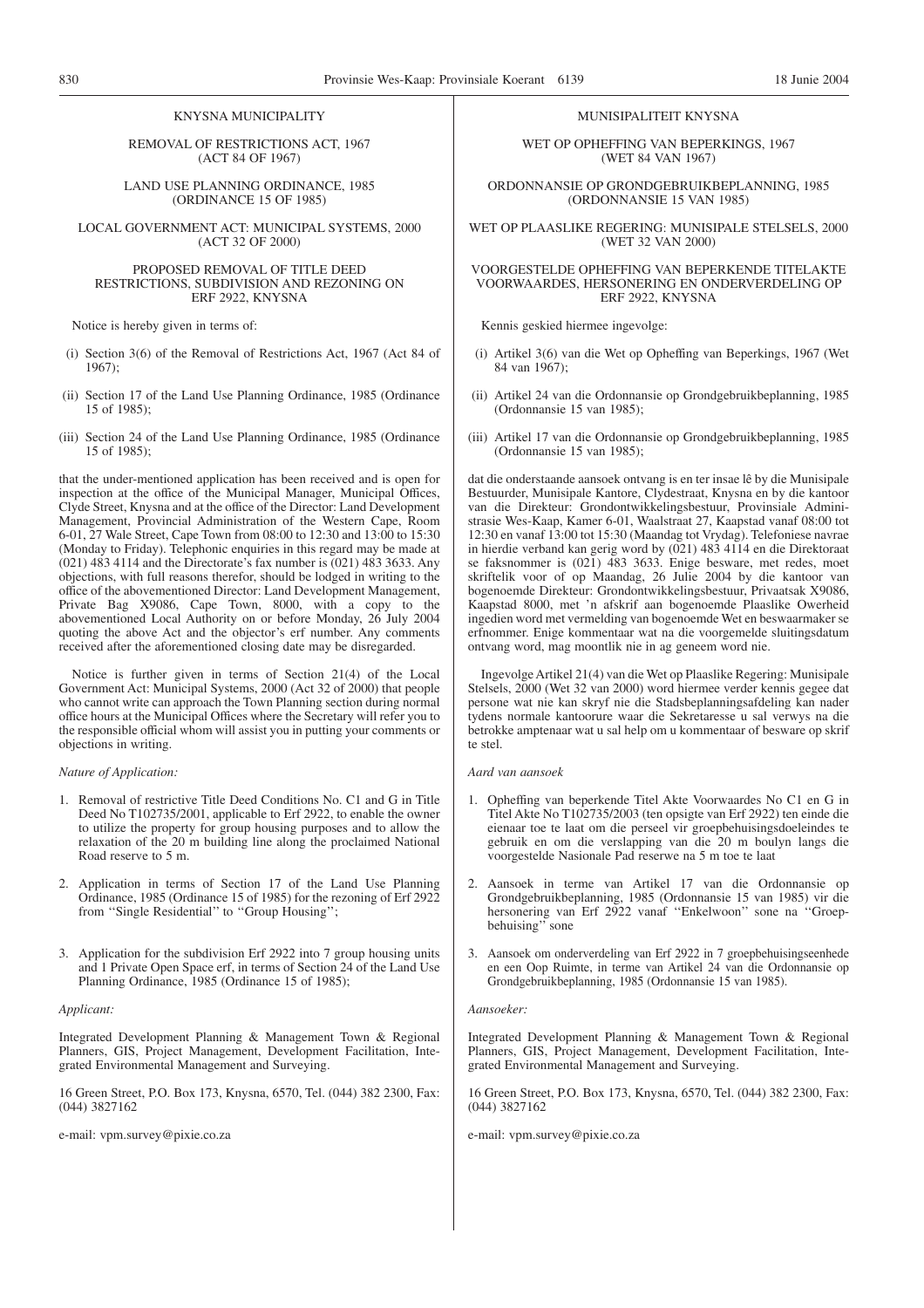#### CITY OF CAPE TOWN (CAPE TOWN REGION)

#### REMOVAL OF RESTRICTIONS AND DEPARTURES

Notice is hereby given in terms of Section 3(6) of the Removal of Restrictions Act (Act 84/1967) and in terms of Section 15(2)(a) of the Land Use Planning Ordinance 15 of 1985 that the undermentioned application has been received and is open for inspection at the office of the Manager: Land Use Management Branch, City of Cape Town, 14th Floor, Tower Block, Civic Centre, 12 Hertzog Boulevard, Cape Town from 08:30-12:30 (Monday to Friday) and at the office of the Director: Land Development Management, Provincial Administration of the Western Cape at Room 601, 27 Wale Street, Cape Town from 08:00-12:30 and 13:00-15:30 (Monday to Friday). Telephonic enquiries in this regard may be made at (021) 483-4589. The Directorate's fax number is (021) 483-3633. Any objections, with full reasons, should be lodged in writing at the office of the abovementioned Director: Land Development Management, Private Bag X9086, Cape Town 8000, with a copy to the office of the Manager: Land Use Management Branch, City of Cape Town, PO Box 4529, Cape Town 8000 faxed to (021) 421-1963 or e-mailed to trevor.upsher@capetown.gov.za on or before 19 July 2004, quoting the above Act, and the objector's erf and phone numbers. Any comments received after the aforementioned closing date may be disregarded.

*Erf 43725, Cape Town at Crawford* (second placement)

*File no:* SG7/43725

*Owner:* AR & AM Badroodien & A Mayet

*Erf:* 43725, Cape Town at Crawford

*Location:* 16 Glenferrie Road

*Suburb:* Crawford

*Nature:* Removal of restrictive title conditions applicable to Erf 43725, 16 Glenferrie Road, Crawford, to enable the owners to erect a second dwelling (''granny flat'') and a covered pergola on the property. The building lines restriction will be encroached.

*The following departures from the Zoning Scheme Regulations are also required:*

Section 27(1): To permit a second dwelling unit ("granny flat") on the property.

Section 47(2): To permit the proposed carport to be setback 0,0 m in lieu of the prescribed 3,0 m setback from Glenferrie Road.

WA Mgoqi, City Manager

18 June 2004.

#### STAD KAAPSTAD (KAAPSTAD-STREEK)

#### OPHEFFING VAN BEPERKINGS EN AFWYKINGS

Kennis geskied hiermee ingevolge artikel 3(6) van die Wet op Opheffing van Beperkings (Wet 84 van 1967) en artikel 15(2)(a) van die Ordonnansie op Grondgebruikbeplanning, nr 15 van 1985 dat die onderstaande aansoek ontvang is en tussen 08:30-12:30 (Maandag tot Vrydag) by die kantoor van die Bestuurder: Grondgebruikbestuurstak, Stad Kaapstad, 14de Verdieping, Burgersentrum, Hertzogboulevard 12, Kaapstad 8001 ter insae beskikbaar is en ook vanaf 08:00-12:30 en 13:00-15:30 (Maandag tot Vrydag) by die kantoor van die Direkteur: Grondontwikkelingsbestuur, Provinsiale Administrasie van die Wes-Kaap, Kamer 601, Waalstraat 27, Kaapstad. Telefoniese navrae in hierdie verband kan gerig word aan (021) 483-4589 en die Direktoraat se faksnommer is (021) 483-3633. Enige besware moet skriftelik, tesame met volledige redes, voor of op 19 Julie 2004 by die kantoor van die bogemelde Direkteur: Grondontwikkelingsbestuur, Privaatsak X9086, Kaapstad 8000, met 'n afskrif aan die Bestuurder: Grondgebruikbestuur, Stad Kaapstad, Posbus 4529, Kaapstad 8000 ingedien word of per faks gerig word aan (021) 421-1963 of e-pos trevor.upsher@capetown.gov.za, met vermelding van bogenoemde wet en ordonnansie en die beswaarmaker se erf- en telefoonnommers. Enige kommentaar wat na die voormelde sluitingsdatum ontvang word, mag buite rekening gelaat word.

*Erf 43725, Kaapstad te Crawford* (tweede plasing)

*Lêer nr:* SG7/43725

*Eienaar:* AR & AM Badroodien & A Mayet

*Erf:* 43725, Kaapstad te Crawford

*Ligging:* Glenferrieweg 16

*Voorstad:* Crawford

*Aard:* Opheffing van beperkende titelvoorwaardes van toepassing op Erf 43725, Glenferrieweg 16, Crawford, om die eienaars in staat te stel om 'n tweede woning (''oumawoonstel'') en 'n onderdak-prieel op die eiendom op te rig. Die boulynbeperking sal oorskry word.

*Die volgende afwykings van die soneringskemaregulasies word ook verlang:*

Artikel 27(1): Om 'n tweede wooneenheid (''oumawoonstel'') op die eiendom toe te laat.

Artikel 47(2): Om 'n inspringing ten opsigte van die voorgestelde motorafdak 0,0 m in plaas van die voorgeskrewe 3,0 m vanaf Glenferrieweg toe te laat.

WA Mgoqi, Stadsbestuurder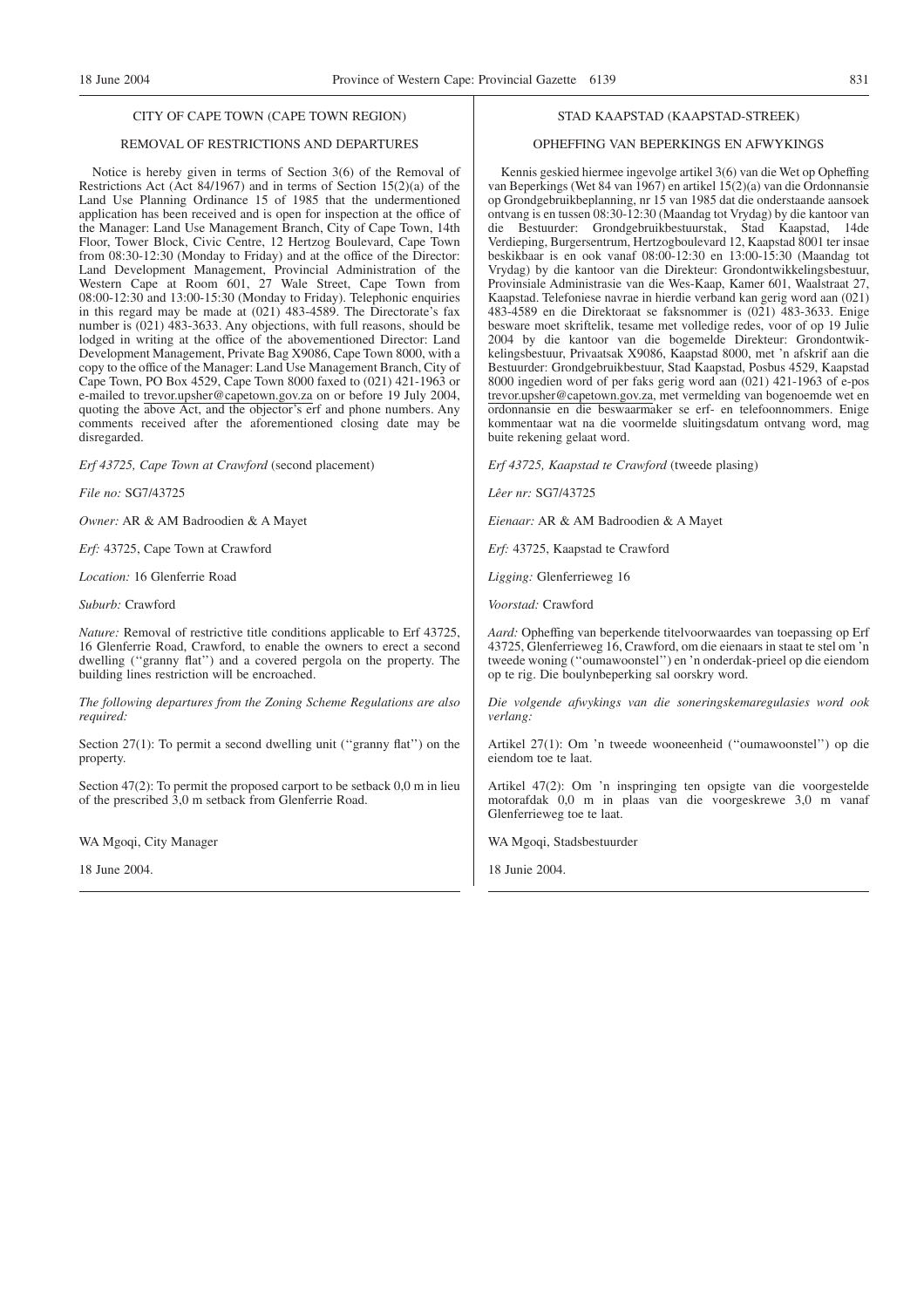#### CITY OF CAPE TOWN (HELDERBERG REGION)

### REMOVAL OF RESTRICTIONS

Notice is hereby given in terms of Section 3(6) of the Removal of Restrictions Act, 1967 (Act 84 of 1967) and Section 24(2)(a) of Ordinance 15 of 1985, that the undermentioned application has been received and is open for inspection at the office of the Directorate: Planning & Environment, Town Planning Division, First Floor, Municipal Offices, Somerset West between 08:00 and 12:30 and at the office of the Director: Land Development Management, Provincial Government of the Western Cape, at Room 601, 27 Wale Street, Cape Town from 08:00-12:30 and 13:00-15:30 (Monday to Friday). Written objections, if any, stating reasons and directed to the Director: Planning & Environment, PO Box 19, Somerset West, 7129, or faxed to (021) 850-4354, or e-mailed to ilze.janse\_van\_rensburg@capetown.gov.za, or hand-delivered to the Land Use Management Branch, 1st Floor, Municipal Offices, Andries Pretorius Street, Somerset West, quoting the abovementioned reference number, will be received from 18 June 2004 up to 26 July 2004. If your response is not sent to this address, e-mail address or fax number and as a consequence arrives late, it will be deemed to be invalid.

*Removal of Restrictions & Subdivision — Erf 55, cnr/o Kramat Road and Old Main Road (R102), Croydon* (first placement)

*Ref no:* Erf 55 Croydon

*Notice no:* 25UP/2004

*Applicant:* Messrs Planning Partners on behalf of Mrs C S Marais

*Nature of application:* The removal of restrictive title conditions applicable to Erf 55, Croydon situated southwest of the Old Main Road (R102) near its intersection with Kramat Road, to enable the erf to be included in a proposed residential development to be known as the Croydon Vineyard Estate and to subdivide Erf 55, Croydon into 2 Residential Zone I (single residential) erven and one Open Space Zone II erf (private open space).

Any enquiries in the above regard can be directed to Mr Robert Fooy, tel. (021) 850-4370.

WA Mgoqi, City Manager 18 June 2004.

## SWARTLAND MUNICIPALITY

## NOTICE 267/03/04

#### REMOVAL OF RESTRICTIONS ACT, 1967 (ACT 84 OF 1967): ERF 151, YZERFONTEIN

Notice is hereby given in terms of section 3(6) of the above Act that the undermentioned application has been received and is open to inspection at the office of the Municipal Manager, Swartland Municipality, and any enquiries may be directed to the Chief: Planning and Development, Church Street, Private Bag X52, Malmesbury swartland@swartland.org.za. tel: 022-487 9400, fax: 022-487 9440. The application is also open to inspection at the office of the Director, Land Development Management, Provincial Government of the Western Cape, at Room 601, 27 Wale Street, Cape Town, from 08:00-12:30 and 13:00-15:30 (Monday to Friday). Telephonic enquiries in this regard may be made at 021-483 4589 and the directorate's fax number is 021-483 3633. Any objections, with full reasons therefor, should be lodged in writing at the office of the abovementioned Director: Land Development Management at Private Bag X9086, Cape Town, 8000, with a copy to the abovementioned Municipal Manager on or before 26 July 2004, quoting the above Act and the objector's erf number. Any comments received after the aforementioned closing date may be disregarded.

#### *Applicant Nature of Application*

J A R Loubser Removal of restrictive title conditions applicable to Erf 151, 36 Upper Road, Yzerfontein, to enable the owner to Subdivide the property into two portions (Portion  $A \pm 341$  m<sup>2</sup> and Remainder  $\pm 345$  $\mathbf{m}^2$ ) for residential purposes.

C. F. J. van Rensburg, Municipal Manager, Municipal Office, Private Bag X52, Malmesbury 7299. 18 June 2004.

#### STAD KAAPSTAD (HELDERBERG-STREEK)

#### OPHEFFING VAN BEPERKINGS

Kennis geskied hiermee ingevolge artikel 3(6) van die Wet op Opheffing van Beperkings, 1967 (Wet 84 van 1967) en artikel 24(2)(a) van Ordonnansie 15 van 1985, dat die onderstaande aansoek ontvang is en by die Direktoraat: Beplanning & Omgewing, Stadsbeplanningsafdeling, Eerste Verdieping, Munisipale Kantore, Somerset-Wes, tussen 08:00 en 12:30 en by die kantoor van die Direkteur: Grondontwikkelingsbestuur, Provinsiale Regering van die Wes-Kaap, by Kamer 601, Waalstraat 27, Kaapstad vanaf 08:00-12:30 en 13:00-15:30 (Maandag tot Vrydag) ter insae lê. Skriftelike besware, indien enige, met 'n opgaaf van redes en gerig aan die Direkteur: Beplanning en Omgewing, Posbus 19, Somerset-Wes, 7129, of gefaks aan 021-850 4354, of per e-pos aan ilze.janse\_van\_rensburg@capetown.gov.za, of per hand afgelewer by die Grondgebruikbestuursafdeling, lste Verdieping, Munisipale Kantore, Andries Pretoriusstraat, Somerset-Wes, met vermelding van die bostaande verwysingsnommer, word vanaf 18 Junie 2004 tot 26 Julie 2004 ingewag. Indien u terugvoer nie na die bogenoemde adres, e-pos-adres of faksnommer gestuur word nie en dit as gevolg daarvan laat arriveer, sal dit as ongeldig geag word.

*Opheffıng van Beperkings & Onderverdeling — Erf 55, h/v Kramatweg en Ou Hoofweg (R102), Croydon*

*Verw no:* Erf 55 Croydon

*Kennisgewing no:* 25UP/2004

*Aansoeker:* Mnre Beplanningsvennote namens mev C S Marais

*Aard van aansoek:* Die opheffing van beperkende titelvoorwaardes van toepassing op Erf 55, Croydon, wat suidwes van die Ou Hoofweg (R102) naby sy aansluiting met Kramatweg geleë is, ten einde die erf by 'n beoogde residensiële ontwikkeling wat bekend sal staan as Croydon Vineyard Estate in te sluit, en Erf 55, Croydon in twee Residensiële Sone I (enkelwoon) erwe en een Oopruimtesone II erf (privaat oopruimte) te onderverdeel.

*Enige navrae in die bogenoemde verband kan aan mnr Robert Fooy by tel 021-850 4370 gerig word.*

WA Mgoqi, Stadsbestuurder 18 Junie 2004.

#### SWARTLAND MUNISIPALITEIT

#### KENNISGEWING 267/03/04

#### WET OPHEFFING VAN BEPERKINGS, 1967 (WET 84 VAN 1967): ERF 151, YZERFONTEIN

Kragtens artikel 3(6) van bostaande Wet word hiermee kennis gegee dat die onderstaande aansoek ontvang is en ter insae lê by die kantoor van die Munisipale Bestuurder, Swartland Munisipaliteit, en enige navrae kan gerig word aan die Hoof: Beplanning en Ontwikkeling, Kerkstraat, Privaatsak X52, Malmesbury, swartland@swartland.org.za, telefoon: 022- 487 9400, faks: 022-487 9440. Die aansoek lê ook ter insae by die Kantoor van die Direkteur, Grondontwikkelingsbestuur, Provinsiale Regering van die Wes-Kaap, by Kamer 601, Waalstraat 27, Kaapstad, vanaf 08:00-12:30 en 13:00-15:30 (Maandag tot Vrydag). Telefoniese navrae in hierdie verband kan gerig word aan 021-483 4589 en die Direktoraat se faksnommer is 021-483 3633. Enige besware, met die volledige redes daarvoor, moet skriftelik by die kantoor van die bogenoemde Direkteur: Grondontwikkelingsbestuur, Privaatsak X9086, Kaapstad, 8000, met 'n afskrif aan die bogenoemde Munisipale Bestuurder, ingedien word op of voor 26 Julie 2004 met vermelding van bogenoemde Wet en die beswaarmaker se erfnommer. Enige kommentaar wat na die voorgemelde sluitingsdatum ontvang word, mag moontlik nie in ag geneem word nie.

#### *Aansoeker Aard van Aansoek*

J A R Loubser Opheffing van beperkende titelvoorwaardes van toepassing op Erf 151, Boweg 36, Yzerfontein ten einde die eienaar in staat te stel om die eiendom in twee gedeeltes (Gedeelte A  $\pm$  341 m<sup>2</sup> en Restant  $\pm$  345 m<sup>2</sup>) te onderverdeel vir residensiële doeleindes.

C. F. J. van Rensburg, Munisipale Bestuurder, Munisipale Kantore, Privaatsak X52, Malmesbury 7299. 18 Junie 2004.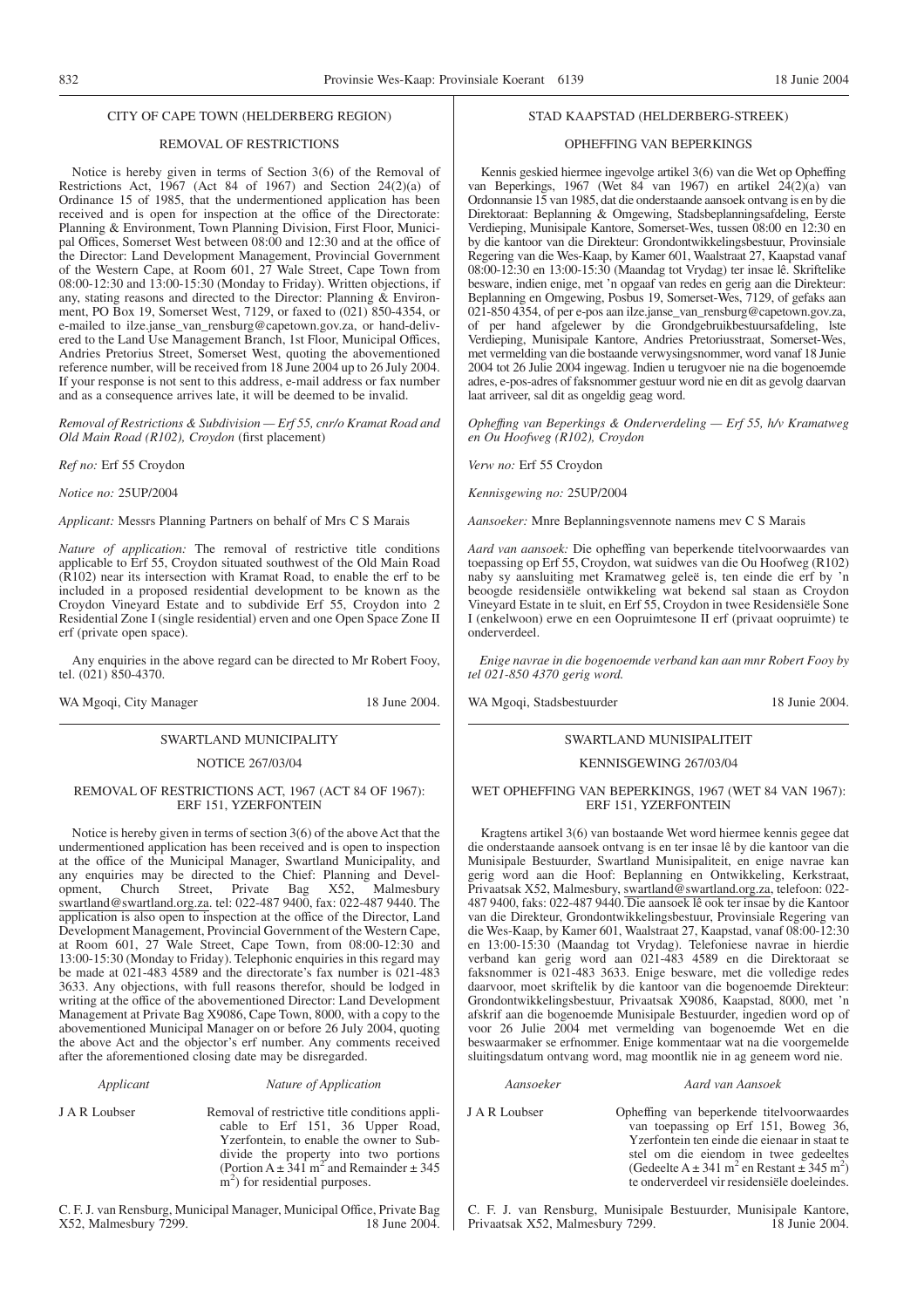## CITY OF CAPE TOWN (SOUTH PENINSULA REGION)

#### REMOVAL OF RESTRICTIONS AND TEMPORARY LAND USE DEPARTURE

#### *Erf 163916, Main Road, Plumstead* (first placement)

*1) Removal of Restrictions Act, 1967 (Act 84 of 1967):* Notice is hereby given in terms of Section 3(6) of the above Act that the undermentioned application has been received by the P.A.W.C. and is open to inspection at the office of the Director: Land Use Development, City of Cape Town, 1st Floor, 3 Victoria Road, Plumstead from 08:30-12:30 (Monday to Friday). Enquiries: Ms D Samaai, tel. (021) 710-8249 and at the offices of the Director: Land Development Management, Provincial Government of the Western Cape, at Room 601, 27 Wale Street, Cape Town, from 08:00-12:30 and 13:00-15:30 (Monday to Friday). Telephonic enquiries in this regard may be made at (021) 483-4634 and the Directorate's fax number is (021) 483-3633. Any objections, with full reasons, should be submitted in writing to the office of the abovementioned Director: Land Development Management at Private Bag X9086, Cape Town, 8000, with a copy to the abovementioned City Manager on or before 26 July 2004, quoting the above Act and the objector's erf number. Any comments received after the aforementioned closing date may be disregarded. This application may also be viewed at the Wynberg Library.

*Applicant:* Macleod's Attorneys & Conveyancers

#### *Ref:* E17/2/2/2/AP13/ERF: 163916 (PAWC)

*Nature of application:* Removal of restrictive title conditions applicable to Erf 163916, 36 Main Road, Plumstead, to enable the owner to utilize the property for business purposes.

*2) Land Use Planning Ordinance No 15 of 1985:* Notice is hereby given in terms of Section 15(2) of the abovementioned ordinance that the undermentioned application is being considered. Opportunity is given for public participation in respect of proposals under consideration by the City of Cape Town. Any comment or objection together with reasons, must be submitted in writing, preferably by registered mail, with reference quoted, to the City Manager, Private Bag X5, Plumstead 7801 or forwarded to fax (021) 710-8283 by no later than 26 July 2004. Details are available for inspection from 08:30-12:30 at the City of Cape Town, 1st Floor, 3 Victoria Road, Plumstead 7800 (tel. (021) 710-8249). Enquiries D Samaai. The applications may also be viewed at the Wynberg Library.

*Nature of application:* Temporary Land Use Departure to permit the use of the property for retail use: second hand car dealership; business parking, nursery and outdoor furniture display.

#### *Ref:* LUM/00/163916

*3) Municipal Systems Act, Act 32 of 2000:* In terms of Section 21(4) of the abovementioned act, any person who cannot write may during office hours come to the above office and will be assisted to transcribe his/her comment or representations.

WA Mgoqi, City Manager

18 June 2004.

#### STAD KAAPSTAD (SUIDSKIEREILAND-STREEK)

#### OPHEFFING VAN BEPERKINGS EN TYDELIKE GRONDGEBRUIKAFWYKING

#### *Erf 163916, Hoofweg, Plumstead* (eerste plasing)

*1) Wet op Opheffıng van Beperkings, 1967 (Wet 84 van 1967):* Kennis geskied hiermee ingevolge artikel 3(6) van bogenoemde wet dat die onderstaande aansoek deur die PAWK ontvang is en Maandag tot Vrydag van 08:30-12:30 ter insae beskikbaar is by die kantoor van die Direkteur: Grondgebruikontwikkeling, Stad Kaapstad, 1ste Verdieping, Victoriaweg 3, Plumstead. Navrae: me D Samaai, tel. (021) 710-8249 en by die kantore van die Direkteur: Grondontwikkelingsbestuur, Provinsiale Regering van die Wes-Kaap, Kamer 601, Waalstraat 27, Kaapstad, vanaf 08:00-12:30 en 13:00-15:30 (Maandag tot Vrydag). Telefoniese navrae in hierdie verband kan gerig word aan (021) 483-4634 en die Direkteur se faksnommer is (021) 483-3633. Enige besware, met volledige redes, moet skriftelik gerig word aan die kantoor van bogenoemde Direkteur: Grondontwikkelingsbestuur, Privaatsak X9086, Kaapstad 8000, met 'n afskrif aan bogenoemde Stadsbestuurder, voor of op 26 Julie 2004, met vermelding van bogenoemde wet en die beswaarmaker se erfnommer. Enige kommentaar wat na die voormelde sluitingsdatum ontvang word, kan buite rekening gelaat word. Hierdie aansoek kan ook by die Wynberg-biblioteek besigtig word.

*Aansoeker:* Macleod's Attorneys & Conveyancers

*Verw:* E17/2/2/2/AP13/ERF: 163916 (PAWK)

*Aard van aansoek:* Opheffing van beperkende titelvoorwaardes van toepassing op Erf 163916, Hoofweg 36, Plumstead, om die eienaar in staat te stel om die eiendom vir sakedoeleindes aan te wend.

*2) Ordonnansie op Grondgebruikbeplanning, nr 15 van 1985:* Kennis geskied hiermee ingevolge artikel 15(2) van bogenoemde ordonnansie dat die onderstaande aansoek oorweeg word. Geleentheid word gebied vir openbare deelname ten opsigte van voorstelle wat deur die Stad Kaapstad oorweeg word. Enige kommentaar of beswaar, met redes en verwysing, moet skriftelik, verkieslik per aangetekende pos ingedien word by die Stadsbestuurder, Privaatsak X5, Plumstead 7801 of per faks (021) 710-8283, teen nie later nie as 26 Julie 2004. Besonderhede lê vanaf 08:30-12:30 ter insae beskikbaar by die Stad Kaapstad, 1ste Verdieping, Victoriaweg 3, Plumstead 7800 (tel. (021) 710-8249): navrae D Samaai. Die aansoeke kan ook by die Wynberg-biblioteek besigtig word.

*Aard van aansoek:* Tydelike grondgebruikafwyking om die gebruik van die eiendom vir kleinhandelsdoeleindes — tweedehandsemotorhandelaarsonderneming; sakeparkeergebied; kwekery en uitstalling van buitemeubels — toe te laat.

*Verw:* LUM/00/163916

*3) Wet op Munisipale Stelsels, Wet 32 van 2000:* Ingevolge artikel 21(4) van bogenoemde wet kan enige persoon wat nie kan skryf nie, gedurende kantoorure na bogenoemde kantoor kom waar hy/sy gehelp sal word om sy/haar kommentaar of vertoë neer te skryf.

WA Mgoqi, Stadsbestuurder

18 Junie 2004.

#### **TENDERS**

**N.B.** Tenders for commodities/services, the estimated value of which exceeds R20 000, are published in the Government Tender Bulletin, which is obtainable from the Government Printer, Private Bag X85, Pretoria, on payment of a subscription.

#### **TENDERS**

**L.W.** Tenders vir kommoditeite/dienste waarvan die beraamde waarde meer as R20 000 beloop, word in die Staatstenderbulletin gepubliseer wat by die Staatsdrukker, Privaatsak X85, Pretoria, teen betaling van 'n intekengeld verkrygbaar is.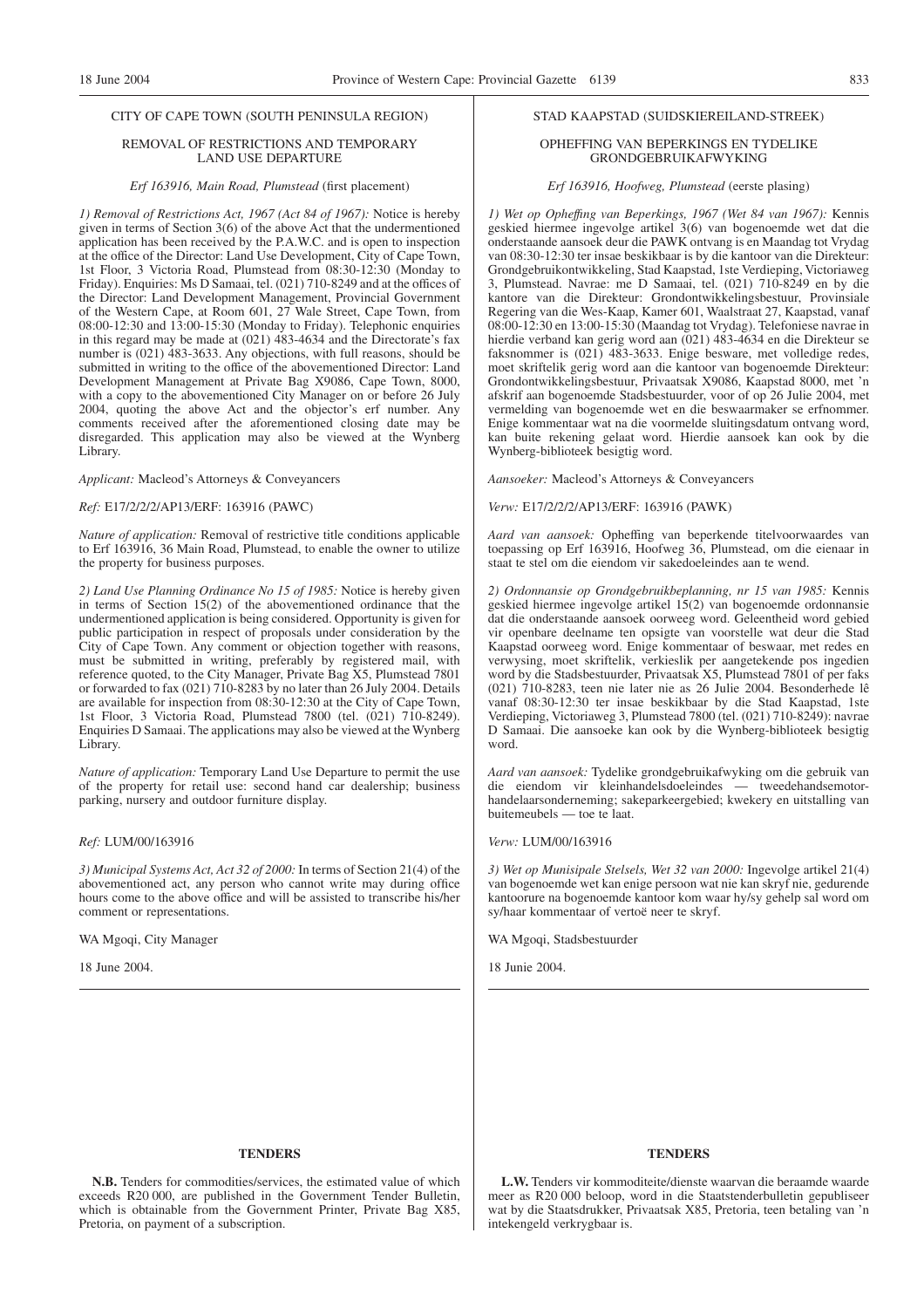#### BREEDE VALLEY MUNICIPALITY

#### APPLICATION FOR NON-CONFORMING USE ERF 695, BRANDVLEI CORRECTIONAL SERVICES, WORCESTER

Notice is hereby given in terms of section 15(2)(a) of the Land Use Planning Ordinance 1985 (Ordinance 15 of 1985) that an application has been received for non-conforming use Erf 695, Brandvlei Correctional Services, Worcester in order to allow the owner to erect a MTN Cellular Communication mast on the premises.

Notice is hereby given in terms of Regulation 4(6) of the regulations published in Government Notice No. R1183 in terms of section 26 of the Environmental Conservation Act (Act No. 73 of 1989) that the owner intends to carry out an Environmental Impact Assessment (EIA).

Full particulars regarding the application will be made available at the office of the Director: Corporate Services, Room 213, Civic Centre, Baring Street, Worcester.

Objections, if any, should be lodged in writing with the Municipal Manager, Private Bag X3046, 6849 and must reach the undersigned an or before 14 July 2004.

A.A. Paulse, Municipal Manager

(Notice Nr. 76/2004) 18 June 2004. 7097

#### **NOTICES BY LOCAL AUTHORITIES KENNISGEWINGS DEUR PLAASLIKE OWERHEDE**

#### BREEDEVALLEI MUNISIPALITEIT

#### AANSOEK OM AFWYKENDE GEBRUIK ERF 695, BRANDVLEI KORREKTIEWE DIENSTE, WORCESTER

Kennis geskied hiermee ingevolge die bepalings van Artikel 15(2)(a) van die Ordonnansie op Grondgebruikbeplanning 1985 (Ordonnansie 15 van 1985) dat 'n aansoek ontvang is waarin goedkeuring versoek word om afwykende gebruik van Erf 695 Brandvlei Korrektiewe Dienste, Worcester ten einde die eienaar in staat te stel om 'n MTN Sellulêre kommunikasiemas op te rig.

Kennis geskied hiermee in terme van Regulasie 4(6) van die Regulasies gepubliseer in Staatskoerant Nr. R1183 in terme van Artikel 26 van die Wet op Omgewingsbewaring (Wet Nr. 73 van 1989) dat die eienaar van voorneme is om 'n omgewingsimpakstudie te laat doen.

Volledige besonderhede van die aansoek is beskikbaar in die kantoor van die Direkteur: Korporatiewe Dienste, Kamer 213, Burgersentrum, Baringstraat, Worcester (mnr. Bennett Hlongwana) Tel. No. 023 348 2621.

Besware, indien enige, moet skriftelik gerig word aan die Munisipale Bestuurder, Privaatsak X3046, Worcester 6849, om die ondergetekende te bereik voor of op 14 Julie 2004.

A.A. Paulse, Munisipale Bestuurder

(Kennisgewing No. 76/2004) 18 Junie 2004. 7097

#### BREEDE VALLEY MUNICIPALITY

#### APPLICATION FOR CONSENT USE OF THE FARMS AASVOËLBERG AND ROOILANDIA NR. 472, WORCESTER

Notice is hereby given in terms of section 17(2)(a) of the Land Use Planning Ordinance 1985 (Ordinance 15 of 1985) that an application has been received for the Consent Use of the farms Aasvoëlberg and Rooilandia, Worcester from (Agricultural Zone I) in order to allow the owner to erect a MTN Cellular Communication mast on the premises.

Notice is hereby given in terms of Regulation 4(6) of the regulations published in the Government Gazette Nr. R1183 in terms of section 26 of Environmental Conservation Act (Act 73 of 1989) that the owner intends to carry out an Environmental Impact Assessment (EIA).

Full particulars regarding the application will be available at the office of the Director: Corporate Services, Room 213, (Mr. Bennett Hlongwana), Tel. No. 023 348 2621, Civic Centre, Baring Street, Worcester.

Written objections, if any, should be addressed to the Municipal Manager, Private Bag X3046, Worcester, 6849 and must reach the undersigned on or before 14 July 2004.

A.A. Paulse, Municipal Manager

(Notice No. 75/2004) 18 June 2004. 7098

#### BREEDEVALLEI MUNISIPALITEIT

#### AANSOEK OM VERGUNNINGSGEBRUIK VAN PLASE AASVOËLBERG EN ROOILANDIA NR. 472, WORCESTER

Kennis geskied hiermee ingevolge die bepalings van Artikel 15(2)(a) van die Ordonnansie op Grondgebruikbeplanning 1985 (Ordonnansie 15 van 1985) dat 'n aansoek ontvang is waarin goedkeuring versoek word om vergunningsgebruik van die Plase Aasvoëlberg en Rooilandia, Worcester (Landbou Sone 1) ten einde die eienaar in staat te stel om 'n MTN Sellulêre Kommunikasiemas op te rig.

Kennis geskied hiermee in terme van Regulasie 4(6) van die Regulasies gepubliseer in Staatskoerant Nr. R1183 in terme van Artikel 26 van die Wet op Omgewingsbewaring (Wet Nr. 73 van 1989) dat die eienaar van voorneme is om 'n Omgewingsimpakstudie te doen.

Volledige besonderhede van die aansoek sal beskikbaar gestel word in die kantoor van die Direkteur: Korporatiewe Dienste, Kamer 213, Burgersentrum, Baringstraat, Worcester.

Besware, indien enige, moet skrifteiik gerig word aan die Munisipale Bestuurder, Privaatsak X3046, Worcester, 6849 om die ondergetekende te bereik voor of op 14 Julie 2004.

A.A. Paulse, Munisipale Bestuurder

(Kennisgewing No. 75/2004) 18 Junie 2004. 7098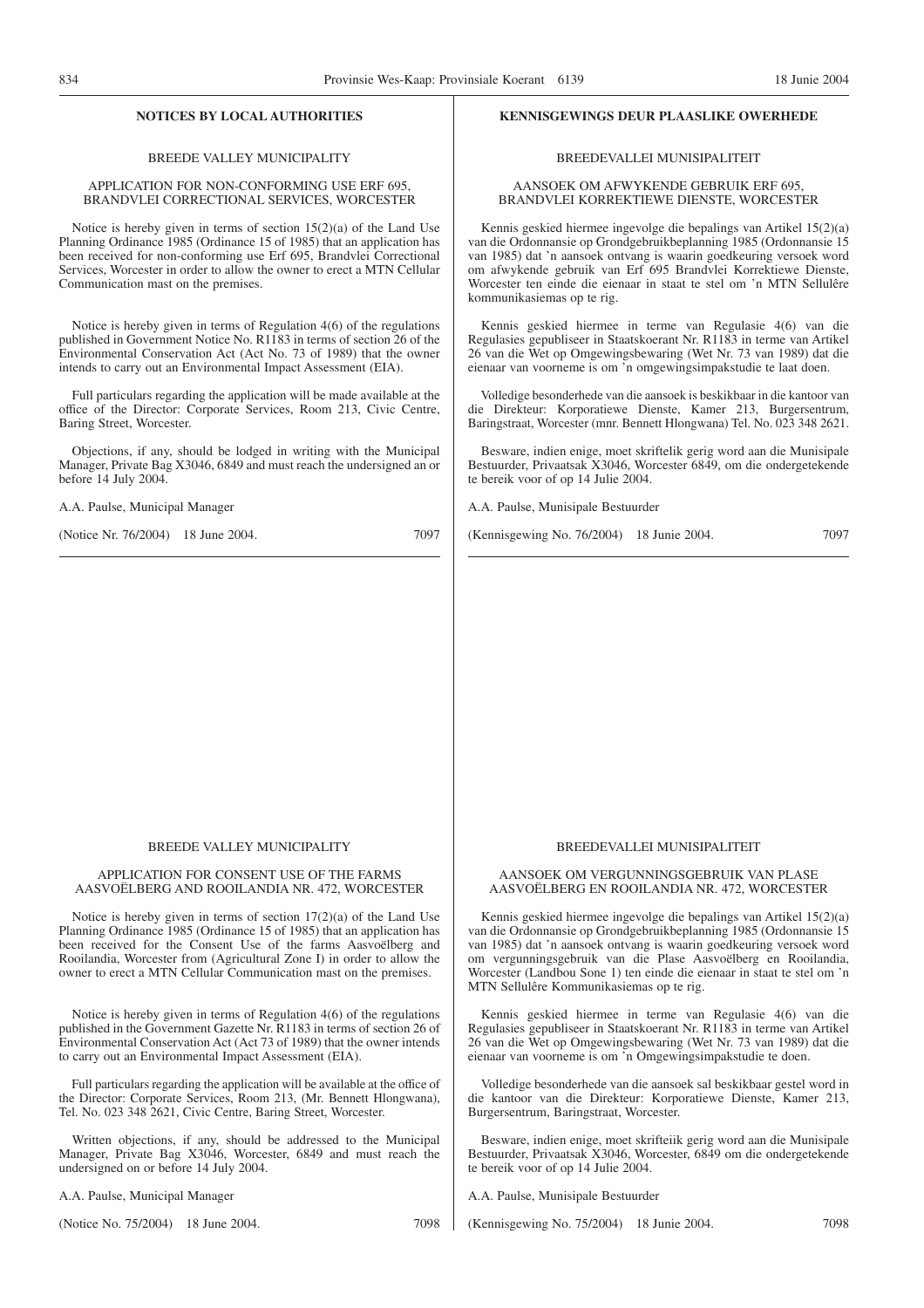#### BREEDE VALLEY MUNICIPALITY

#### APPLICATION FOR CONSENT USE: FARM GEVONDEN NO. 522, WORCESTER

Notice is hereby given in terms of section 17(2)(a) of the Land Use Planning Ordinance (Ordinance 15 of 1985) that an application has been received for consent use of the farm Gevonden No. 522, Worcester (Agricultural Zone I) in order to allow the owner to erect a MTN Cellular Communication mast on the premises.

Particulars regarding the proposal are available at the office of the Director: Corporate Services, Room 213, (Mr. Bennett Hlongwana), Tel. No 023-3482621, Civic Centre, Baring Street, Worcester.

Notice is hereby given in terms of Regulation 4(6) of the regulations published in the Government Gazette Nr. R1183 in terms of section 26 of Environmental Conservation Act (Act 73 of 1989) that the owner intends to carry out an Environmental Impact Assessment (EIA).

Written objections, if any should be addressed to the Municipal Manager, Private Bag X3046, Worcester, 6849 and must reach the undersigned on or before 14 July 2004.

A.A Paulse, Municipal Manager

(Notice No. 74/2004) 18 June 2004. 7099

#### CITY OF CAPE TOWN (BLAAUWBERG REGION)

#### CLOSURE AND REZONING

*Portion of Public Road abutting Erf 26673, Milnerton at Sunningdale (Gleneagle Crescent)*

#### *Ref No:* B 14/3/4/3/175

Notice is hereby given in terms of Section 137(2) and 124(2)(a) of Ordinance 20 of 1974 and section 17(2)(a) of Ordinance 15 of 1985 that this Council intends closing and rezoning (from Public Road to Single Residential) a portion of Gleneagle Crescent for the purpose of alienation and consolidation with Erf 26673 Milnerton at Sunningdale in order to utilize the land for erecting a garage. Details of the proposal are available for inspection at the Municipal Offices, cnr Koeberg and Ixia Roads, Milpark Building, Milnerton, between 08:00 and 12:00 on weekdays. Any objections to the proposal must be submitted in writing, together with reasons, to the City Manager, PO Box 35, Milnerton 7435 on or before 9 July 2004 and must include the objector's address and erf number, as well as the above reference number.

WA Mgoqi, City Manager

18 June 2004. 7100

#### CITY OF CAPE TOWN

#### CLOSURE OF PORTION OF PUBLIC ROAD, OCEAN VIEW DRIVE ADJOINING ERF 768 BANTRY BAY

#### (L7/2/176/MBK) (S/9182/ v1 p.259)

The portion of public Road adjoining Erf 768, Ocean View Drive, Bantry Bay, shown lettered ABC on Sketch Plan SZC 383/3 is hereby closed in terms of Section 6 of Council By-Law LA 12783 promulgated on 28 February 2003.

Wallace Mgoqi, City Manager, Civic Centre, Cape Town.

18 June 2004. 7101

#### BREEDEVALLEI MUNISIPALITEIT

#### AANSOEK OM VERGUNNINGSGEBRUIK: PLAAS GEVONDEN NR. 522, WORCESTER

Kennis geskied hiermee ingevolge die bepalings van Artikel 17(2)(a) van Ordonnansie op Grondgebruikbeplanning 1985 (Ordonnansie 15 van 1985) dat 'n aansoek ontvang is waarin goedkeuring versoek word om vergunningsgebruik van die plaas Gevonden Nr. 522, Worcester (Landbousone I) ten einde die eienaar in staat te stel om 'n MTN Sellulêre Kommunikasiemas op te rig.

Kennis geskied hiermee in terme van Regulasie 4(6) van die Regulasies gepubliseer in Staatskoerant Nr. R1183 in terme van Artikel 26 van die Wet op Omgewingsbewaring (Wet Nr. 73 van 1989) dat die eienaar van voorneme is om 'n Omgewingsimpakstudie te doen.

Volledige besonderhede van die aansoek is beskikbaar in die kantoor van die Direkteur Korporatiewe Dienste, Kamer 213, Burgersentrum, Baringstraat, Worcester, (Mr. Bennett Hlongwana), Tel. Nr. 023- 3482621.

Besware, indien enige, moet skriftelik gerig word aan die Munisipale Bestuurder, Privaatsak X3046, Worcester, 6849 om die ondergetekende te bereik voor of op 14 Julie 2004.

A.A Paulse, Munisipale Bestuurder

(Kennisgewing Nr. 74/2004) 18 Junie 2004. 7099

#### STAD KAAPSTAD (BLAAUWBERG-STREEK)

#### SLUITING EN HERSONERING

*Gedeelte van openbare pad aangrensend aan Erf 26673, Milnerton te Sunningdale (Gleneagle-singel)*

#### *Verw nr:* B 14/3/4/3/175

Kennis geskied hiermee ingevolge artikel 137(2) en 124(2)(a) van Ordonnnansie 20 van 1974 en artikel 17(2)(a) van Ordonnansie 15 van 1985 dat hierdie Raad die sluiting en hersonering (van openbare pad na enkelresidensieel) beoog van 'n gedeelte van Gleneagle-singel met die doel om dit te vervreem en met Erf 26673 Milnerton te Sunningdale te konsolideer ten einde die grond vir die oprigting van 'n motorhuis te gebruik. Besonderhede van die voorstel lê weeksdae tussen 08:00 en 12:00 ter insae beskikbaar by die Munisipale Kantoor, h.v. Koeberg- en Ixiaweg, Milpark-gebou, Milnerton. Enige besware teen die voorstel moet voor of op 9 Julie 2004 skriftelik, met redes, ingedien word by die Stadsbestuurder, Posbus 35, Milnerton 7435 en moet die beswaarmaker se adres en erfnommer, asook bogenoemde verwysingsnommer insluit.

WA Mgoqi, Stadsbestuurder

18 Junie 2004. 7100

#### STAD KAAPSTAD

SLUITING VAN GEDEELTE VAN PUBLIEKE WEG, OCEAN VIEW DRIVE, AANGRENSEND AAN ERF 768, BANTRY BAY

(L7/2/176/MBK) (S/9182/8 v 1 p.259)

Die gedeelte van publieke weg aangrensend aan Erf 768, Ocean View Drive, Bantry Bay, wat met die letters ABC op Sketsplan SZC 383/3 aangetoon word, word hiermee ingevolge artikel 6 van Ordonnansie LA 12783 geproklameer 28 Februarie 2003, gesluit.

Wallace Mgoqi, Stadsbestuurder, Burgersentrum, Kaapstad.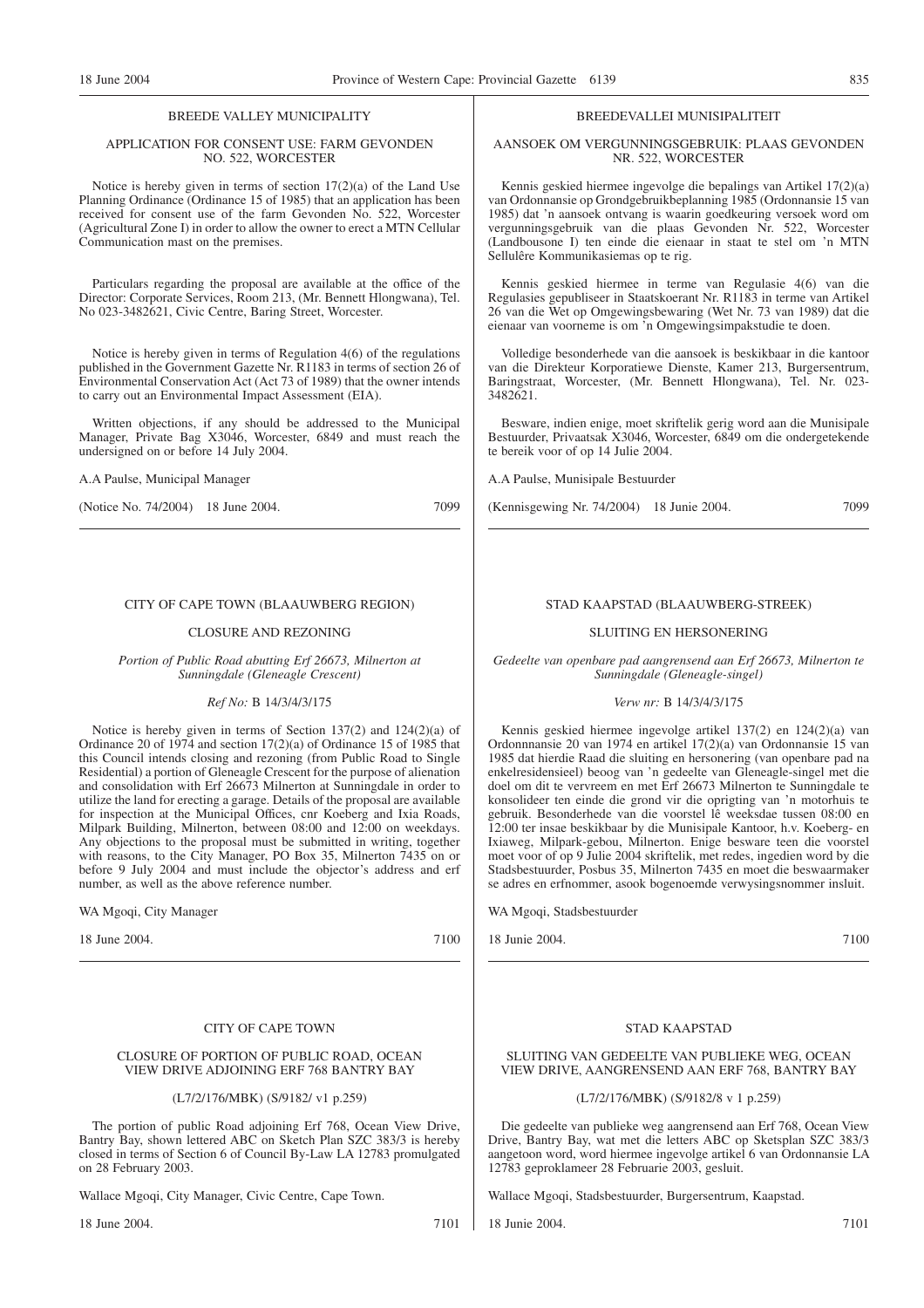#### CITY OF CAPE TOWN (HELDERBERG REGION)

#### CLOSURE, ALIENATION, REZONING, SUBDIVISION, DEPARTURE AND AMENDMENT OF GENERAL PLANS

Notice is hereby given in terms of Sections 15,  $17(2)(a)$ ,  $24(2)(a)$  & 30 of Ordinance 15 of 1985 and the By-Law Relating to the Management and Administration of the City of Cape Town's Immovable Property that the Council has received the undermentioned application, which is available for inspection during office hours (08:00-12:30), at the First Floor, Directorate: Planning & Environment, Land Use Management Branch, Municipal Offices, Somerset West. Written objections, if any, stating reasons and directed to the Director: Planning & Environment, PO Box 19, Somerset West 7129, or faxed to (021) 850-4354, or e-mailed to ilze.janse\_van\_rensburg@capetown.gov.za, or hand-delivered to the Land Use Management Branch, 1st Floor, Municipal Offices, Andries Pretorius Street, Somerset West, quoting the undermentioned reference number, will be received from 18 June 2004 up to 19 July 2004. If your response is not sent to this address, e-mail address or fax number and as a consequence arrives late, it will be deemed to be invalid.

*Closure, Alienation, Rezoning, Subdivision, Departure and Amendment of General Plans — Portion of Portion 14 of the Farm 654, Erf 66 (Croydon Township Extension 1), Erf 67 (Croydon Township Extension 2) and Portion 4 of the Farm 654, cnr/o Main Road R102 & Kramat Road, Croydon*

*Ref no:* Farm 654 ptn 4

*Notice no:* 26UP/2004

*Applicant:* Messrs Planning Partners

*Nature of Application:*

- a) the closure and alienation of the public places on Erven 44, 45 and 46 within Croydon Township Extension No 2 (formerly Erf 67 Croydon), as well as portions of unconstructed road within Croydon Township Extensions No 1 (formerly Erf 66 Croydon) and 2 (formerly Erf 67 Croydon) and rezoning thereof from Transport Zone I (public road)  $\&$  Open Space Zone I (public open space) to Subdivisional Area;
- b) the amendment of General Plan 1306 LD to accommodate Main Road R102 and Kramat Road, by the addition of 2 erven;
- c) the partial cancellation of General Plan 1306 LD of Croydon Township Extension No 1 (formerly Erf 66 Croydon) and General Plan 631 SD of Croydon Township Extension No 2 (formerly Erf 67 Croydon);
- d) the consolidation of portion of portion 14 of the Farm 654, Erf 66 (Croydon Township Extension 1), Erf 67 (Croydon Township Extension 2) and Portion 4 of the Farm 654;
- e) the rezoning of portion of portion 14 of the Farm 654, Erf 66 (Croydon Township Extension 1), Erf 67 (Croydon Township Extension 2) and Portion 4 of the Farm 654 from Subdivisional Area to Residential Zone I, Authority Zone, Open Space Zone II, Business Zone I, Transport Zone I & Transport Zone II;
- f) the subdivision of the Croydon Vineyard Estate, which will be the consolidation of the consolidated property as in (d) above with Erf 55, Croydon into 205 Residential Zone I erven (single residential), 4 Authority Zone erven (sewer pump stations, electrical sub stations), 1 Business Zone I erf (winery and community facility plus ancillary uses), 16 Open Space Zone II (private open space for vineyards), 16 Transport Zone I (private roads) and 1 Transport Zone II (public road — Kramat Road);
- g) the phasing of the subdivision of the Croydon Vineyard Estate to allow for the development thereof in 4 phases;
- h) the departure from the relevant Zoning Scheme Regulations for the relaxation of building lines on various portions of the proposed subdivision as depicted on plan no 22 and accompanying table.

#### WA Mgoqi, City Manager

18 June 2004. 7102

#### STAD KAAPSTAD (HELDERBERG-STREEK)

#### SLUITING, VERVREEMDING, HERSONERING, ONDERVERDELING, AFWYKING EN WYSIGING VAN ALGEMENE PLANNE

Kennis geskied hiermee ingevolge artikel 15, 17(2)(a), 24(2)(a) & 30 van Ordonnansie 15 van 1985 en die Verordening op die Bestuur en Administrasie van die Stad Kaapstad se Onroerende Eiendom dat die Raad die onderstaande aansoek ontvang het, wat gedurende kantoorure (08:00-12:30) op die Eerste Verdieping, Direktoraat: Beplanning & Omgewing, Grondgebruikbeplanningafdeling, Munisipale Kantore, Somerset-Wes, ter insae lê. Skriftelike besware, indien enige, met 'n opgaaf van redes en gerig aan die Direkteur: Beplanning & Omgewing, Posbus 19, Somerset-Wes, 7129, of gefaks aan 021-850 4354, of per e-pos aan ilze.janse\_van\_rensburg@capetown.gov.za, of per hand afgelewer by die Grondgebruikbestuursafdeling, lste Verdieping, Munisipale Kantore, Andries Pretoriusstraat, Somerset-Wes, met vermelding van die onderstaande verwysingsnommer, word vanaf 18 Junie 2004 tot 19 Julie 2004 ingewag. Indien u terugvoer nie na die bogenoemde adres, e-pos-adres of faksnommer gestuur word nie en dit as gevolg daarvan laat arriveer, sal dit as ongeldig geag word.

*Sluiting, Vervreemding, Hersonering, Onderverdeling, Afwyking en Wysiging van Algemene Planne — gedeelte van Gedeelte 14 van die Plaas 654, Erf 66 (Croydon Dorpstigting Uitbreiding 1), Erf 67 (Croydon Dorpstigting Uitbreiding 2) en Gedeelte 4 van die Plaas 654*

*Verw no:* Farm 654 ptn 4

*Kennisgewing no:* 26UP/2004

*Aansoeker:* Mnre Beplannings Vennote

*Aard van aansoek:*

- (a) die sluiting en vervreemding van die publieke plekke op Erwe 44, 45 en 46 binne die Croydon Dorpstigting Uitbreiding No 2 (voorheen Erf 67 Croydon), sowel as die gedeeltes van onbeboude pad binne Croydon Dorpstigting Uitbreidings No 1 (voorheen Erf 66 Croydon) & 2 (voorheen Erf 67 Croydon) en die hersonering daarvan vanaf Vervoersone I (openbare pad) en Oopruimte Sone I (publieke oopruimte) na Onderverdelingsgebied,
- (b) die wysiging van Algemene Plan 1306 LD deur die toevoeging van 2 erwe, om Hoofweg R102 en Kramatweg te akkommodeer;
- (c) die gedeeltelike kansellasie van Algemene Plan 1306 LD van Croydon Dorpstigting No 1 (voorheen Erf 66 Croydon) en Algemene Plan 631 SD van Croydon Dorpstigting No 2 (voorheen Erf 67 Croydon);
- (d) die konsolidasie van gedeelte van Gedeelte 14 van die Plaas 654, Erf 66 (Croydon Dorpstigting Uitbreiding 1), Erf 67 (Croydon Dorpstigting Uitbreiding 2) en Gedeelte 4 van die Plaas 654;
- (e) die hersonering van gedeelte van Gedeelte 14 van die Plaas 654, Erf 66 (Croydon Dorpstigting Uitbreiding 1), Erf 67 (Croydon Dorpstigting Uitbreiding 2) en Gedeelte 4 van die Plaas 654 vanaf Onderverdelingsgebied na Residensiële Sone I, Owerheidsone, Oopruimtesone II, Sakesone I, Vervoersone I en Vervoersone II;
- (f) die onderverdeling van die ''Croydon Vineyard Estate'', bestaande uit die konsolidasie van die gekonsolideerde eiendom soos in (d) hierbo met Erf 55, Croydon in 205 Residensiële Sone I erwe (enkelwoon), 4 Owerheidsone erwe (rioolpompstasies, elektriese substasies), 1 Besigheidsone I erf (wynmakery en gemeenskapsfasiliteit met aanvullende gebruike), 16 Oopruimte Sone II (privaat oopruimte vir wingerde), 16 Vervoersone I (privaatpad) en 1 Vervoersone II (openbare pad — Kramatweg);
- (g) die fasering van die onderverdeling van die ''Croydon Vineyard Estate'' ten einde die ontwikkeling daarvan in 4 fases toe te laat;
- (h) die afwyking van die toepaslike Soneringskemaregulasies vir die verslapping van boulyne op verskeie gedeeltes van die voorgestelde onderverdeling soos aangedui op plan no 22 en die meegaande tabel.
- WA Mgoqi, Stadsbestuurder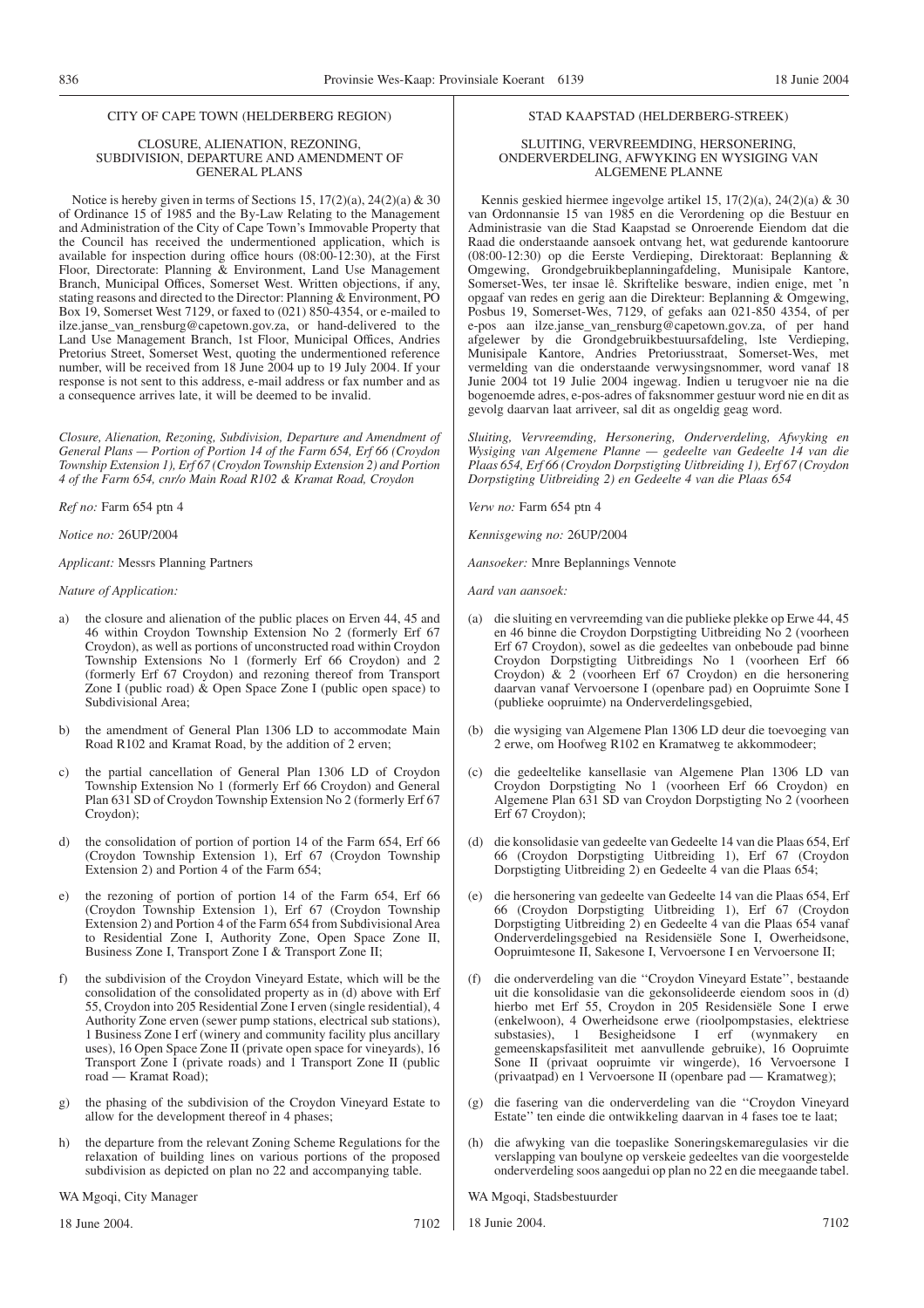#### CITY OF CAPE TOWN (HELDERBERG REGION)

### REZONING AND DEPARTURE

Notice is hereby given in terms of Sections 15 & 17(2)(a) of Ordinance 15 of 1985 that the Council has received the undermentioned application, which is available for inspection during office hours (08:00-12:30), at the First Floor, Directorate: Planning & Environment, Land Use Management Branch, Municipal Offices, Somerset West. Written objections, if any, stating reasons and directed to the Director: Planning & Environment, PO Box 19, Somerset West 7129, or faxed to (021) 850-4354, or e-mailed to ilze.janse\_van\_rensburg@capetown.gov.za, or hand-delivered to the Land Use Management Branch, 1st Floor, Municipal Offices, Andries Pretorius Street, Somerset West, quoting the undermentioned reference number, will be received from 18 June 2004 up to 19 July 2004. If your response is not sent to this address, e-mail address or fax number and as a consequence arrives late, it will be deemed to be invalid.

*Rezoning & Departure — Erven 4046 & 4048 (consolidated to become Erf 31981), Daries Street, Strand*

*Ref no:* Erf 4046 STR

*Notice no:* 24UP/2004

*Applicant:* Messrs Independand Minds 111 (Pty) Ltd

*Nature of Application:*

- 1. the rezoning of Erven 4046 & 4048 (consolidated to become Erf 31981), Daries Street, Strand from Single Residential Zone to General Residential Zone I for the construction of 7 blocks of flats;
- 2. the departure from the zoning scheme regulations on the said consolidated property in order to permit the encroachment of the applicable 6 m street building line (adjacent to Daries Street), and the 4 m lateral building line (adjacent to Erf 4556, Strand) to 4 m and 0 m respectively for purposes of a refuse room and to exceed the maximum permissible coverage from 33,3% to 35,3%.

Any enquiries in the above regard can be directed to Jurgen Neubert, tel. (021) 850-4466.

WA Mgoqi, City Manager

18 June 2004. 7103

#### CITY OF CAPE TOWN (TYGERBERG REGION)

#### GOODWOOD ZONING SCHEME: CLOSURE, REZONING AND SALE

#### *Erf 2087 (Public Open Space), Caledon Street, Goodwood*

Notice is hereby given in terms of the Land Use Planning Ordinance, 1985 (no 15 of 1985), Municipal By-Law No. 12783 dated 28 February 2003 and the Environment Conservation Act No 73 of 1989, that it is the intention of the Council to close Erf 2087, Goodwood, in extent 496 m<sup>2</sup>, as Public Open Space, to rezone it from Public Open Space to Single Dwelling Purposes and thereafter to dispose thereof by public tender for residential development. The proposal is available for inspection during normal office hours from Property Management, Tygerberg Region, Municipal Offices, Voortrekker Road, Goodwood (tel. (021) 590-1433). Objections, if any, must reach the undersigned in writing at PO Box 100, Goodwood, 7459 by no later than 20 July 2004 (ref. W 14/3/4/3/1/33)

WA Mgoqi, City Manager

18 June 2004. 7107

#### STAD KAAPSTAD (HELDERBERG-STREEK)

#### HERSONERING & AFWYKING

Kennis geskied hiermee ingevolge artikel 15 & 17(2)(a) van Ordonnansie 15 van 1985 dat die Raad die onderstaande aansoek ontvang het, wat gedurende kantoorure (08:00-12:30) op die Eerste Verdieping, Direktoraat: Beplanning & Omgewing, Grondgebruikbeplanningafdeling, Munisipale Kantore, Somerset-Wes, ter insae lê. Skriftelike besware, indien enige, met 'n opgaaf van redes en gerig aan die Direkteur: Beplanning & Omgewing, Posbus 19, Somerset-Wes, 7129, of gefaks aan 021- 850 4354, of per e-pos aan ilze.janse\_van\_rensburg@capetown.gov.za, of per hand afgelewer by die Grondgebruikbestuursafdeling, 1ste Verdieping, Munisipale Kantore, Andries Pretoriusstraat, Somerset-Wes, met vermelding van die onderstaande verwysingsnommer, word vanaf 18 Junie 2004 tot 19 Julie 2004 ingewag. Indien u terugvoer nie na die bogenoemde adres, e-pos-adres of faksnommer gestuur word nie en dit as gevolg daarvan laat arriveer, sal dit as ongeldig geag word.

*Hersonering en Afwyking — Erwe 4046 & 4048 (gekonsolideer om Erf 31981 te vorm), Dariesstraat, Strand*

*Verw no:* Erf 4046 STR

*Kennisgewing no:* 24UP/2004

*Aansoeker:* Mnre Independand Minds 111 (Edms) Bpk

*Aard van aansoek:*

- 1. die hersonering van Erwe 4046 & 4048 (gekonsolideer om Erf 31981 te vorm), Dariesstraat, Strand vanaf Enkelwoningsone na Algemene Woonsone I vir die oprigting van 7 woonstelblokke;
- 2. die afwyking van die soneringskemaregulasies vir die oorskryding van die toepaslike 6 m straatboulyn (aangrensend aan Dariesstraat) en die 4 m syboulyn (aangrensend aan Erf 4556, Strand) na 4 m en 0 m onderskeidelik vir die oprigting van 'n vulliskamer, sowel as die oorskryding van die maksimum toelaatbare dekking vanaf 33,3% na 35,3%.

Enige navrae in die bogenoemde verband kan aan Jurgen Neubert by tel 021-850 4466 gerig word.

WA Mgoqi, Stadsbestuurder

18 Junie 2004. 7103

#### STAD KAAPSTAD (TYGERBERG-STREEK)

#### GOODWOOD-SONERINGSKEMA: SLUITING, HERSONERING EN VERKOOP

#### *Erf 2087 (openbare oopruimte), Caledonstraat, Goodwood*

Kennis geskied hiermee ingevolge die Ordonnansie Grondgebruikbeplanning, 1985 (nr 15 van 1985), die Munisipale Verordening nr 12783 van 28 Februarie 2003 en die Wet op Omgewingsbewaring, Wet 73 van 1989, dat dit die Raad se voorneme is omgewingsee wannig, were en alleged to the contract operator experiments that it, on Erf 2087, Goodwood, 496 m<sup>2</sup> groot, as openbare oopruimte te sluit, dit van openbare-oopruimte- na enkelwoondoeleindes te hersoneer en daarna vir residensiële ontwikkeling per openbare tender daarmee weg te doen. Die voorstel lê ter gedurende normale kantoorure ter insae by Eiendomsbestuur, Tygerberg-streek, Munisipale Kantoor, Voortrekkerweg, Goodwood (tel. (021) 590-1433). Besware, indien enige, moet die ondergetekende skriftelik bereik by Posbus 100, Goodwood, 7459 teen nie later nie as 20 Julie 2004 (verw. W 14/3/4/3/1/33)

WA Mgoqi, Stadsbestuurder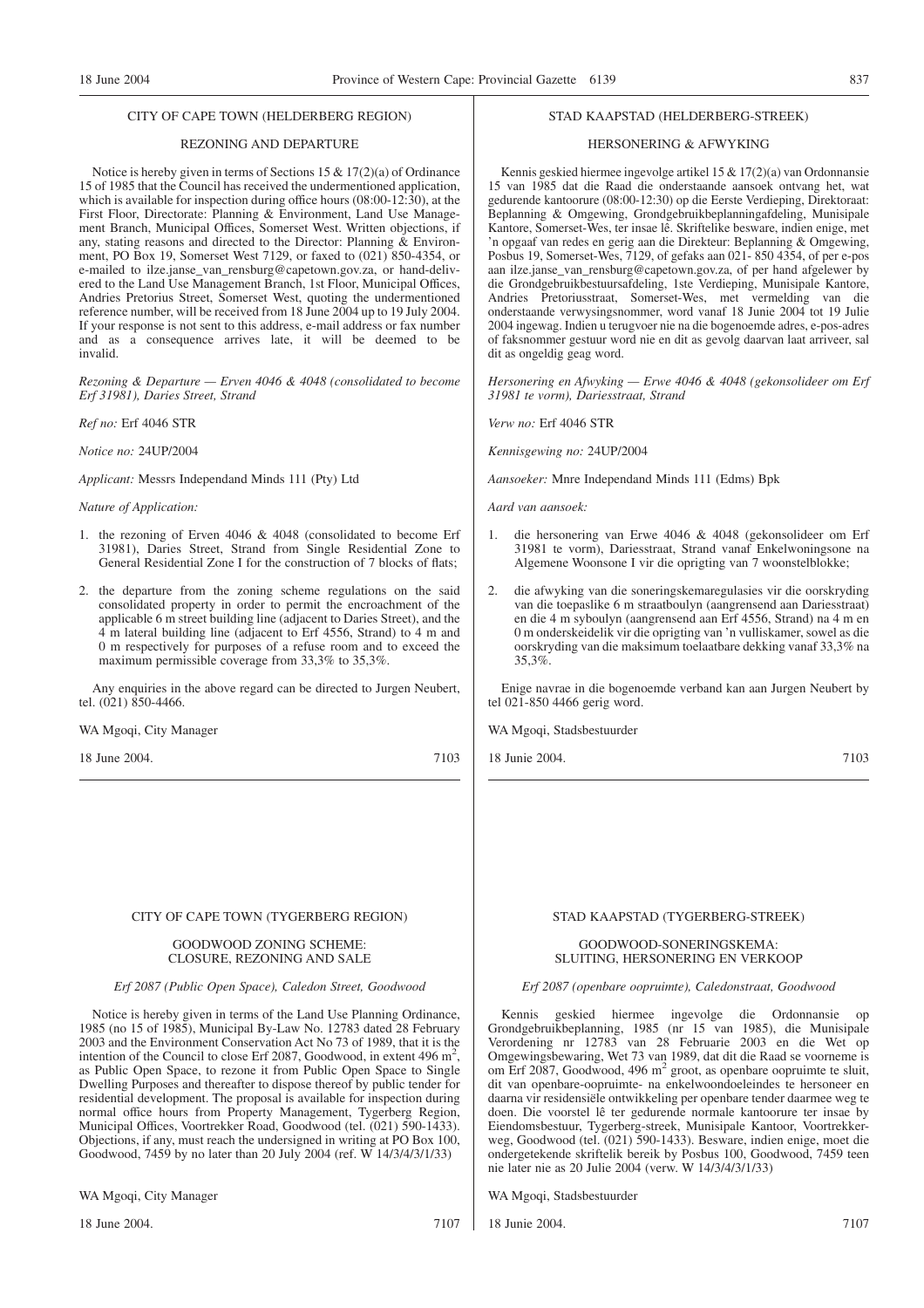#### CITY OF CAPE TOWN (SOUTH PENINSULA REGION)

#### CLOSURE, REZONING AND ENVIRONMENTAL IMPACT ASSESSMENT

Opportunity is given for public participation in respect of proposals under consideration by the City of Cape Town. Any comment or objection together with reasons, must be lodged in writing, preferably by registered mail, with reference quoted to the City Manager, Private Bag X5, Plumstead, 7801 or forwarded to fax (021) 710-8283 by no later than Friday, 9 July 2004. Comments and objections may also be handdelivered to the Planning Department, 1st Floor, Municipal Offices, corner of Main and Victoria Roads, Plumstead (access from Shoprite Parking area), on or before Friday, 9 July 2004. In terms of Section 21(4) of the Municipal Systems Act, Act 32 of 2000, any person who cannot write may come in during office hours to the above office and will be assisted to transcribe his/her comment or representations. Details are available for inspection from 08:00-12:30 at the City of Cape Town, 1st Floor, cnr Victoria & Main Roads, Plumstead, 7800 (tel. (021) 710-9308 — R Brice) and at the Simon's Town Public Library. Notice is hereby given that the undermentioned application is being considered in terms of Section 6 of the By-Law Relating to the Management and Administration of the City of Cape Town's Immovable Property and Sections 17(2) and 24(2) of the Land Use Planning Ordinance (No 15 of 1985):

*Applicant:* Duncan Bates (Professional Land Surveyor)

*Ref:* LUM/67/1221 (Vol. 1) and S36/2/4/1

*Property:* Erf 1221 Simon's Town, located between Nelson Drive & Horatio Way.

*Nature of applications:*

- 1. Closure and rezoning of a portion of Public Place, Erf 3473 (abutting Erf 1221), off Horatio Way, Simon's Town, in extent approximately 43 m2 , from Public Open Space to Road to enable the abutting owner, Mr Tony Evered or his successors-in-title, to provide access to Erf 1221 subject to payment of compensation in the amount of R200,00.
- 2. Proposed rezoning to Subdivisional Area of Erf 1221 (Simon's Town) into 12 portions. The proposal comprises of 10 Single Residential portions (ranging from  $400 \text{ m}^2$  to  $535 \text{ m}^2$  each in size) and the remainder as road.
- 3. An Environmental Impact Assessment has been undertaken in order to obtain authorisation from the Department of Environmental Affairs and Development Planning, for the rezoning of the Public Place.

WA Mgoqi, City Manager

18 June 2004. 7104

#### CITY OF CAPE TOWN (TYGERBERG REGION)

#### GOODWOOD ZONING SCHEME: CLOSURE, SUBDIVISION, REZONING AND SALE

#### *Portions of Erf 1281 (Public Place) Giel Basson Drive, Monte Vista*

Notice is hereby given in terms of the Land Use Planning Ordinance, 1985 (no 15 of 1985), Municipal By-Law No. 12783 dated 28 February 2003 and the Environment Conservation Act No 73 of 1989, that it is the intention of the Council to close four portions of Erf 1281, Goodwood, in extent approx. 590 m<sup>2</sup>, 590 m<sup>2</sup>, 650 m<sup>2</sup> and 650 m<sup>2</sup>, respectively, as Public Place, to rezone it from Public Open Space to Single Dwelling Purposes and thereafter to dispose thereof by public tender for residential development. The proposal is available for inspection during normal office hours from Property Management, Tygerberg Region, Municipal Offices, Voortrekker Road, Goodwood (tel. (021) 590-1433). Objections, if any, must reach the undersigned in writing at PO Box 100, Goodwood, 7459 by no later than 20 July 2004. (ref. W 14/3/4/3/2/1)

WA Mgoqi, City Manager

18 June 2004. 7108

#### STAD KAAPSTAD (SUIDSKIEREILAND-STREEK)

#### SLUITING, HERSONERING EN OMGEWINGSIMPAKBEPALING

Geleentheid word gebied vir openbare deelname ten opsigte van voorstelle wat deur die Stad Kaapstad oorweeg word. Enige kommentaar of beswaar moet skriftelik, met redes en verwysing, verkieslik per aangetekende pos gestuur word aan die Stadsbestuurder, Privaatsak X5, Plumstead 7801 of per faks (021) 710-8283 teen nie later nie as Vrydag, 9 Julie 2004. Kommentaar en besware kan ook per hand afgelewer word by die Beplanningsdepartement, 1ste Verdieping, Munisipale Kantoor, hoek van Hoof- en Victoriaweg, Plumstead (toegang vanaf Shoprite-parkeergebied), voor of op Vrydag 9 Julie 2004. Ingevolge artikel 21(4) van die Wet op Munisipale Stelsels, Wet 32 van 2000, kan enige persoon wat nie kan skryf nie, gedurende kantoorure na bogenoemde kantoor kom waar hy/sy gehelp sal word om sy/haar kommentaar of vertoë neer te skryf. Besonderhede is vanaf 08:00-12:30 ter insae beskikbaar by die Stad Kaapstad, 1ste Verdieping, hoek van Victoria- en Hoofweg, Plumstead 7800 (tel. (021) 710-9308 — R Brice) en by die openbare biblioteek in Simonstad. Kennis geskied hiermee dat die onderstaande aansoek oorweeg word ingevolge artikel 6 van die Verordening op die Bestuur en Administrasie van die Stad Kaapstad se Onroerende Eiendom en artikel 17(2) en 24(2) van die Ordonnansie op Grondgebruikbeplanning (nr 15 van 1985):

*Aansoeker:* Duncan Bates (professionele grondopmeter)

*Verw:* LUM/67/1221 (vol.1) en S36/2/4/1

*Eiendom:* Erf 1221 Simonstad, geleë tussen Nelsonrylaan & Horatioweg

*Aard van aansoeke:*

- 1. Sluiting en hersonering van 'n gedeelte van openbare plek, Erf 3473 (aangrensend aan Erf 1221), aan Horatioweg, Simonstad, ongeveer 43 m2 groot, van openbare-oopruimte na pad om die aangrensende eienaar, mnr Tony Evered of sy regsopvolgers, in staat te stel om toegang tot Erf 1221 te voorsien, onderhewig aan die betaling van vergoeding ten bedrae van R200,00.
- 2. Voorgestelde hersonering na onderverdelingsgebied van Erf 1221 (Simonstad), in 12 gedeeltes. Die voorstel bestaan uit 10 enkelresidensiële gedeeltes (wisselend van 400 m<sup>2</sup> tot 535 m<sup>2</sup> elk in grootte) en die restant as pad.
- 3. 'n Omgewingsimpakbepaling is gedoen ten einde magtiging vir die hersonering van die openbare plek te verkry by die Departement van Omgewingsake en Ontwikkelingsbeplanning.

WA Mgoqi, Stadsbestuurder

18 Junie 2004. 7104

#### STAD KAAPSTAD (TYGERBERG-STREEK)

#### GOODWOOD-SONERINGSKEMA: SLUITING, ONDERVERDELING, HERSONERING EN VERKOOP

#### *Gedeeltes van Erf 1281 (openbare plek), Giel Bassonrylaan, Monte Vista*

Kennis geskied hiermee ingevolge die Ordonnansie op Grondgebruikbeplanning, 1985 (nr 15 van 1985), die Munisipale Verordening nr 12783 van 28 Februarie 2003 en die Wet op Omgewingsbewaring, Wet 73 van 1989, dat dit die Raad se voorneme is om vier gedeeltes van Erf 1281, Goodwood, onderskeidelik ongeveer 590 m<sup>2</sup>, 590 m<sup>2</sup>, 650 m<sup>2</sup> en 650 m<sup>2</sup> groot, as openbare plek te sluit, dit van openbare-oopruimte- na enkelwoondoeleindes te hersoneer en daarna vir residensiële ontwikkeling per openbare tender daarmee weg te doen. Die voorstel lê gedurende normale kantoorure ter insae by Eiendomsbestuur, Tygerberg-streek, Munisipale Kantoor, Voortrekkerweg, Goodwood (tel. (021) 590-1433). Besware, indien enige, moet die ondergetekende skriftelik bereik by Posbus 100, Goodwood, 7459 teen nie later nie as 20 Julie 2004 (verw. W 14/3/4/3/2/1)

WA Mgoqi, Stadsbestuurder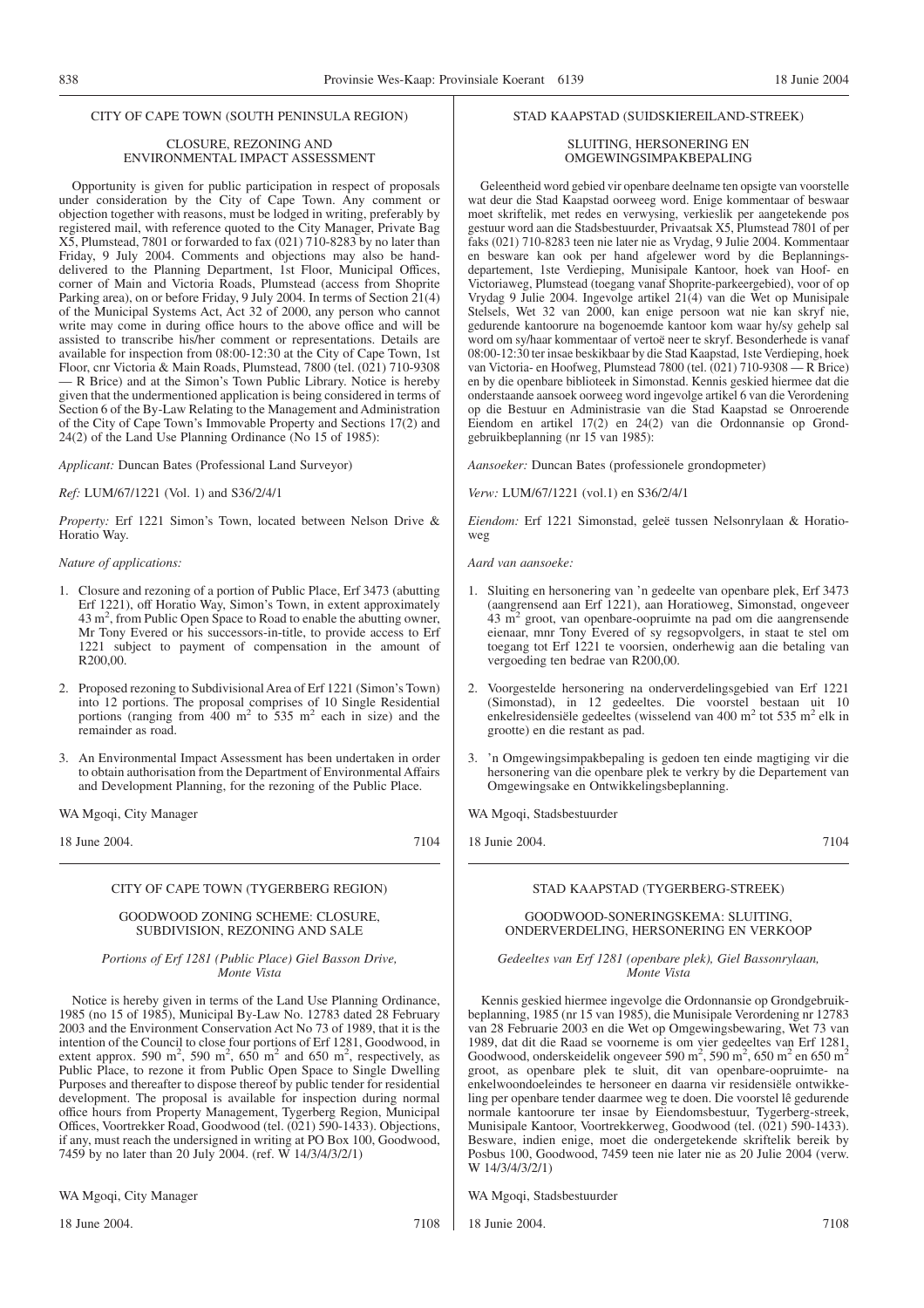#### CITY OF CAPE TOWN (SOUTH PENINSULA REGION)

#### REZONING

#### *Remainder Erf 83128 Cape Town at 10 Military Road, Frogmore Estate*

*1) Land Use Planning Ordinance 1985 (no 15 of 1985):* Notice is hereby given in terms of Section 17(2) of the above Ordinance that the undermentioned application has been received. Opportunity for public participation is given in respect of proposals under consideration by the City of Cape Town. Any comment or objection together with reasons, must be lodged in writing, preferably by registered mail, with reference quoted, to the City Manager, Private Bag X5, Plumstead 7801 or forwarded to fax (021) 710-8283 on or before 9 July 2004. Any comments received after the aforementioned closing date may be disregarded. Full details are available for inspection from 08:30-12:30 at the City of Cape Town, 1st Floor, 3 Victoria Road, Plumstead, 7800, (tel. (021) 710-8284 — enquiries: M Collison).

*2) Municipal Systems Act, Act 32 of 2000:* In terms of Section 21(4) of the abovementioned act, any person who cannot write may, during office hours, come to the above office and will be assisted to transcribe his/her comment or representations.

*Applicant:* Brian Mellon and Associates Land Surveyors

*Ref:* Lum/00/83128

*Nature of application*: Application for rezoning from Single Dwelling Residential Use Zone to General Business Use Zone (Subzone B1): Remainder Erf 83128, Cape Town at 10 Military Road, Frogmore Estate.

WA Mgoqi, City Manager

18 June 2004. 7105

#### STAD KAAPSTAD (SUIDSKIEREILAND-STREEK)

#### HERSONERING

*Restant Erf 83128 Kaapstad te Militaryweg 10, Frogmore-landgoed*

*1) Ordonnansie op Grondgebruikbeplanning nr 15 van 1985:* Kennis geskied hiermee ingevolge artikel 17(2) van bogenoemde ordonnansie dat die onderstaande aansoek oorweeg word. Geleentheid word gebied vir openbare deelname ten opsigte van voorstelle wat deur die Stad Kaapstad oorweeg word. Enige kommentaar of beswaar, met redes en verwysing, moet skriftelik, verkieslik per aangetekende pos ingedien word by die Stadsbestuurder, Privaatsak X5, Plumstead, 7801 of per faks (021) 710-8283, teen nie later nie as 26 Julie 2004. Besonderhede lê vanaf 08:30-12:30 ter insae beskikbaar by die Stad Kaapstad, 1ste Verdieping, Victoriaweg 3, Plumstead 7800 (tel. (021) 710-8284): navrae M. Collison.

*2) Wet op Munisipale Stelsels, Wet 32 van 2000:* Ingevolge artikel 21(4) van bogenoemde wet kan enige persoon wat nie kan skryf nie, gedurende kantoorure na bogenoemde kantoor kom waar hy/sy gehelp sal word om sy/haar kommentaar of vertoë neer te skryf.

*Aansoeker:* Brian Mellon and Associates Land Surveyors

*Verw:* Lum/00/83128

*Aard van aansoek:* Aansoek om hersonering van enkelwoningresidensiëlegebruiksone na algemeensake-gebruiksone (subsone B1): restant Erf 83128 Kaapstad te Militaryweg 10, Frogmore-landgoed.

WA Mgoqi, Stadsbestuurder

18 Junie 2004. 7105

#### GEORGE MUNICIPALITY

#### NOTICE NUMBER 151 OF 2004

#### AMENDMENT TO THE GEORGE AND ENVIRONS STRUCTURE PLAN: DWARSWEG 260/1 AND 28, DIVISION GEORGE

Notice is hereby given that Council has received an application for the amendment of the George and Environs Structure Plan from Agriculture/ Forestry and Nature Area to Recreation Resort or Rural Occupation (smallholdings) in terms of Section 4(11) of Ordinance 15 of 1985.

Details of the proposal are available for inspection at the Council's office at Bloemhof Centre, York Street, George during normal office hours, Mondays to Fridays. Enquiries: J Visser, Reference: Dwarsweg 260/1 and 28, Division George.

Motivated objections, if any, must be lodged in writing with the Deputy Director: Planning by not later than 20 August 2004.

Any person, who is unable to write, can submit their objection verbally to the Council's offices where they will be assisted by a staff member to put their comments in writing.

T I Lötter, Municipal Manager, Civic Centre, York Street, George, 6529.

E-mail: gina@george.org.za

Tel: 044-801 9171 Fax: 044-801 9196

18 June 2004. 7111

#### MUNISIPALITEIT GEORGE

#### KENNISGEWING NR 151 VAN 2004

#### WYSIGING VAN DIE GEORGE EN OMGEWING STEDELIKE STRUKTUURPLAN: DWARSWEG 260/1 EN 28, AFDELING GEORGE

Kennis geskied hiermee dat die Raad 'n aansoek ontvang hat vir die wysiging van die George en Omgewing Stedelike Struktuurplan vanaf Landbou/Bosbou en Natuurgebied na Ontspanningsoord of Landelike bewoning (kleinhoewes) in terme van Artikel 4(11) van Ordonnansie 15 van 1985.

Volledige besonderhede van die voorstel sal gedurende gewone kantoorure, Maandag tot Vrydag, ter insae wees by dle Raad se kantoor te Bloemhofsentrum, Yorkstraat, George. Navrae: J Visser, Verwysing: Dwarsweg 260/1 en 28, Afdeling George.

Gemotiveerde besware, indien enige, moet skriftelik by die Adjunk Direkteur: Beplanning ingedien word nie later nie as 20 Augustus 2004.

Indien enige persoon nie kan skryf nie, kan sodanige persoon sy kommentaar mondelings by die Raad se kantoor aflê waar 'n personeellid sal help om die kommentaar/vertoë op skrif te stel.

T I Lötter, Munisipale Bestuurder, Burgersentrum, Yorkstraat, George, 6529.

E-pos: gina@george.org.za

Tel: 044-801 9171 Faks: 044-801 9196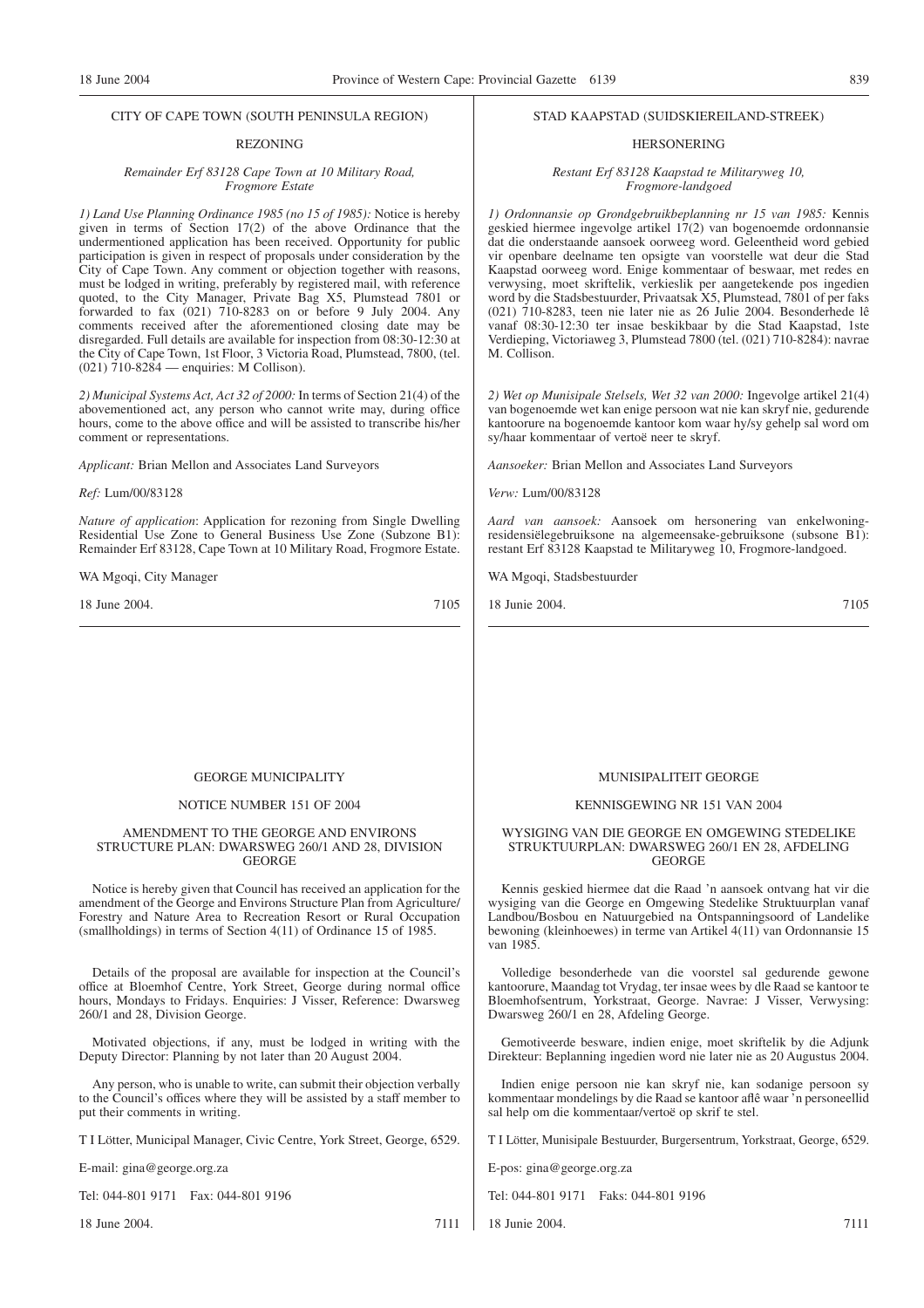#### BERG RIVER MUNICIPALITY

#### (PIKETBERG, EENDEKUIL, REDELINGHUYS, VELDDRIF, AURORA, LAAIPLEK, PORTERVILLE, DWARSKERSBOS, RURAL AREAS)

#### NOTICE FOR CALLING FOR OBJECTIONS TO PROVISIONAL ADDITIONAL VALUATION ROLL

Notice is hereby given that in terms of Section 19 of the Property Valuation Ordinance, 1993 the provisional additional valuation roll for the financial year 2003/2004 is open for inspection at the offices of the Bergrivier Municipality from 10 June 2004 to 9 July 2004.

(1) The owner of any property recorded on such roll may, in terms of the provisions of Section 19 of the said Ordinance, object to the valuation placed on his property, and such objection must reach the Municipal Manager before the expiry of the above-mentioned period. The prescribed form for the lodging of an objection is available at the address given hereunder. Your attention is specifically focused on the fact that no person is entitled to raise any objection before the valuation board unless he has lodged an objection in time in the prescribed form.

An owner also includes a proxy, as defined in Section 1 of the Ordinance.

(2) Address of office of Bergrivier Municipality:

- (1) 13 Church Street, Piketberg, 7320
- (2) Voortrekker Road, Velddrif, 7365
- (3) Market Street, Porterville, 6810
- (4) Main Road, Aurora, 7325
- (5) Main Road, Eendekuil, 7335
- (6) Voortrekker Street, Redelinghuys, 8105

A J Bredenhann, Municipal Manager, Municipal Offices, PO Box 60, Church Street, Piketberg, 7320.

MN 40/2004 18 June 2004. 7106

#### GEORGE MUNICIPALITY

#### NOTICE NUMBER 152 OF 2004

#### DEPARTURE: ERF 297, WILDERNESS

Notice is hereby given that Council has received an application for the proposed departure from the Wilderness Scheme Regulations for a second dwelling unit on abovementioned property.

Details of the proposal are available for inspection at the Council's office at Bloemhof Centre, York Street, George during normal office hours, Mondays to Fridays. Enquiries: J. Visser, Reference: Erf 297, Wilderness.

Motivated objections, if any, must be lodged in writing with the Deputy Director: Planning, by not later than 23 July 2004.

Any person, who is unable to write, can submit their objection verbally to the Council's offices where they will be assisted by a staff member to put their comments in writing.

T I Lötter, Municipal Manager, Civic Centre, York Street, George, 6529.

E-mail: gina@george.org.za

Tel: 044-801 9171 Fax: 044-801 9196

18 June 2004. 7112

#### BERGRIVIER MUNISIPALITEIT

(PIKETBERG, EENDEKUIL, REDELINGHUYS, VELDDRIF, AURORA, LAAIPLEK, PORTERVILLE, DWARSKERSBOS, LANDELIKE GEBIEDE)

#### KENNISGEWING WAT BESWARE TEEN VOORLOPIGE AANVULLENDE WAARDASIELYS AANVRA

Kennisgewing geskied hiermee ingevolge Artikel 19 van die Ordonnansie op Eiendomswaardering, 1993, dat die voorlopige aanvullende waardasielys vir die boekjaar 2003/2004 ter insae lê in die Kantore van die Bergrivier Munisipaliteit van 10 Junie 2004 tot 9 Julie 2004.

(1) Die eienaar van enige eiendom wat in sodanige lys opgeteken is, kan ingevolge die bepalings van Artikel 19 van genoemde Ordonnansie beswaar aanteken teen die waardasie wat op sy eiendom geplaas is, en sodanige beswaar moet die Munisipale Bestuurder voor die verstryking van bogenoemde tydperk bereik. Die voorgeskrewe vorm vir die indiening van 'n beswaar is by die adres hieronder aangedui beskikbaar. U aandag word spesifiek gevestig op die feit dat geen persoon geregtig is om enige beswaar voor die waardasieraad te opper nie tensy hy 'n beswaar op die voorgeskrewe vorm betyds ingedien het.

'n Eienaar sluit ook'n gevolmagtigde in soos omskryf in Artikel 1 van die Ordonnansie.

- (2) Adres van die kantore van die Bergrivier Munisipaliteit;
	- (1) Kerkstraat 13, Piketberg, 7320
	- (2) Voortrekkerweg, Velddrif, 7365
	- (3) Markstraat, Porterville, 6810
	- (4) Hoofstraat, Aurora, 7325
	- (5) Hoofstraat, Eendekuil, 7335
	- (6) Voortrekkerstraat, Redelinghuys, 8105

A J Bredenhann, Munisipale Bestuurder, Munisipale Kantore, Posbus 60, Kerkstraat, Piketberg, 7320.

MK 40/2004 18 Junie 2004. 7106

#### MUNISIPALITEIT GEORGE

#### KENNISGEWING NOMMER 152 VAN 2004

#### AFWYKING: ERF 297, WILDERNESS

Kennis geskied hiermee dat die Raad 'n aansoek ontvang het vir die voorgestelde afwyking van die Wilderness Skemaregulasies vir 'n tweede wooneenheid op bogenoemde eiendom.

Volledige besonderhede van die voorstel sal gedurende gewone kantoorure, Maandag tot Vrydag, ter insae wees by die Raad se kantoor te Bloemhofsentrum, Yorkstraat, George. Navrae: J Visser, Verwysing: Erf 297, Wilderness.

Gemotiveerde besware, indien enige, moet skriftelik by die Adjunk Direkteur: Beplanning ingedien word nie later nie as 23 Julie 2004.

Indien enige persoon nie kan skryf nie, kan sodanige persoon sy kommentaar mondelings by die Raad se kantoor aflê waar 'n personeellid sal help om die kommentaar/vertoë op skrif te stel.

T I Lötter, Munisipale Bestuurder, Burgersentrum, Yorkstraat, George, 6529.

E-pos: gina@george.org.za

Tel: 044-801 9171 Faks: 044-801 9196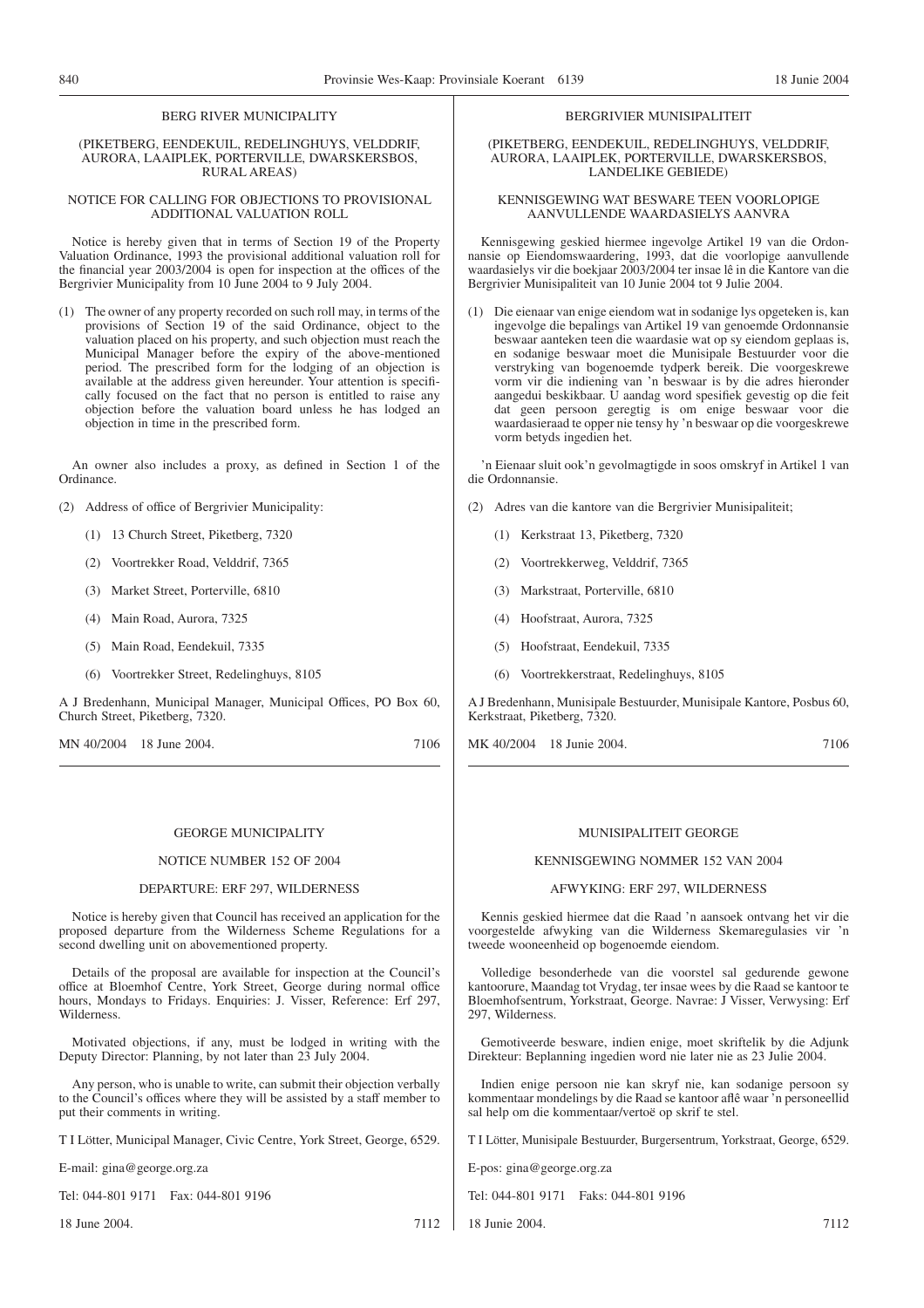#### DRAKENSTEIN MUNICIPALITY

#### APPLICATIQN FOR REZONING AND SUBDIVISION: ERF 26141, ZOMERLUST ESTATE, PAARL

Notice is hereby given in terms of sections 17(2) and 24(2) of the Land Use Planning Ordinance, 1985 (No 15 of 1985) that an application as set out below has been received and can be viewed during normal office hours at the office of the Head: Planning and Economic Development, Administrative Offices, Berg River Boulevard, Paarl (Tel: 021-8076227):

*Property:* Erf 26141, Paarl (an unregistered consolidation of Remainder of Erf 22964 and Erf 26138)

*Applicant:* Louis Hugo Town Planner

*Owner:* Zomerlust Estate (Pty) Ltd

*Locality:* Located in the Zomerlust Estate. Access is gained from Second Avenue, which is adjacent to the property

 $Frtent: + 8, 145$  m<sup>2</sup>

*Proposal:* Rezoning of a portion of the property  $(\pm 8.145 \text{ m}^2)$  from Special Business to Single Dwelling Residential and Private Open Space.

Subdivision of above-mentioned portion  $(\pm 8 \ 145 \ m^2)$  into eleven single dwelling erven (sizes vary from  $\pm 505$  m<sup>2</sup> to  $\pm 690$  m<sup>2</sup>) and Remainder as Private Open Space (Street).

Motivated objections can be lodged in writing, to reach the undersigned by not later than Monday, 19 July 2004. No late objections will be considered.

Persons who are unable to read or write, can submit their objection verbally at the Municipal Offices, Berg River Boulevard, Paarl, where they will be assisted by a staff member to put their comment in writing.

#### J J H Carstens, Municipal Manager

15/4/1 (26141)P 18 June 2004. 7109

AANSOEK OM HERSONERTNG EN ONDERVERDELING: ERF 26141, ZOMERLUST LANDGOED, PAARL

Kennis geskied hiermee ingevolge Artikels 17(2) en 24(2) van die Ordonnansie op Grondgebruikbeplanning, 1985 (Nr 15 van 1985) dat 'n aansoek soos hieronder uiteengesit, ontvang is en gedurende normale kantoorure ter insae is by die kantoor van die Hoof: Beplanning en Ekonomiese Ontwikkeling, Administratiewe Kantore, Bergrivier Boulevard, Paarl (Tel: 021-8076227):

*Eiendom:* Erf 26141, Paarl ('n ongeregistreerde konsolidasie van Restant Erf 22964 en Erf 26138)

*Aansoeker:* Louis Hugo Stadsbeplanner

*Eienaar:* Zomerlust Landgoed (Edms) Bpk

*Ligging:* Geleë in Zomerlust Landgoed aanliggend tot Tweedelaan, vanwaar die eiendom ook toegang geniet.

 $Grootte: + 8.145 \text{ m}^2$ 

*Voorstel:* Hersonering van 'n gedeelte van die eiendom  $(\pm 8.145 \text{ m}^2)$ vanaf Spesiale Sakesone na Enkelwoonsone en Private Oopruimte.

Onderverdeling van bovermelde gedeelte  $(\pm 8 \, 145 \, \text{m}^2)$  tot elf enkelwoonerwe (grootte wissel van  $\pm 505$  m<sup>2</sup> tot  $\pm 690$  m<sup>2</sup>), en 'n Restant gedeelte as Privaat Oopruimte (Straat).

Gemotiveerde besware kan skriftelik by die ondergetekende ingedien word, teen nie later nie as Maandag, 19 Julie 2004. Geen laat besware sal oorweeg word nie.

Indien 'n persoon nie kan lees of skryf nie, kan so 'n persoon sy kommentaar mondelings die Munisipale Kantore, Bergrivier Boulevard, Paarl, aflê, waar 'n personeellid sal help om sy kommentaar/vertoë op skrif te stel.

J J H Carstens, Munisipale Bestuurder

15/4/1 (26141)P 18 Junie 2004. 7109

#### GEORGE MUNICIPALITY

#### NOTICE NUMBER 177 OF 2004

#### PROPOSED REZONING: ERF 1806, 4 KERK STREET, GEORGE

Notice is hereby given, in terms of Section 17(2)a of Ordinance 15 of 1985, that Council has received an application for the rezoning of abovementioned property from Single Residential to General Residential (Guest-house).

Details of the proposal are available for inspection at the Council's office at Bloemhof Centre, York Street, George, during normal office hours, Mondays to Fridays. Enquiries: K Meyer, Reference: Erf 1806, George.

Motivated objections, if any, must be lodged in writing with the Deputy Director Planning by not later than 19 July 2004.

Any person, who is unable to write, can submit their objection verbally to the Council's offices where they will be assisted by a staff member to put their comments in writing.

T I Lötter, Municipal Manager, Civic Centre, York Street, George, 6530.

18 June 2004. 7114

## MUNISIPALITEIT GEORGE

#### KENNISGEWING NOMMER 117 VAN 2004

#### VOORGESTELDE HERSONERING: ERF 1806 KERKSTRAAT 4, GEORGE

Kennis geskied hiermee dat die Raad 'n aansoek ontvang het, in terme van Artikels 17(2)a van Ordonnansie 15 van 1985, vir die hersonering van bogenoemde eiendom vanaf Enkelwoon na Algemene Woon (Gastehuis).

Volledige besonderhede van die voorstel sal gedurende gewone kantoorure, Maandag tot Vrydag, ter insae wees by die Raad se kantoor te Bloemhofsentrum, Yorkstraat, George. Navrae: K Meyer, Verwysing: Erf 1806, George.

Gemotiveerde besware, indien enige, moet skriftelik by die Adjunk Direkteur: Beplanning ingedien word nie later nie as 19 Julie 2004.

Indien 'n persoon nie kan skryf nie, kan sodanige persoon sy kommentaar mondelings by die Raad se kantoor aflê waar 'n personeellid sal help om die kommentaar/vertoë op skrif te stel.

T I Lötter, Munisipale Bestuurder, Burgersentrum, Yorkstraat, George, 6530.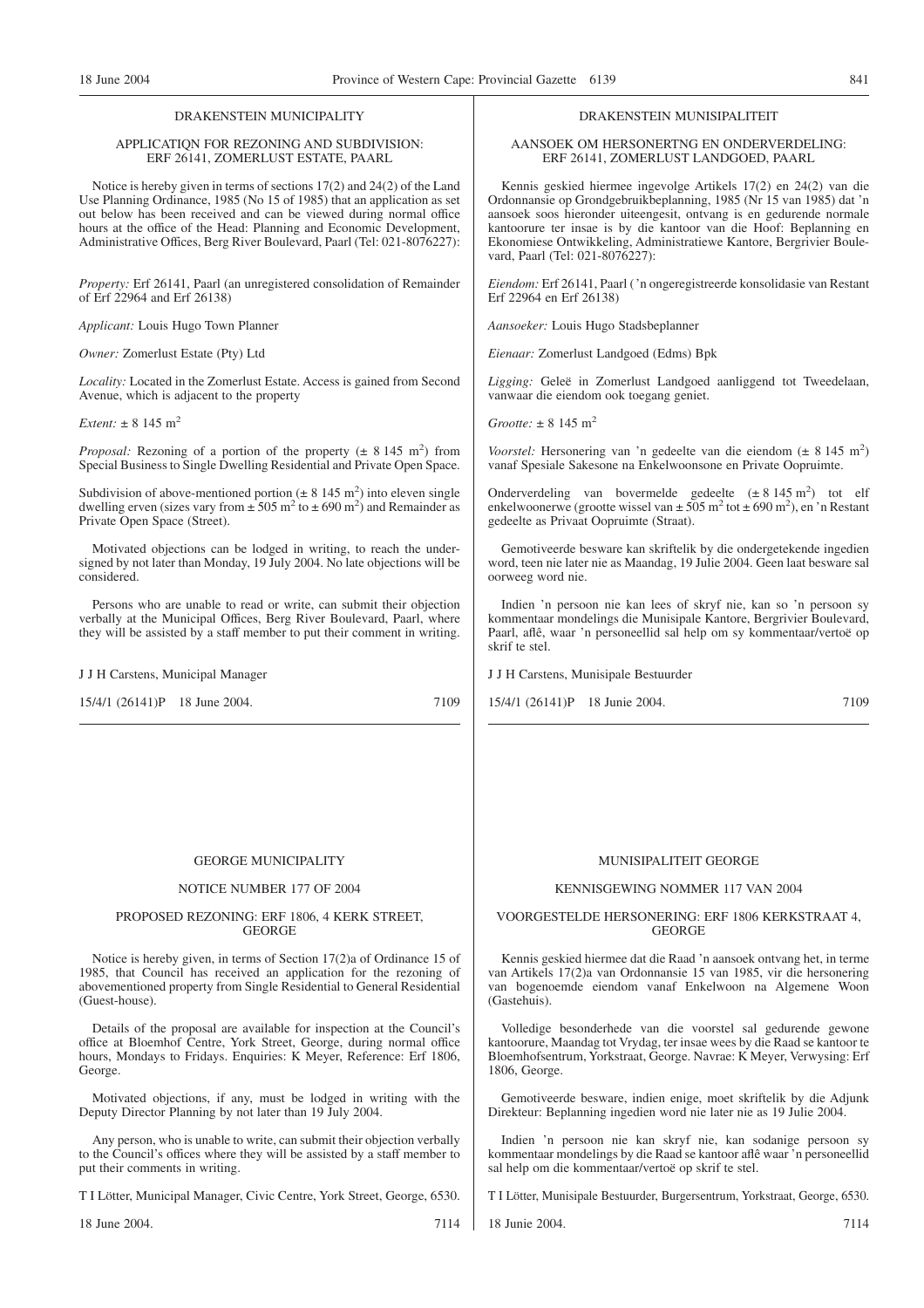#### EDEN DISTRICT MUNICIPALITY

#### NOTICE NO 59/2004

#### NOTICE CALLING FOR OBJECTIONS TO THE PROVISIONAL VALUATION ROLL IN THE EDEN DISTRICT MANAGEMENT AREA (REGULATION 12)

Notice is hereby given in terms of Section 15(1)/19 of the Property Valuation Ordinance, 1993 to all owners of properties in Uniondale, Haarlem and Langkloof District Management Area (Eden District Management Area).

The provisional valuation roll for the 2004/2008 financial year is open for inspection at all offices of the Eden District Municipality from 17 June 2004 to 19 July 2004 during normal office hours.

The owner of any property recorded in such roll may, in terms of Section 16 of the said Ordinance, object to the valuation placed on his property, and such objection must reach the Municipal Manager before the expiry of the abovementioned period.

The prescribed form for the lodging of an objection is available from the council's offices. You will also receive a form by post.

Illiterate persons may call at the offices for assistance in completion of their objection form.

The Secretary of the Valuation Board will be available for assistance by appointment on Thursdays during the objection period.

Public meetings to explain the Valuation Board process will be held as follows:

Uniondale: 22 June 2004 at 19:00 in the Town Hall,

Haarlem: 24 June 2004 at 19:00 in the community hall.

Your attention is specifically focused on the fact that no person is entitled to raise any objection before the Valuation Board unless he has lodged an objection on the prescribed form on or before 19 July 2004.

The owner also includes a proxy, as defined in section 1 of the Ordinance supra.

This notice was published for the first time on 17 June 2004.

Enquiries: 044 8031300 (Johann du Preez)

Copies of the enclosed notices are available in Xhosa on request.

MC Botha, Municipal Manager, 54 York Street, P O Box 12, George, 6530.

Tel: 044 8031300 18 June 2004. 2004

#### LANGEBERG MUNICIPALITY

#### CLOSURE OF PORTION OF ANDERSON STREET ADJOINING ERF 85 STILBAAI WEST

Notice is hereby given in terms of section 137(1) of Ordinance 20 of 1974 that the portion of Anderson Street adjoining Erf 85, Stilbaai West has been closed. (S/14833/4 v1 p.114)

J.H. Veldsman, Municipal Manager, Municipal Office, Langeberg, P.O. Box 29, Riversdale, 6670.

#### EDEN DISTRIKSMUNISIPALITEIT

#### KENNISGEWINGNR 59/2004

#### KENNISGEWING WAT BESWARE TEEN VOORLOPIGE WAARDASIELYS AANVRA IN DIE EDEN DISTRIKSBESTUURSGEBIED (REGULASIE 12)

Kennis geskied hiermee ingevolge Artikel 15(1)/19 van die Ordonnansie op Eiendomswaardering, 1993 aan alle eienaars van eiendomme binne Uniondale, Haarlem en die Langkloof Distriksbestuursgebied (Eden Distriksbestuursgebied:

Dat die voorlopige waardasielys vir die boekjare 2004/2008 ter insae lê by die onderskeie kantore van die Raad vanaf 17 Junie 2004 tot 19 Julie 2004 gedurende normale kantoorure.

Die eienaar van enige eiendom wat in sodanige lys opgeteken is, kan ingevolge artikel 16/19 van genoemde Ordonnansie beswaar aanteken teen die waardasie wat op sy eiendom geplaas is en sodanige beswaar moet die Munisipale Bestuurder voor die verstryking van bogenoemde tydperk bereik.

Die voorgeskrewe vorm vir die Indiening van 'n beswaar is by die onderskeie kantore beskikbaar. U sal ook 'n vorm deur die pos ontvang.

Ongeletterde persone kan by die kantore aandoen vir hulp met voltooiing van die beswaarvorm.

Die Sekretaris van die Waardasieraad sal per afspraak op Donderdae gedurende die beswaartydperk beskikbaar wees om beswaarmakers behulpsaam te wees.

Inligtingsvergaderings om die Waardasieraadproses te verduidellk sal soos volg gehou word:

Uniondale: 22 Junie 2004 om 19:00 in die Stadsaal,

Haarlem: 24 Junie 2004 om 19:00 in die gemeenskapsaal.

U aandag word spesifiek gevestig op die feit dat geen persoon geregtig is om enige beswaar voor die Waardasieraad te opper, tensy hy 'n beswaar op die voorgeskrewe vorm voor of op 19 Julie 2004 ingedien het nie.

'n Eienaar sluit ook 'n gevolgmatigde in soos omskryf in Artikel 1 van die Ordonnansie supra.

Hierdie kennisgewing het vir die eerste keer op 17 Junie 2004 verskyn.

Navrae: 044 8031300 (Johann du Preez)

Afskrifte van die ingeslote kennisgewings sal op aanvraag in Xhosa beskikbaar wees.

MC Botha, Munisipale Bestuurder, Yorkstraat 54, Posbus 12, George, 6530.

Tel: 044 8031300 18 Junie 2004. 7110

#### LANGEBERG MUNISIPALITEIT

#### SLUITING VAN GEDEELTE VAN ANDERSONSTRAAT GRENSEND AAN ERF 85, STILBAAI-WES

Kennis geskied hiermee ingevolge Artikel 137(1) van Ordonnansie 20 van 1974 dat die gedeelte van Andersonstraat grensend aan Erf 85, Stilbaai-Wes gesluit is. (S/14833/4 v1 p.114)

J.H. Veldsman, Munisipale Bestuurder, Munisipale Kantoor, Langeberg, Posbus 29, Riversdal, 6670.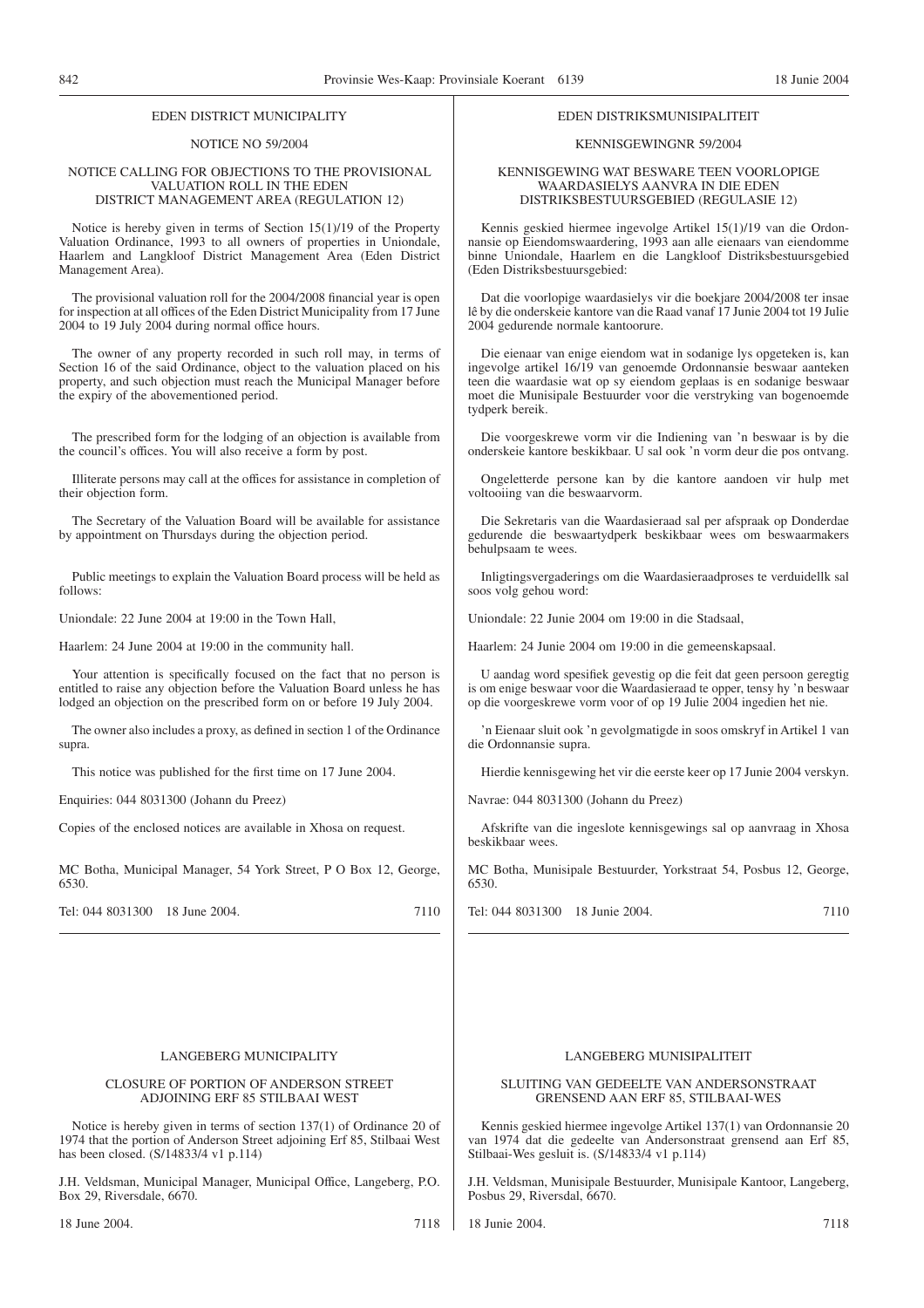#### GEORGE MUNICIPALITY

#### NOTICE NUMBER 176 OF 2004

#### PROPOSED CLOSURE AND REZONING: ERVEN 75 AND 550 TSHEFU STREET, THEMBALETHU, GEORGE

Notice is hereby given that Council has received the following application on abovementioned properties:

- 1. Rezoning of Erf 75 Thembalethu in terms of section 17(2)a of Ordinance 15 of 1985 from Residential I to Business (tavern);
- 2. Cut off a portion of Eff 550 Thembalethu;
- 3. Close the cut off portion as Open Space I;
- 4. Rezone the closed portion in terms of section 17(2)a of Ordinance 15 of 1985 from Open Space I to Business (tavern);
- 5. Consolidation of the rezoned portion and Erf 75 Thembalethu.

Details of the proposal are available for inspectlon at the Council's office at Bloemhof Centre, York Street, George, during normal office hours, Mondays to Fridays. Enquiries: K Meyer, Reference: Erf 75 Thembalethu.

Motivated objections, if any, must be lodged in writing with the Deputy Director: Planning by not later than 19 July 2004.

Any person, who is unable to write, can submit their objection verbally to the Council's offices where they will be assisted by a staff member to put their comments in writing.

T I Lötter, Municipal Manager, Civic Centre, York Street, George, 6530.

18 June 2004. 7113

#### MUNISIPALITEIT GEORGE

#### KENNISGEWING NOMMER 176 VAN 2004

VOORGESTELDE SLUITING EN HERSONERING: ERWE 75 EN 550 TSHEFUSTRAAT, THEMBALETHU, GEORGE

Kennis geskied hlermee dat die Raad die volgende aansoek op bogenoemde eiendomme ontvang het:

- 1. Die hersonering van Erf 75 Thembalethu in terme van Artikel 17(2)a van Ordonnansie 15 van 1985 vanaf Residensieel I na Sake (taverne);
- 2. 'n Gedeelte van Erf 550 Thembalethu af te sny;
- 3. Die afgesnyde gedeelte as Oopruimte te sluit;
- 4. Die geslote gedeelte in terme van Artikel 17(2)a van Ordonnansie 15 van 1985 te hersoneer vanaf Oopruimte I na Sake (taverne);
- 5. Die konsolidasie van die gehersoneerde gedeelte en Erf 75 Thembalethu.

Volledige besonderhede van die voorstel sal gedurende gewone kantoorure, Maandag tot Vrydag, ter insae wees by die Raad se kantoor te Bloemhofsentrum, Yorkstraat; George. Navrae: K Meyer, Verwysing: Erf 75 Thembalethu.

Gemotiveerde besware, indien enige, moet skriftelik by die Adjunk Direkteur: Beplanning ingedien word nie later nie as 19 Julie 2004.

Indien 'n persoon nie kan skryf nie, kan sodanige persoon sy kommentaar mondelings by die Raad se kantoor aflê waar 'n personeellid sal help om die kommentaar/vertoë op skrif te stel.

T I Lötter, Munisipale Bestuurder, Burgersentrum, Yorkstraat, George, 6530.

18 Junie 2004. 7113

#### OVERSTRAND MUNICIPALITY

#### HERMANUS ADMINISTRATION

#### SANDBAAI: APPLICATION FOR REZONING AND SUBDIVISION, REMAINDER ERF 2121: QUODPROP (PTY) LTD.

Notice is hereby given in terms of sections 17 and 24 of Ordinance 15 of 1985 that the Council has received an application for:

1. Rezoning to Subdivisional area;

2. Subdivision into 33 Residential Zone III erven and a private road.

Plans and further details of the proposal may be inspected at the office of the Town Planner during normal office hours.

Any objections to the proposal must reach the undersigned in writing on or before Friday, 23 July 2004.

Any person who is unable to write may submit their objection verbally to the Council's offices where they will be assisted by a staff member to put their comments in writing.

JF Koekemoer, Municipal Manager, Municipal Offices, Hermanus.

Enquiries: Miss L Bruiners (028) 313 8179

Notice No. 43/2004 18 June 2004. 7120

#### MUNISIPALITEIT OVERSTRAND

#### HERMANUS ADMINISTRASIE

#### SANDBAAI: AANSOEK OM HERSONERING EN ONDERVERDELING RESTANT ERF 2121: QUODPROP (EDMS) BPK.

Kennis geskied hiermee kragtens Artikels 17 en 24 van Ordonnansie 15 van 1985 dat die Raad 'n aansoek ontvang het vir die:

- 1. Hersonering na Onderverdelingsgebied, en
- 2. Onderverdeling in 33 Residensiële sone III erwe en 'n privaat pad.

Planne en verdere besonderhede is beskikbaar by die Stadsbeplanner gedurende normale kantoorure.

Enige besware teen die voorstel moet die ondergetekende skriftelik bereik voor of op Vrydag, 23 Julie 2004.

Enige persoon wat nie kan skryf nie kan sy/haar beswaar mondelings by die Raad se kantoor aflê waar 'n personeellid sal help om die kommentaar op skrif te stel.

JF Koekemoer, Munisipale Bestuurder, Munisipale Kantore, Hermanus.

Navrae: Me L Bruiners (028) 313 8179

Kennisgewing Nr. 43/2004 18 Junie 2004. 7120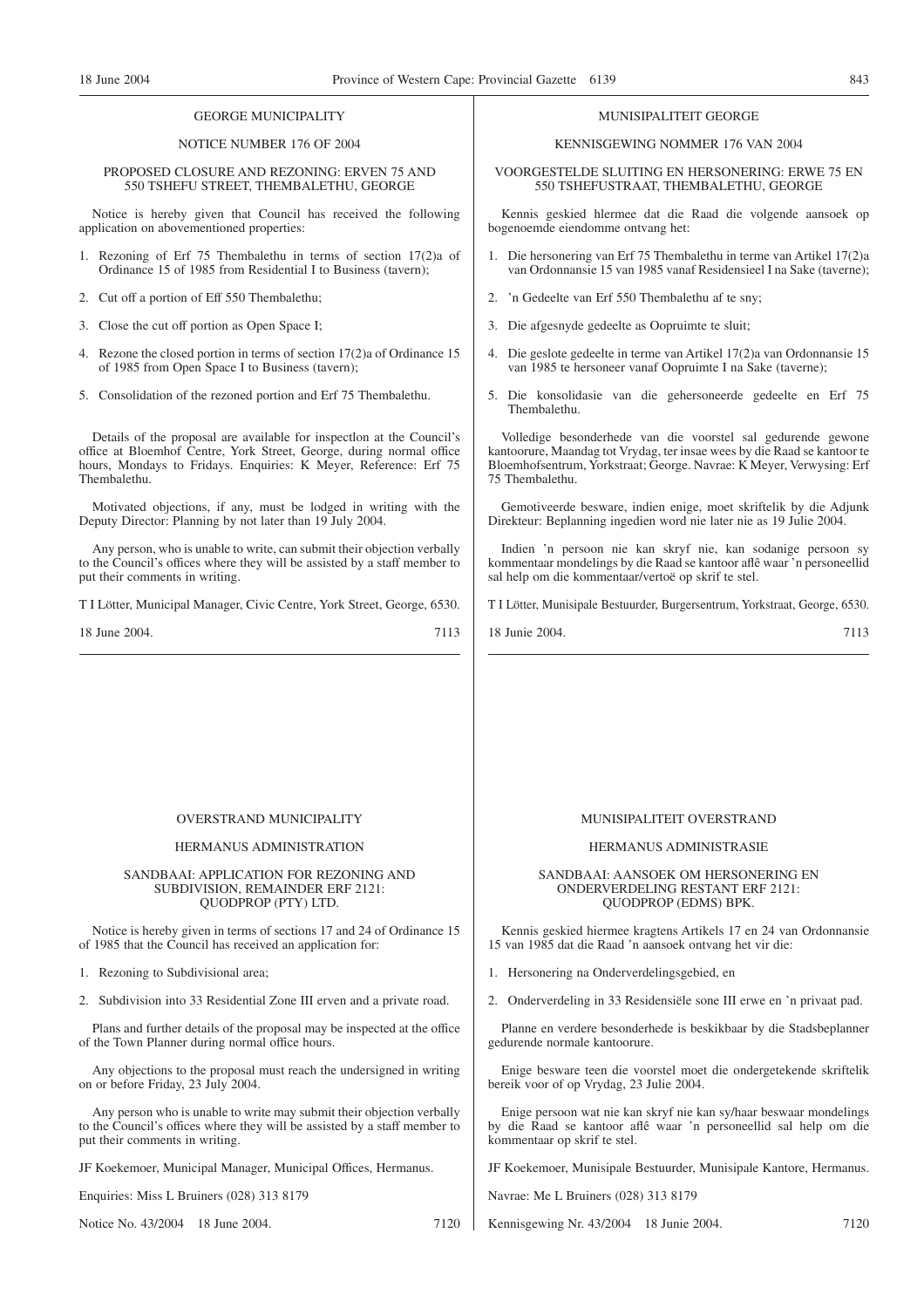#### GEORGE MUNICIPALITY

#### NOTICE NUMBER 188 OF 2004

#### NOTICE CALLING FOR OBJECTIONS TO THE 4TH PROVISIONAL ADDITIONAL VALUATION ROLL 2003/2004

#### (REGULATION 12)

Notice is hereby given that in terms of section 15 and 19 of the Property Valuation Ordinance, 1993 the 4th provisional additional valuation roll 2003/2004 is open for inspection between 08h00 to 13h00 and 13h45 to 16h00 on the First Floor at Room 144 of the Director Financial Services, York Street, George from 25/06/2004 to 16/07/2004.

The owner of any property recorded on such roll may, in terms of section 16 and 19 of the said Ordinance, object to the valuation placed on his property, and such objection must reach the Municipal Manager before or on 16/07/2004.

The prescribed form for the lodging of an objection is available at the address given hereunder.

In addition to the above all owners directly involved with an additional provisional valuation will receive a valuation form regarding the value of their property as well as an objection form.

Any illiterate person may call at Room 144, First Floor, Municipal Offices, York Street, George for assistance in completion of their objection form.

Your attention is specifically focussed on the fact that no person is entitled to raise any objection before the valuation board unless he has lodged an objection before or on 16/07/2004 in the prescribed form.

An owner also includes a proxy, as defined in section 1 of the Ordinance.

This notice was published for the first time on 17/06/2004.

T I Lötter, Municipal Manager, Director Financial Services (Valuation section), First Floor, Room 144, York Street, George, 6530.

Tel: 8019109 Fax: 8733776

18 June 2004. 7115

#### MUNISIPALITEIT GEORGE

#### KENNISGEWING NOMMER 188 VAN 2004

#### KENNISGEWING WAT BESWARE TEEN 4DE VOORLOPIGE AANVULLENDE WAARDASIELYS 2003/2004 AANVRA

#### (REGULASIE 12)

Kennis word hierby ingevolge Artikel 15 en 19 van die Ordonnansie op Eiendomswaardering, 1993 gegee dat die 4de voorlopige aanvullende waardasielys 2003/2004 ter insae lê op die Eerste Vloer in Kamer 144 van die Direkteur Finansiële Dienste te Yorkstraat, George vanaf 25/06/2004 tot 16/07/2004 tussen 08h00 tot 13h00 en 13h45 tot 16h00.

Die eienaar van enige eiendom wat in sodanige lys opgeteken is, kan ingevolge Artikel 16 en 19 van genoemde Ordonnansie beswaar aanteken teen die waardasie wat op sy eiendom geplaas is, en sodanige beswaar moet die Munisipale Bestuurder voor of op 16/07/2004 bereik.

Die voorgeskrewe vorm vir die indiening van 'n beswaar is by die adres hieronder aangedui, beskikbaar.

Na aanleiding van bogenoemde sal alle eienaars wat betrokke is by die aanvullende voorlopige waardasie van hulle eiendom die voorgeskrewe beswaarvorm deur die pos ontvang.

Enige ongeletterde persoon kan by Kamer 144, Eerste Vloer, Munisipale Kantore, Yorkstraat, George aandoen vir hulp met die voltooiing van hul beswaarvorm.

U aandag word spesifiek gevestig op die feit dat geen persoon geregtig is om enige beswaar voor die waardasieraad te opper nie tensy hy 'n beswaar op die voorgeskrewe vorm voor of op 16/07/2004 ingedien het.

'n Eienaar sluit ook 'n gevolmagtigde in soos omskryf in artikel 1 van die Ordonnansie.

Hierdie kennisgewing het vir die eerste maal verskyn op 17/06/2004.

T I Lötter, Munisipale Bestuurder, Direkteur Finansiële Dienste (Waardasie afdeling), Eerste Vloer, Kamer 144, Yorkstraat, George, 6530.

Tel: 8019109 Faks: 8733776

18 Junie 2004. 7115

#### SWARTLAND MUNICIPALITY

#### NOTICE 265/03/04

#### PROPOSED DEPARTURE ON ERF 1256, YZERFONTEIN

Notice is hereby given in terms of section 15(1)(a)(ii) of Ordinance 15 of 1985 that an application has been received for a departure from the landuse restrictions on Erf 1256 (in extent 1 157  $\text{m}^2$ ) situated in Pikkewyn Street, Yzerfontein in order to offer three rooms as periodical overnight facility (Bed and Breakfast). On site parking will be provided.

Further particulars are available during office hours (weekdays) at the office of the Chief: Planning and Development, Department Corporate Services, Municipal Office, Church Street, Malmesbury.

Any comments may be lodged in writing with the undersigned not later than 19 July 2004.

C F J van Rensburg, Municipal Manager, Municipal Office, Private Bag X52, Malmesbury.

#### MUNISIPALITEIT SWARTLAND

#### KENNISGEWING 265/03/04

#### VOORGESTELDE AFWYKING OP ERF 1256, YZERFONTEIN

Kennis geskied hiermee ingevolge artikel 15(1)(a)(ii) van Ordonnansie 15 van 1985 dat 'n aansoek ontvang is vir die afwyking van die grondgebruikbeperkings op Erf 1256 (groot 1 157 m<sup>2</sup>) geleë te Pikkewynstraat, Yzerfontein ten einde drie kamers as periodieke oornag fasiliteit (Bed en Ontbyt) aan te bied. Op perseel parkering sal voorsien word.

Verdere besonderhede is gedurende gewone kantoorure (weeksdae) by die kantoor van die Hoof: Beplanning en Ontwikkeling, Departement Korporatiewe Dienste, Munisipale Kantoor, Kerkstraat, Malmesbury beskikbaar.

Enige kommentaar kan skriftelik by die ondergetekende ingedien word nie later nie as 19 Julie 2004.

C F J van Rensburg, Munisipale Bestuurder, Munisipale Kantoor, Privaatsak X52, Malmesbury.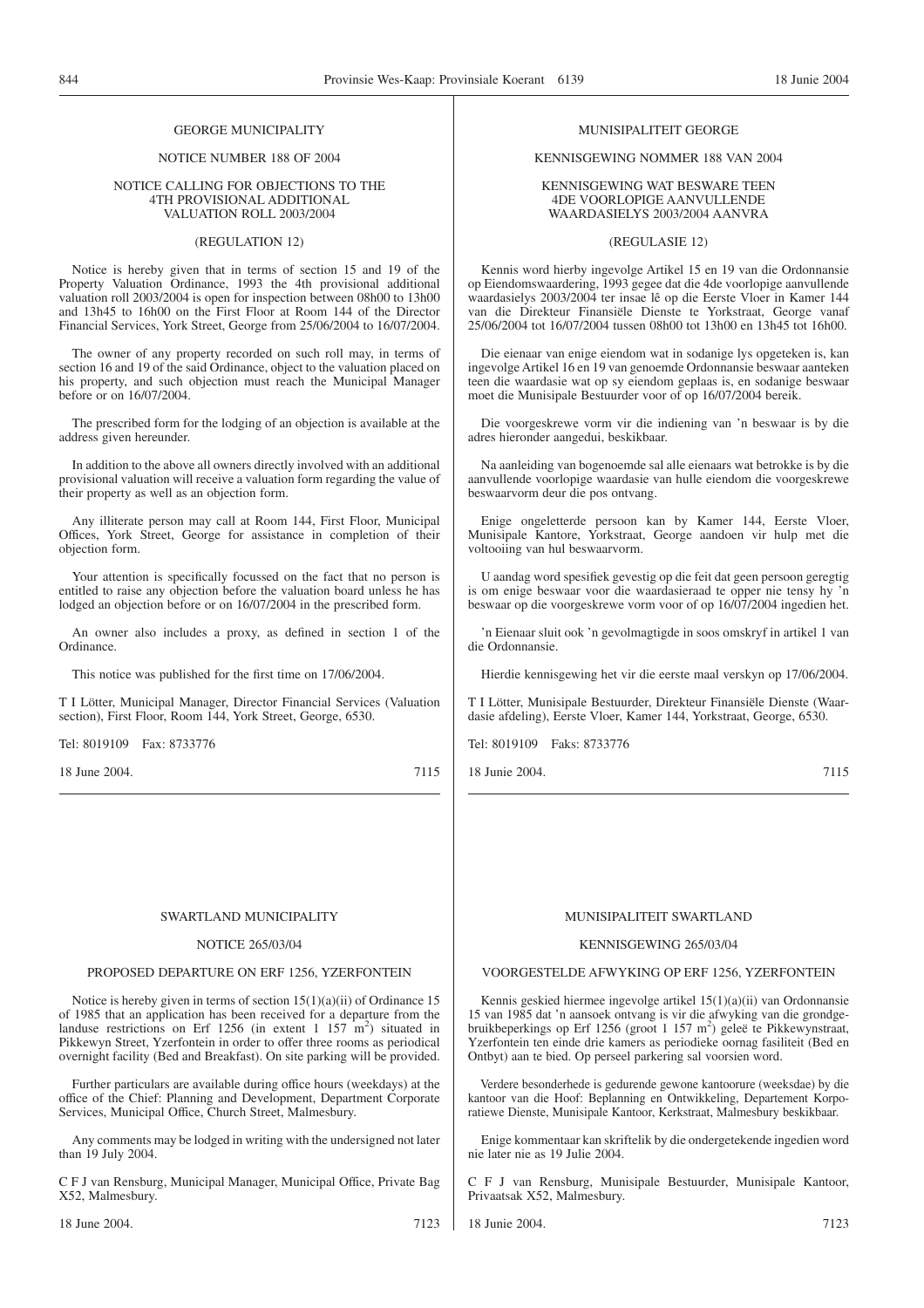#### KNYSNA MUNICIPALITY

LAND USE PLANNING ORDINANCE, 1985 (ORDINANCE 15 OF 1985)

#### LOCAL GOVERNMENT ACT: MUNICIPAL SYSTEMS, 2000 (ACT 32 OF 2000)

#### PROPOSED SUBDIVISION OF ERF 1671, SEDGEFIELD AND THE PURCHASE AND CLOSURE OF A PORTION OF A PUBLIC STREET (MUISVOËL STREET) IMMEDIATELY NORTH OF ERF 1671

Notice is hereby given in terms of Section 24(2)(a) of Ordinance 15 of 1985 that a subdivision application has been received by the Municipal Manager and is open for inspection at the Municipal Building, Clyde Street, Knysna. Any objections, with full reasons therefor, should be lodged in writing with the Municipal Manager, PO Box 21, Knysna, 6570 on or before 19 July 2004 quoting the above Ordinance and the objector's erf number.

Notice is further given in terms of Section 21(4) of the Local Government Act: Municipal Systems 2000 (Act 32 of 2000) that people who cannot write can approach the Town Planning section during normal office hours at the Municipal Offices where the Secretary will refer you to the responsible official whom will assist you in putting your comments or objections in writing.

#### *Nature of Application*

Subdivision of Erf 1671 Sedgefield into Portion A  $(\pm 1, 600 \text{ m}^2)$  and a Remainder (1.16 ha) and the purchase and closure of a Portion  $(\pm 317 \text{ m}^2)$ of a Public Street (Muisvoël Street) immediately north of Erf 1671. It is envisaged that Portion A will be consolidated with the closed portion of Muisvoël Street and Erf 869, Sedgefield directly north of Muisvoël Street.

#### *Applicant*

Integrated Development Planning & Management Town & Regional Planners, GIS, Project Management, Development Facilitation, Integrated Environmental Management and Surveying.

16 Green Street, P.O. Box 173, Knysna, 6570, Tel. (044) 382 2300, Fax: (044) 3827162

e-mail: vpm.survey@pixie.co.za

18 June 2004. 7116

#### KNYSNA MUNISIPALITEIT

ORDONNANSIE OP GRONDGEBRUIKBEPLANNING, 1985 (ORDONNANSIE 15 VAN 1985)

#### WET OP PLAASLIKE REGERING: MUNISIPALE STELSELS, 2000 (WET 32 VAN 2000)

#### VOORGESTELDE ONDERVERDELING VAN ERF 1671, SEDGEFIELD EN DIE AANKOOP EN SLUITING VAN 'N AANGRENSENDE GEDEELTE VAN 'N PUBLIEKE PAD (MUISVOËLSTRAAT) DIREK NOORD VAN ERF 1671

Kennis geskied hiermee ingevolge Artikel 24(2)(a) van Ordonnansie 15 van 1985 dat 'n aansoek vir onderverdeling van Erf 1671, Sedgefield deur die Munisipale Bestuurder ontvang is en ter insae lê by die Munisipale Gebou, Clydestraat, Knysna. Enige besware met volledige redes daarvoor, moet skriftelik by die Munisipale Bestuurder, Posbus 21, Knysna, 6570 ingedien word op of voor 19 Julie 2004 met vermelding van bogenoemde Ordonnansie en beswaarmaker se erfnommer.

Ingevolge Artikel 21(4) van die Wet op Plaaslike Regering: Munisipale Stelsels, 2000 (Wet 32 van 2000) word hiermee verder kennis gegee dat persone wat nie kan skryf nie die Stadsbeplanningsafdeling kan nader tydens normale kantoorure waar die Sekretaresse u sal verwys na die betrokke amptenaar wat u sal help om u kommentaar of besware op skrif te stel.

#### *Aard van aansoek*

Onderverdeling van Erf 1671 Sedgefield in Gedeelte A ( $\pm$  1 600 m<sup>2</sup>) en 'n Restant (1.16 ha) en die aankoop en sluiting van 'n gedeelte ( $\pm$  317 m<sup>2</sup>) van 'n Openbare Straat (Muisvoëlstraat) direk noord van Erf 1671. Daar word beoog om Gedeelte A te konsolideer met die geslote gedeelte van Muisvoëlstraat en Erf 869 direk noord van Muisvoëlstraat.

*Aansoeker*

Integrated Development Planning & Management Town & Regional Planners, GIS, Project Management, Development Facilitation, Integrated Environmental Management and Surveying.

16 Green Street, P.O. Box 173, Knysna, 6570, Tel. (044) 382 2300, Fax: (044) 3827162

e-mail: vpm.survey@pixie.co.za

18 Junie 2004. 7116

#### SWARTLAND MUNICIPALITY

#### NOTICE 266/03/04

#### PROPOSED SUBDIVISION OF ERF 35, ABBOTSDALE

Notice is hereby given in terms of section 24 of Ordinance 15 of 1985 that an application has been received for the subdivision of Erf 35 (in extent 2 016 m<sup>2</sup>), situated in Boltney Street, Abbotsdale into a remainder  $(\pm 1, 220 \text{ m}^2)$  and a portion A (796 m<sup>2</sup>).

Further particulars are available during office hours (weekdays) at the office of the Chief: Planning and Development, Department Corporate Services, Municipal Office, Church Street, Malmesbury.

Any comments may be lodged in writing with the undersigned not later than 19 July 2004.

C F J van Rensburg, Municipal Manager, Municipal Office, Private Bag X52, Malmesbury.

#### MUNISIPALITEIT SWARTLAND

#### KENNISGEWING 266/03/04

#### VOORGESTELDE ONDERVERDELING VAN ERF 35, ABBOTSDALE

Kennis geskied hiermee ingevolge artikel 24 van Ordonnansie 15 van 1985 dat 'n aansoek ontvang is vir die onderverdeling van Erf 35 (groot  $2\ 016\ \text{m}^2$ ), geleë te Boltneystraat, Abbotsdale in 'n restant (± 1 220 m<sup>2</sup>) en 'n gedeelte A (groot 796 m<sup>2</sup>).

Verdere besonderhede is gedurende gewone kantoorure (weeksdae) by die kantoor van die Hoof: Beplanning en Ontwikkeling, Departement Korporatiewe Dienste, Munisipale Kantoor, Kerkstraat, Malmesbury beskikbaar.

Enige kommentaar kan skriftelik by die ondergetekende ingedien word nie later nie as 19 Julie 2004.

C F J van Rensburg, Munisipale Bestuurder, Munisipale Kantoor, Privaatsak X52, Malmesbury.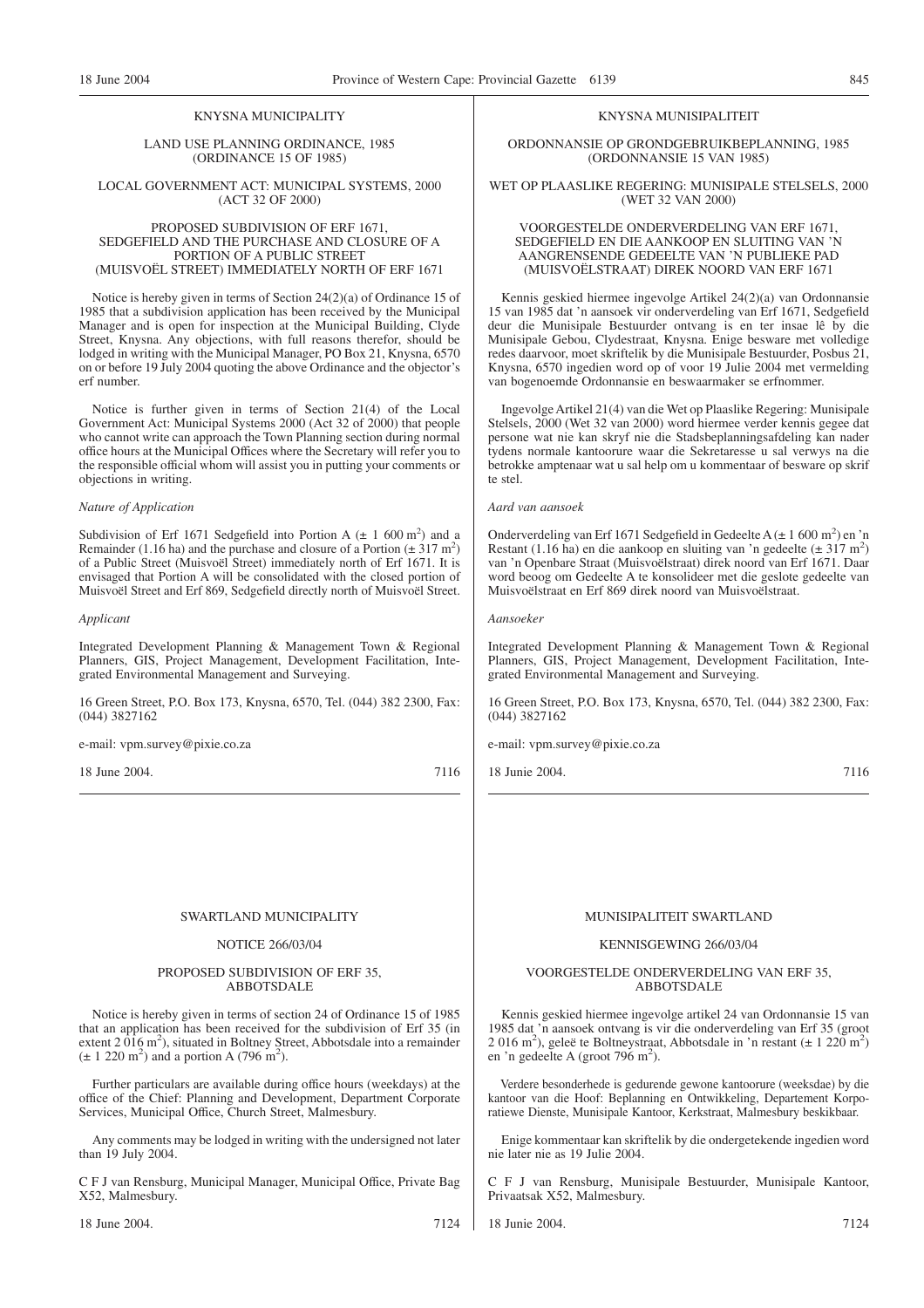## KNYSNA MUNICIPALITY

#### NOTICE CALLING FOR OBJECTIONS TO SECOND PROVISIONAL ADDITIONAL VALUATION ROLL 2003/2004

Notice is hereby given in terms of section 15(1)/19 of the Property Valuation Ordinance, 1993, (amended by P.N. 209/1997, dated 6 June 1997) that the second Provisional Additional Valuation Roll for the financial year 2003/2004 is open for inspection at the following offices: Office of the Manager: Financial Services, Municipal Offices, Clyde Street, Knysna, Municipal Offices, Sedgefield, Brenton Local Council Office and Belvedere Local Council Office, Rheenendal Local Council Office, Hornlee Community Centre, Smutsville Community Centre and Karatara Local Council Office as from 17 June 2004 to 15 July 2004.

15(l) The owner of any property recorded on such roll may, in terms of the provisions of section 16/19 of the said Ordinance, object to the valuation placed on his property, and such objection must reach the Municipal Manager before the expiry of the above mentioned period. The prescribed form for the lodging of an objection is available at the address given hereunder. Your attention is specifically focussed on the fact that no person is entitled to raise any objection before the Valuation Board unless he has lodged an objection in time on the prescribed form.

An owner also includes a proxy, as defined in section 1 of the Ordinance. (A proxy means any person nominated in writing by an owner as his proxy).

*Address of offıce of local authority*

Knysna Municipality, Clyde Street, Knysna, 6570

Telephone:044-3026300 Fax:044-3026430

Any objection should be handed in at the Municipal Manager's Office, P O Box 21, Knysna, not later than 15 July 2004.

D Daniels, Municipal Manager

18 June 2004. 7117

#### KNYSNA MUNISIPALITEIT

#### KENNISGEWING WAT BESWARE TEEN TWEEDE VOORLOPIGE AANVULLENDE WAARDASIELYS 2003/2004 AANVRA

Kennis word hierby ingevolge Artikel 15(1)/19 van die Ordonnansie op Eiendomswaardering, 1993 (gewysig by P.K. 209/1997, gedateer 6 Junie 1997) gegee dat die tweede voorlopige aanvullende Waardasielys vir die boekjaar 2003/2004 ter insae lê by die volgende kantore: Kantoor van die Bestuurder: Finansies, Munisipale Kantoor, Clydestraat, Knysna, Munisipale Kantore, Sedgefield, Brenton Plaaslike Raad kantoor en Belvedere Plaaslike Raad Kantoor, Rheenendal Plaaslike Raad kantoor, Hornlee Gemeenskapsaal, Smutsville Gemeenskapsaal en Karatara Plaaslike Raad kantoor vanaf 17 Junie 2004 tot 15 Julie 2004.

15(1) Die eienaar van enige eiendom wat in sodanige lys opgeteken is, kan ingevolge die bepalings van artikel 16/19 van genoemde Ordonnansie beswaar aanteken teen die waardasie wat op sy eiendom geplaas is, en sodanige beswaar moet die Munisipale Bestuurder voor die verstryking van bogenoemde tydperk bereik. Die voorgeskrewe vorm vir die indiening van 'n beswaar is by die adres hieronder aangedui beskikbaar. U aandag word spesifiek gevestig op die feit dat geen persoon geregtig is om enige beswaar voor die Waardasieraad te opper nie tensy hy 'n beswaar op die voorgeskrewe vorm betyds ingedien het.

'n Eienaar sluit ook in 'n gevolmagtigde in soos omskryf in artikel 1 van die Ordonnansie. ('n Gevolmagtigde is enige persoon wat skriftelik deur 'n eienaar as sy gevolmagtigde benoem is.)

*Adres van die kantoor van die Plaaslike Owerheid*

Knysna Munisipaliteit, Clydestraat, Knysna, 6570

Telefoon:044-3026300 Faks: 044-3026430

Enige beswaar moet ingehandig word by die Munisipale Bestuurder se kantoor, Posbus 21, Knysna, teen nie later as 15 Julie 2004.

D Daniels, Munisipale Bestuurder

18 Junie 2004. 7117

#### SWARTLAND MUNICIPALITY

#### NOTICE 264/03/04

#### PROPOSED CONSENT USE ON FARM 1181, DISTRICT MALMESBURY

Notice is hereby given in terms of Section 4.7 of the Zoning Scheme Regulations that an application has been received to create a tourist facility (entertainment facility) of  $\pm 650$  m<sup>2</sup> as consent use on Farm No. 1181, District Malmesbury.

Further particulars are available during office hours (weekdays) at the office of the Chief: Planning and Development, Department Corporate Services, Municipal Office, Church Street, Malmesbury.

Any comments may be lodged in writing with the undersigned not later than 19 July 2004.

C F J van Rensburg, Municipal Manager, Municipal Office, Private Bag X52, Malmesbury.

#### MUNISIPALITEIT SWARTLAND

#### KENNISGEWING 264/03/04

#### VOORGESTELDE VERGUNNINGSGEBRUIK OP PLAAS 1181, DISTRIK MALMESBURY

Kennis geskied hiermee ingevolge artikel 4.7 van die Soneringskema Regulasies dat 'n aansoek ontvang is om 'n toeriste fasiliteit (onthaal fasiliteit) van  $\pm 650$  m<sup>2</sup> as vergunningsgebruik op die plaas No. 1181, Distrik Malmesbury, te bedryf.

Verdere besonderhede is gedurende gewone kantoorure (weeksdae) by die kantoor van die Hoof: Beplanning en Ontwikkeling, Departement Korporatiewe Dienste, Munisipale Kantoor, Kerkstraat, Malmesbury beskikbaar.

Enige kommentaar kan skriftelik by die ondergetekende ingedien word nie later nie as 19 Julie 2004.

C F J van Rensburg, Munisipale Bestuurder, Munisipale Kantoor, Privaatsak X52, Malmesbury.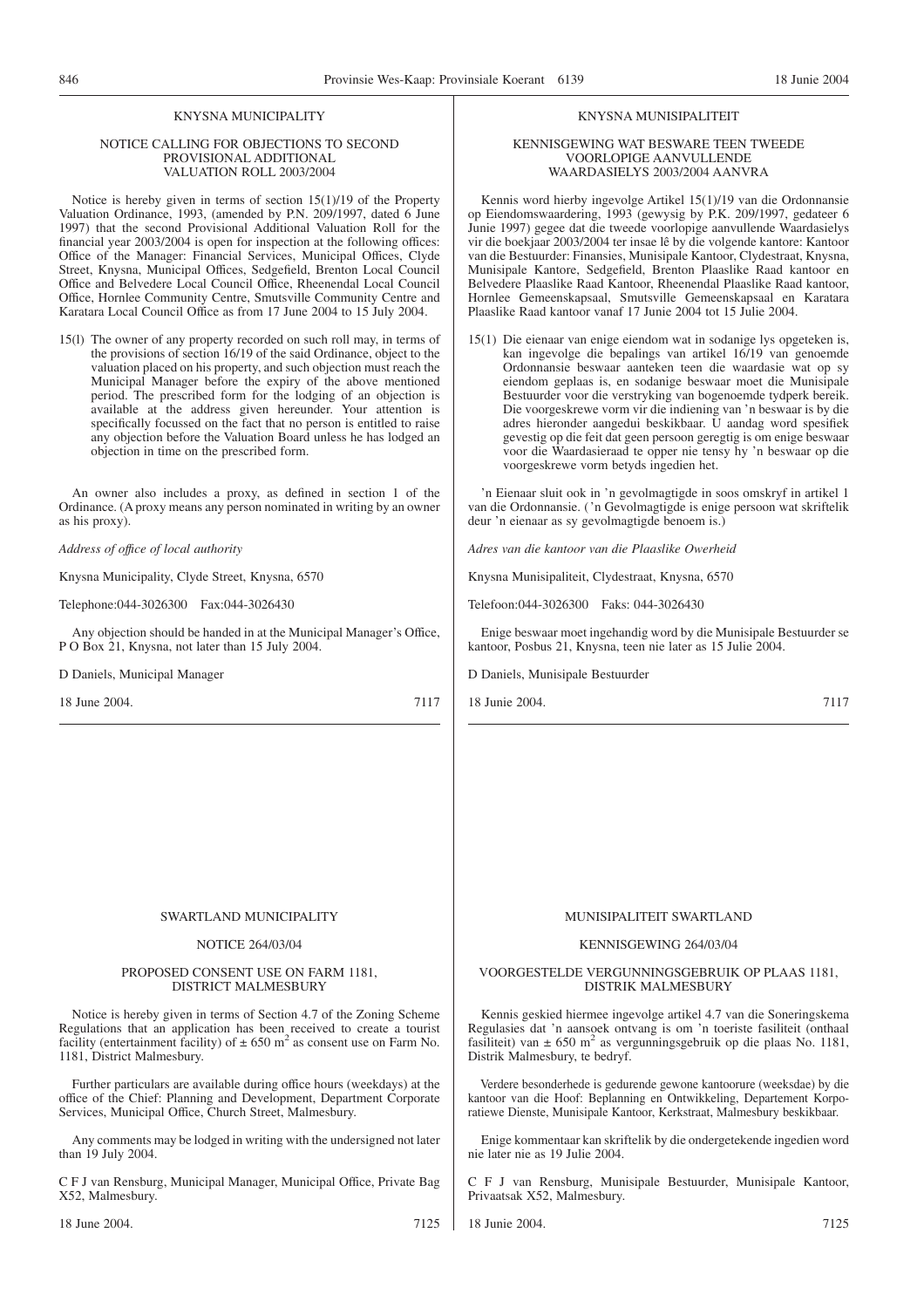#### OVERSTRAND MUNICIPALITY

#### GANSBAAI ADMINISTRATION

#### GANSBAAI (BLOMPARK), ERVEN 2213 & 2214: REZONING AND CONSENT USE

#### (MN 22/2004)

Notice is hereby given in terms of the provisions of section 17 of the Land Use Planning Ordinance, 1985 (Ordinance 15 of 1985) that an application for the rezoning of Erven 2213 and 2214, 8 & 10 Viooltjie Street, Blompark, Gansbaai, from Local Business Zone to Central Business Zone was received in order to enable the owner of the erven, Mr G P Hart, to utilise the erven for business purposes.

Notice is further given in terms of the Gansbaai Zoning Scheme Regulations that an application for a consent use on abovementioned erven 2213 and 2214 was received in order to enable the owner to conduct a liquor store on the erven. The existing building on Erf 2213 will be converted into a liquor store, and an additional store will be built. Erf 2214 will be utilised for parking purposes.

Further details of the application, as well as a diagram indicating the position of the erf, are open for inspection at the Municipal Office, Main Street, Gansbaai, during normal office hours.

Comments on or objections against the application should be lodged in writing, indicating the writer's erf number, with the undersigned on or before Monday, 19 July 2004. Reasons for objections must be given.

Illiterate persons are welcome to make verbal submissions to designated officials who will assist them to put their comments/ objections in writing.

Enquiries: Mrs M Maritz (Tel: 028-384 0111)

F Myburgh, Area Manager, PO Box 26, Gansbaai, 7220.

18 June 2004. 7121

## OVERSTRAND MUNICIPALITY GANSBAAI ADMINISTRATION GANSBAAI (BLOMPARK), ERF 2200: REZONING AND DEPARTURE

#### (M/N 23/2004)

Notice is hereby given in terms of the provisions of section 17 of the Land Use Planning Ordinance, 1985 (Ordinance 15 of 1985) that an application for the rezoning of Erf 2200, 5 Viooltjie Street, Blompark, Gansbaai from Local Business Zone to Central Business Zone was received in order to enable the owner, Mr G P Hart, to utilise the erf for business purposes.

Notice is further given in terms of the provisions of section  $15(1)(a)(ii)$ of the abovementioned Ordinance that an application for a departure on abovementioned erf was received in order to enable the owner to utilise the existing building on the erf as a place of entertainment (licenced disco).

Further details of the application, as well as a diagram indicating the position of the erf, are open for inspection at the Municipal Office, Main Street, Gansbaai, during normal office hours.

Comments on or objections against the application should be lodged in writing, indicating the writer's erf number, with the undersigned on or before Monday, 19 July 2004. Reasons for objections must be given.

Any person who is unable to write can submit his/her comments/ objections verbally to council's office where he/she will be assisted by a staff member to put the comments/objections in writing.

Enquiries: Mrs M Maritz (Tel: 028-384 0111)

F Myburgh, Area Manager, PO Box 26, Gansbaai, 7220.

18 June 2004. 7122

#### MUNISIPALITEIT OVERSTRAND

#### GANSBAAI ADMINISTRASIE

#### GANSBAAI (BLOMPARK), ERWE 2213 & 2214: HERSONERING EN VERGUNNINGSGEBRUIK

(MK 22/2004)

Kennis geskied hiermee ingevolge die bepalings van artikel 17 van die Ordonnansie op Grondgebruikbeplanning, 1985 (Ordonnansie 15 van 1985) dat die raad 'n aansoek ontvang het vir die hersonering van Erwe 2213 en 2214, Viooltjiestraat 8 & 10, Blompark, Gansbaai, vanaf Plaaslike Sakesone na Sentrale Sakesone ten einde die eienaar, mnr G P Hart, in staat te stel om die erf vir sakedoeleindes aan te wend.

Kennis geskied verder ingevolge die bepalings van die Gansbaai Soneringskemaregulasies dat die Raad 'n aansoek ontvang het vir 'n vergunningsgebruik op bogenoemde erwe ten einde die eienaar in staat te stel om 'n drankwinkel op die erwe te bedryf. Die bestaande geboue op Erf 2213 sal omskep word in 'n drankwinkel, en 'n addisionele pakkamer sal aangebou word. Erf 2214 sal vir parkeerdoeleindes aangewend word.

Nadere besonderhede van die aansoek, asook 'n diagram wat die ligging van die erf aantoon, lê ter insae by die Munisipale Kantoor, Hoofstraat, Gansbaai, gedurende normale kantoorure.

Kommentaar op of besware teen die aansoek moet skriftelik, met vermelding van die skrywer se erfnommer, by die ondergetekende ingedien word voor of op Maandag, 19 Julie 2004. Redes vir besware moet verstrek word.

Ongeletterde persone kan hul kommentaar/beswaar mondelings by die raad se kantoor aflê waar 'n personeellid sal help om die kommentaar/ beswaar op skrif te stel.

Navrae: Mev M Maritz (Tel 028-384 0111)

F Myburgh, Areabestuurder, Posbus 26, Gansbaai, 7220.

18 Junie 2004. 7121

## MUNISIPAL ITEIT OVERSTRAND GANSBAAI ADMINISTRASIE GANSBAAI (BLOMPARK), ERF 2200: HERSONERING EN AFWYKING

#### (MK 23/2004)

Kennis geskied hiermee ingevolge die bepalings van artikel 17 van die Ordonnansie op Grondgebruikbeplanning, 1985 (Ordonnansie 15 van 1985) dat die raad 'n aansoek ontvang het vir die hersonering van Erf 2200, Viooltjiestraat 5, Blompark, Gansbaai, vanaf Plaaslike Sakesone na Sentrale Sakesone ten einde die eienaar, mnr G P Hart, in staat te stel om die erf vir sakedoeleindes aan te wend.

Kennis geskied verder ingevolge die bepalings van artikel 15(1)(a)(ii) van bogenoemde Ordonnansie dat die Raad 'n aansoek ontvang het vir 'n afwyking op bogenoemde erf ten einde die eienaar in staat te stel om die bestaande geboue op die erf as 'n vermaaklikheidsplek (gelisensieerde diskoteek) te gebruik.

Nadere besonderhede van die aansoek lê ter insae by die Munisipale Kantoor, Hoofstraat, Gansbaai, gedurende normale kantoorure.

Kommentaar op of besware teen die aansoek moet skriftelik, met vermelding van die skrywer se erfnommer, by die ondergetekende ingedien word voor of op Maandag, 19 Julie 2004. Redes vir besware moet verstrek word.

Indien 'n persoon nie kan skryf nie, kan sodanige persoon sy/haar kommentaar/beswaar mondelings by die raad se kantoor aflê waar 'n personeellid sal help om die kommentaar/beswaar op skrif te stel.

Navrae: Mev M Maritz (Tel: 028-384 0111)

F Myburgh, Areabestuurder, Posbus 26, Gansbaai, 7220.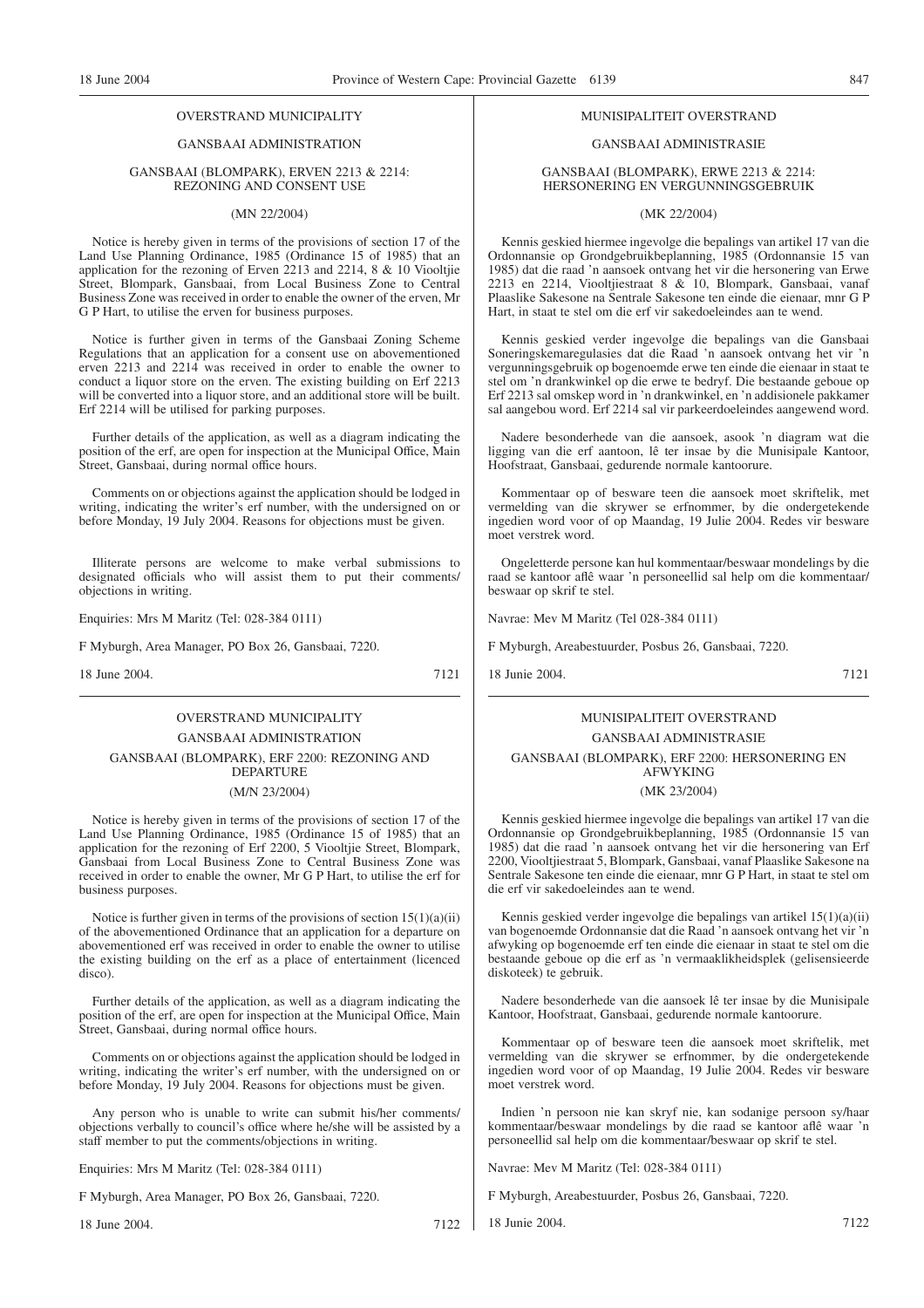#### LANGEBERG MUNICIPALITY

#### CLOSURE OF PORTION OF ANDERSON STREET ADJOINING ERF 87 STILBAAI WEST

Notice is hereby given in terms of section 137(1) of Ordinance 20 of 1974 that the portion of Anderson Street adjoining Erf 87, Stilbaai West has been closed. (S/14833/4 v1 p. 115)

J.H. Veldsman, Municipal Manager, Municipal Office, Langeberg, P.O. Box 29, Riversdale, 6670.

18 June 2004. 7119

#### LANGEBERG MUNISIPALITEIT

SLUITING VAN GEDEELTE VAN ANDERSONSTRAAT GRENSEND AAN ERF 87, STILBAAI-WES

Kennis geskied hiermee ingevolge Artikel 137(1) van Ordonnansie 20 van 1974 dat die gedeelte van Andersonstraat grensend aan Erf 87, Stilbaai-Wes gesluit is. (S/14833/4 vl p.115)

J.H. Veldsman, Munisipale Bestuurder, Munisipale Kantoor, Langeberg, Posbus 29, Riversdal, 6670.

18 Junie 2004. 7119

#### STELLENBOSCH MUNICIPALITY

#### OFFICIAL NOTICE: APPLICATION FOR REZONING AND SUBDIVISION

Notice is hereby given in terms of section 17(2) and 24(2) of the Land Use Planning Ordinance, 1985 (No 15 of 1985) that an application for a rezoning and subdivision as set out below has been submitted to the Stellenbosch Municipality and that it can be viewed at the Municipal Office, Plein Street, Stellenbosch (Telephone: 021-808 8111) during office hours from 8:00 till 13:00 as well as the municipal offices at Franschhoek.

*Property:* Erf 551, Franschhoek.

*Applicant:* David Hellig & Abrahamse Land Surveyors

*Owner:* Franschhoek Wingerde Ltd

*Locality:* ± 1 km northwest from Franschhoek Town Hall adjacent to Franschhoek Vrugtepakkers Ltd off the Main Road 191

*In Extent:* 2,5703 ha

*Proposal:* The subdivision of the property into two portions of:

i) Portion A =  $\pm$  7 437 <sup>2</sup>

ii) Remainder  $= +1.8247$  ha

The rezoning of Portion A from Factory Zone to Subdivisional Area.

The subdivision of Portion A into 13 light industrial/general residential erven (Craft purposes/flats) between  $300 \text{ m}^2$  and  $450 \text{ m}^2$ , Private Road and Open Space, in order to create a multifunctional node in Franschoek where residents can live and use a portion of the unit for light industrial purposes.

Motivated objections and/or comments can be lodged in writing to the Municipal Manager, P O Box 17, Stellenbosch, 7599 before or on 16 July 2004.

(Notice No. 79) 18 June 2004. 7126

#### MUNISIPALITEIT STELLENBOSCH

#### AMPTELIKE KENNISGEWING: AANSOEK OM HERSONERING EN ONDERVERDELING

Kennis geskied hiermee ingevolge artikel 17(2) en 24(2) van die Ordonnansie op Grondgebruikbeplanning, 1985 (Nr 15 van 1985) dat 'n aansoek om hersonering en onderverdeling soos hieronder uiteengesit by die Munisipaliteit Stellenbosch ingedien is en dat dit gedurende kantoor ure vanaf 8:00 tot 13:00 ter insae is by die munisipale kantoor te Pleinstraat, Stellenbosch (Telefoon: 021-808 8111) asook die munisipale kantore te Franschhoek.

*Eiendom:* Erf 551, Franschhoek

*Aansoeker:* David Hellig & Abrahamse Landmeters

*Eienaar:* Franschhoek Wingerde Bpk

*Ligging:* ± 1 km noordwes vanaf Franschhoek Stadsaal aangrensend aan Franschhoek Vrugtepakkers Bpk 'n kort afstand vanaf die Hoofstraat Nr 191.

*Grootte:* 2,5703 ha

*Voorstel:* Die onderverdeling van die eiendom in twee gedeeltes van:

i) Gedeelte A =  $\pm$  7 437 m<sup>2</sup>

ii) Restant  $= +1.8247$  has

Die hersonering van Gedeelte A vanaf Fabriek Sone na Onderverdelingsgebied.

Die onderverdeling van Gedeelte A in 13 ligte industriële/algemene residensiële erwe (ambagskuns/woonstelle), tussen 300 m<sup>2</sup> en 450 m<sup>2</sup>, Privaat Pad en Oopruimte ten einde 'n multi-funksionele node in Franschhoek te vestig waar inwoners gelyktydig kan woon en 'n gedeelte van die eenheid vir ligte industriële doeleindes kan benut.

Gemotiveerde besware en/of kommentaar kan skriftelik by die Munisipale Bestuurder, Posbus 17, Stellenbosch, 7599 voor of op 16 Julie 2004 ingedien word.

(Kennisgewing Nr. 79) 18 Junie 2004. 7126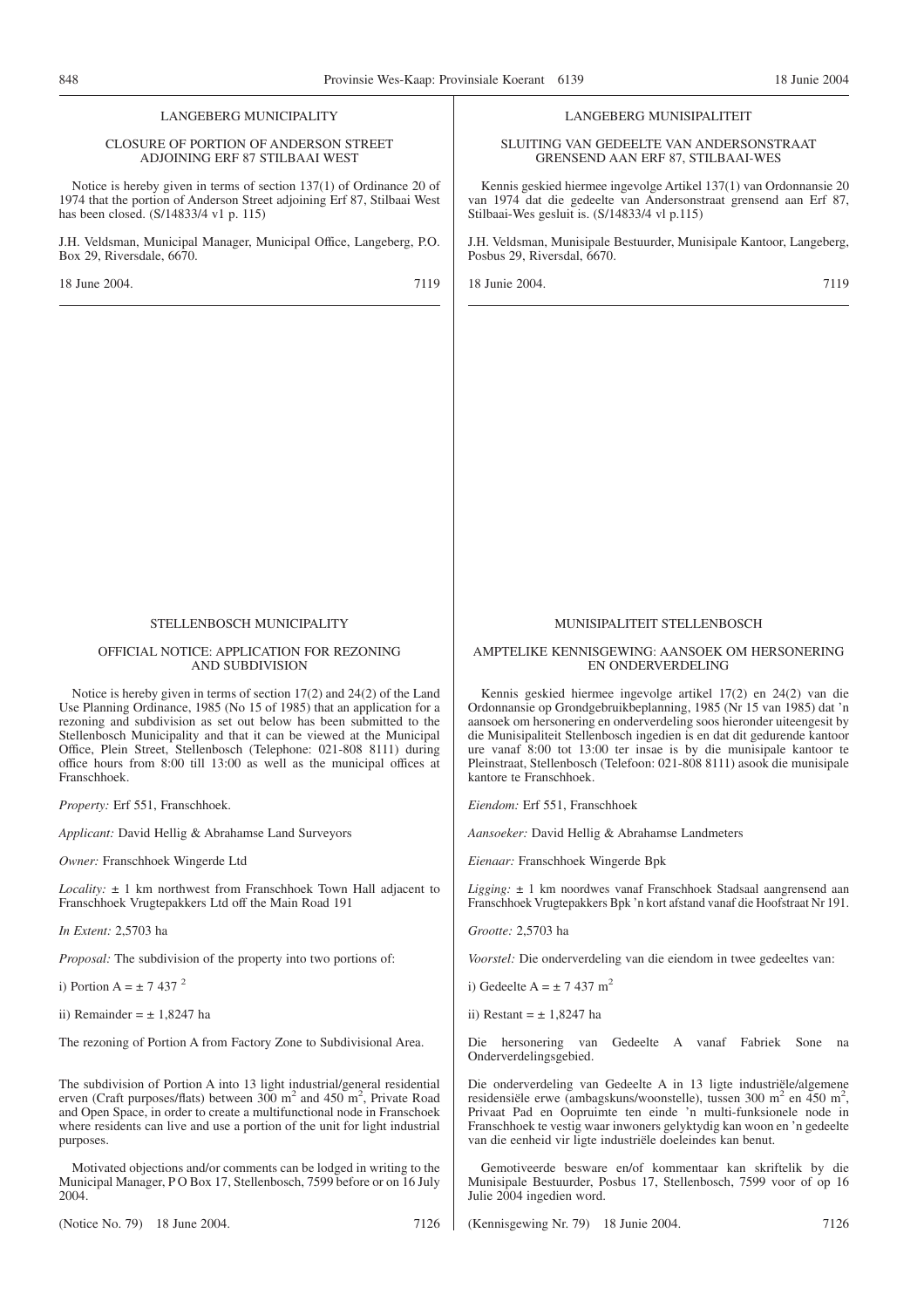#### STELLENBOSCH MUNICIPALITY

#### OFFICIAL NOTICE: APPLICATION FOR REZONING AND DEPARTURE

Notice is hereby given in terms of section 17(2) and 15(2) of the Land Use Planning Ordinance, 1985 (No 15 of 1985) that an application for a rezoning and departure as set out below has been submitted to the Stellenbosch Municipality and that it can be viewed at the Municipal Office, Plein Street, Stellenbosch (Telephone: 021-808 8111) during office hours from 8:00 till 12:45.

*Property:* Erf 1606 & Erf 1607, Franschhoek

*Applicant:* Praktiplan

*Owner:* Propalux 148 Pty Ltd

*Locality:* ± 500 m northwest from Franschhoek Town Hall between Kruger- & Carbrierre Streets

*In Extent:* Erf  $1606 = 953$  m<sup>2</sup>

Erf  $1607 = 950$  m<sup>2</sup>

*Proposal:* The rezoning of both Erf 1606 & Erf 1607 from Light Industry to Light Industry/General Residential (Flats) to establish a light industrial hive on the two properties with six units consisting of flats ( $\pm$  95 m<sup>2</sup> each) on top of the industrial buildings, to be leased.

A departure from the land use restrictions (building lines) in terms of the Zoning Scheme Regulations.

Motivated objections and/or comments can be lodged in writing to the Municipal Manager, P O Box 17, Stellenbosch, 7599 before or on 16 July 2004.

(ref: 74/20(S) Notice No. 80)

18 June 2004. 7127

#### THEEWATERSKLOOF MUNICIPALITY

#### GRABOUW: PROPOSED SUBDIVISION OF PORTION 18 OF THE FARM PALMIET RIVER NO. 319, DISTRICT CALEDON

Notice is hereby given, in terms of the provisions of section 24 of the Land Use Planning Ordinance, 1985 (No. 15 of 1985), that the Municipal Manager has received the undermentioned application, which is available for inspection during office hours (08:00-13:00 and 14:00-16:00) at the Municipal Offices, Plein Street, Caledon and Municipal Offices, Arbor Drive, Grabouw.

| Applicant                     | Nature of Application                                 |
|-------------------------------|-------------------------------------------------------|
| Diesel & Munns Land           | The Subdivision of Portion 18 of the Farm             |
| Surveyors on behalf of        | Palmiet Rivier No. 319 into 2 portions                |
| <b>Stars Away Investments</b> | namely: Portion 1 ( $\pm$ 1 879 m <sup>2</sup> ), Re- |
| $47$ (Pty) Ltd                | mainder $(4\ 713\ m^2)$                               |

Written comments or objections, if any, stating reasons and directed to the Municipal Manager, P.O. Box 24, Caledon, 7230, quoting the notice number, will be received from 18 June 2004. to 19 July.

In the event of a person not being able to write, the person may verbally state his/her comment or objection at the Municipal Offices, Plein Street, Caledon and at the Municipal Offices, Arbor Drive, Grabouw, where a personal member will assist in formulating his/her comment or objections in writing.

D.J. Adonis, Acting Municipal Manager

File Reference Number: L/182

Notice Number: KOR. 81 18 June 2004. 7128

#### MUNISIPALITEIT STELLENBOSCH

#### AMPTELIKE KENNISGEWING: AANSOEK OM HERSONERING EN AFWYKING

Kennis geskied hiermee ingevolge artikel 17(2) en 15(2) van die Qrdonnansie op Grondgebruikbeplanning, 1985 (Nr 15 van 1985) dat 'n aansoek om hersonering en afwyking soos hieronder uiteengesit by die Munisipaliteit Stellenbosch ingedien is en dat dit gedurende kantoor ure vanaf 8:00 tot 12:45 ter insae is by die munisipale kantoor te Pleinstraat, Stellenbosch (Telefoon: 021-808 8111).

*Eiendom:* Erf 1606 & Erf 1607, Franschhoek

*Aansoeker:* Praktiplan

*Eienaar:* Propalux 148 Pty Ltd

*Ligging:* ± 500 m noordwes vanaf die Franschhoek Stadsaal tussen Kruger- en Carbrierestraat

*Grootte:* Erf  $1606 = 953$  m<sup>2</sup>

Erf  $1607 = 950$  m<sup>2</sup>

*Voorstel:* Die hersonering van beide Erf 1606 en Erf 1607 vanaf Ligte Nywerheid na Ligte Nywerheid/Algemene Woning (Woonstelle) ten einde 'n ligte industriële korf te vestig op die twee eiendomme om ses eenhede met woonstelle ( $\pm$  95 m<sup>2</sup> elk) bo-op die industriële geboue uit te huur.

'n Afwyking van die grondgebruikbeperkings (boulyne) in terme van die Soneringskema Regulasies.

Gemotiveerde besware en/of kommentaar kan skriftelik by die Munisipale Bestuurder, Posbus 17, Stellenbosch, 7599 voor of op 16 Julie 2004 ingedien word.

(verwys: 74/20(S) Kennisgewing Nr. 80)

18 Junie 2004. 7127

#### MUNISIPALITEIT THEEWATERSKLOOF

#### GRABOUW: VOORGESTELDE ONDERVERDELING VAN GEDEELTE 18 VAN DIE PLAAS PALMIET RIVIER Nr. 319, DISTRIK CALEDON

Kennis geskied hiermee ingevolge die bepalings van artikel 24 van die Ordonnansie op Grondgebruikbeplanning, 1985 (Nr. 15 van 1985) dat die onderstaande aansoek deur die Munisipale Bestuurder ontvang is, wat gedurende kantoor ure (08:00-13:00 en 14:00-16:00) by die Munisipale Kantore te Pleinstraat, Caledon en die Munisipale Kantore te Grabouw ter insae lê.

| Aansoeker           | Aard van Aansoek                                      |
|---------------------|-------------------------------------------------------|
| Diesel & Munns      | 1. Die Onderverdeling van Gedeelte 18 van             |
| Landmeters namens   | die Plaas Palmiet Rivier Nr 319 in twee               |
| Stars Away invest-  | gedeeltes naamlik Gedeelte<br>-1                      |
| ments 47 (Edms) Bpk | $(1879 \text{ m}^2)$ , Restant $(4713 \text{ m}^2)$ . |

Skriftelike besware of kommentare, indien enige, met volledige redes daarvoor en gerig aan die Munisipale Bestuurder, Posbus 24, Caledon, 7230, met vermelding van die kennisgewingnommer, word ingewag vanaf 18 Junie 2004. tot 19 Julie 2004.

Indien 'n persoon nie kan lees of skryf nie, kan so 'n persoon sy kommentare of besware mondelings by die Munisipale Kantore, Pleinstraat, Caledon en Munisipale Kantoor, Arborrylaan, Grabouw, aflê waar 'n personeellid sal help om sy/haar kommentaar of besware op skrif te stel.

D.J. Adonis, Waarnemende Munisipale Bestuurder

Verwysingsnommer: L/182

Kennisgewingnommer: KOR. 81 18 Junie 2004. 7128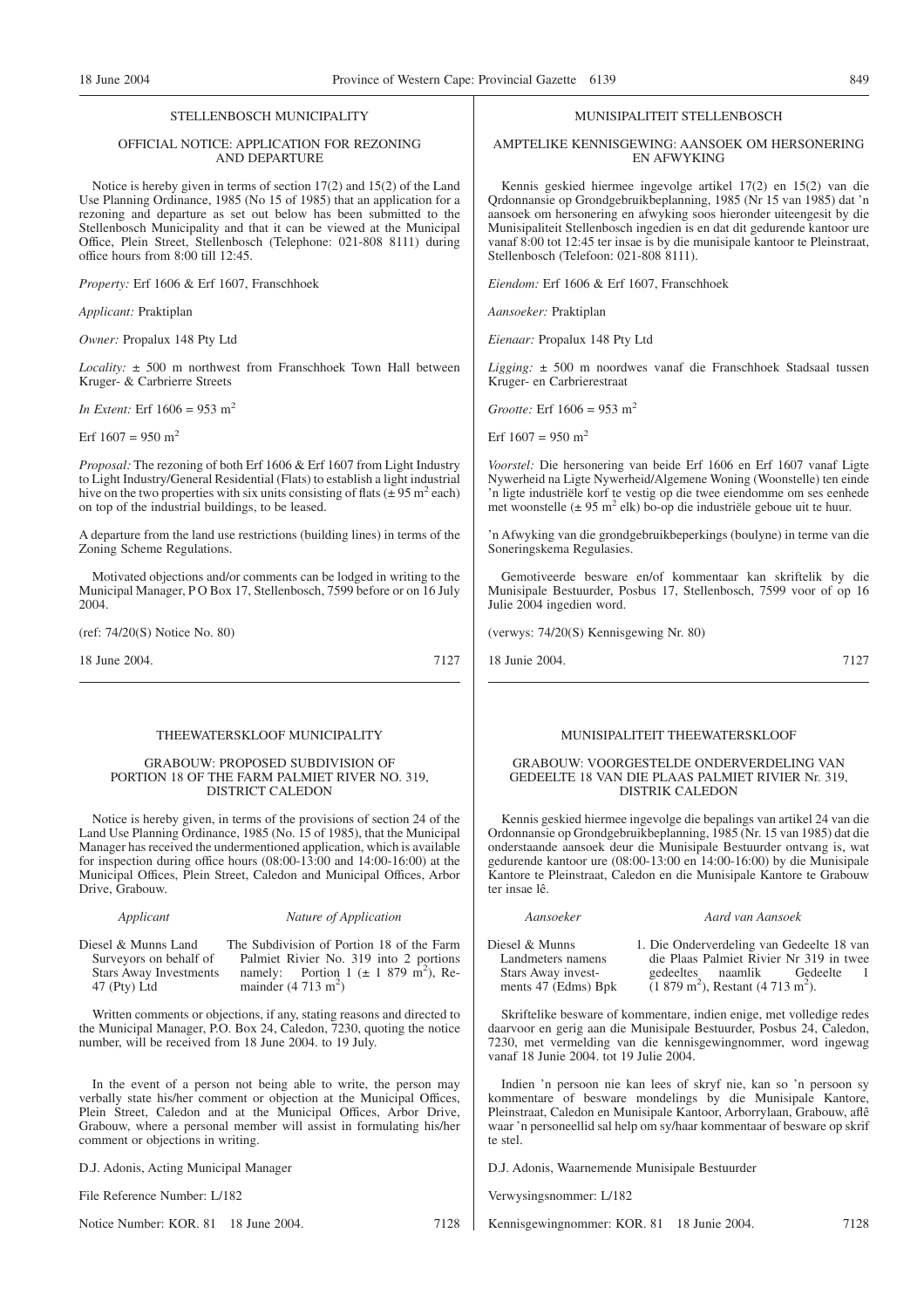#### **GENERAL NOTICE**

## **WESTERN CAPE PROVINCIAL DEPARTMENT OF HEALTH**

#### **Notice in terms of sub-regulation 6(1)(a) and 6(2) of Regulation 187 of 2001.**

The Western Cape Provincial Minister responsible for Health hereby publishes notification of receipt of the following applications for the establishment of private health establishments in the Western Cape Province. Copies of the applications may be obtained at a nominal fee from the Chief Directorate of Business Development, Provincial Department of Health, P.O. Box 2060, Cape Town, 8000, tel. (021) 483-3414.

Kindly note that all interested parties are invited to submit written comment on any of the applications mentioned below to the Western Cape Health Department within **30 days** of the publication of this notice. All comments must be sent to:

> **The Head Department of Health P.O. Box 2060 Cape Town 8000**

| NO. | PRIVATE HEALTH<br><b>ESTABLISHMENT</b>                              | <b>NAME AND ADDRESS OF</b><br><b>PROPRIETOR</b>                 | <b>LOCATION</b>                                            | <b>TOTAL NUMBER OF</b><br><b>BEDS/THEATRES</b>                                                                                                                                                                                                    | <b>TYPE OF FACILITY</b>                      |
|-----|---------------------------------------------------------------------|-----------------------------------------------------------------|------------------------------------------------------------|---------------------------------------------------------------------------------------------------------------------------------------------------------------------------------------------------------------------------------------------------|----------------------------------------------|
| 1.  | Kuils River Hospital                                                | Mr. K. de Klerk<br>P.O. Box 1200<br>Kuils River<br>7579         | Kuils River                                                | Application for conver-<br>sion of one major theatre<br>to one cardiac theatre                                                                                                                                                                    | Acute Private Health<br>Establishment        |
| 2.  | Christiaan Barnard<br>Memorial Hospital                             | Mr. T. Futter<br>P.O. Box 15364<br>Vlaeberg<br>8018             | 181 Longmarket Street<br>Cape Town<br>8001                 | Application for transfer<br>of cardiac catheterisation<br>unit from Christiaan<br>Barnard Memorial<br>Hospital to Kuils River<br>Hospital and transfer of<br>Kuils River Hospital's<br>Vascular Lab to<br>Christiaan Barnard<br>Memorial Hospital | Acute Private Health<br>Establishment        |
| 3.  | Gatesville Kidney &<br>Dialysis Centre                              | Prof. C. R. Swanepoel<br>14 Wildernis Road<br>Claremont<br>7708 | Hazel Road<br><b>Rylands Estate</b><br>Cape Town           | Application for registra-<br>tion of dialysis unit for<br>outpatients                                                                                                                                                                             | <b>Acute Private Health</b><br>Establishment |
| 4.  | <b>UCT</b> Private Academic<br>Hospital Kidney &<br>Dialysis Centre | Prof. C. R. Swanepoel<br>14 Wildernis Road<br>Claremont<br>7708 | <b>UCT</b> Private Academic<br><b>Hospital Observatory</b> | Application for registra-<br>tion of new dialysis unit<br>for outpatients                                                                                                                                                                         | Acute Private Health<br>Establishment        |

18 June 2004. 2004. **7129**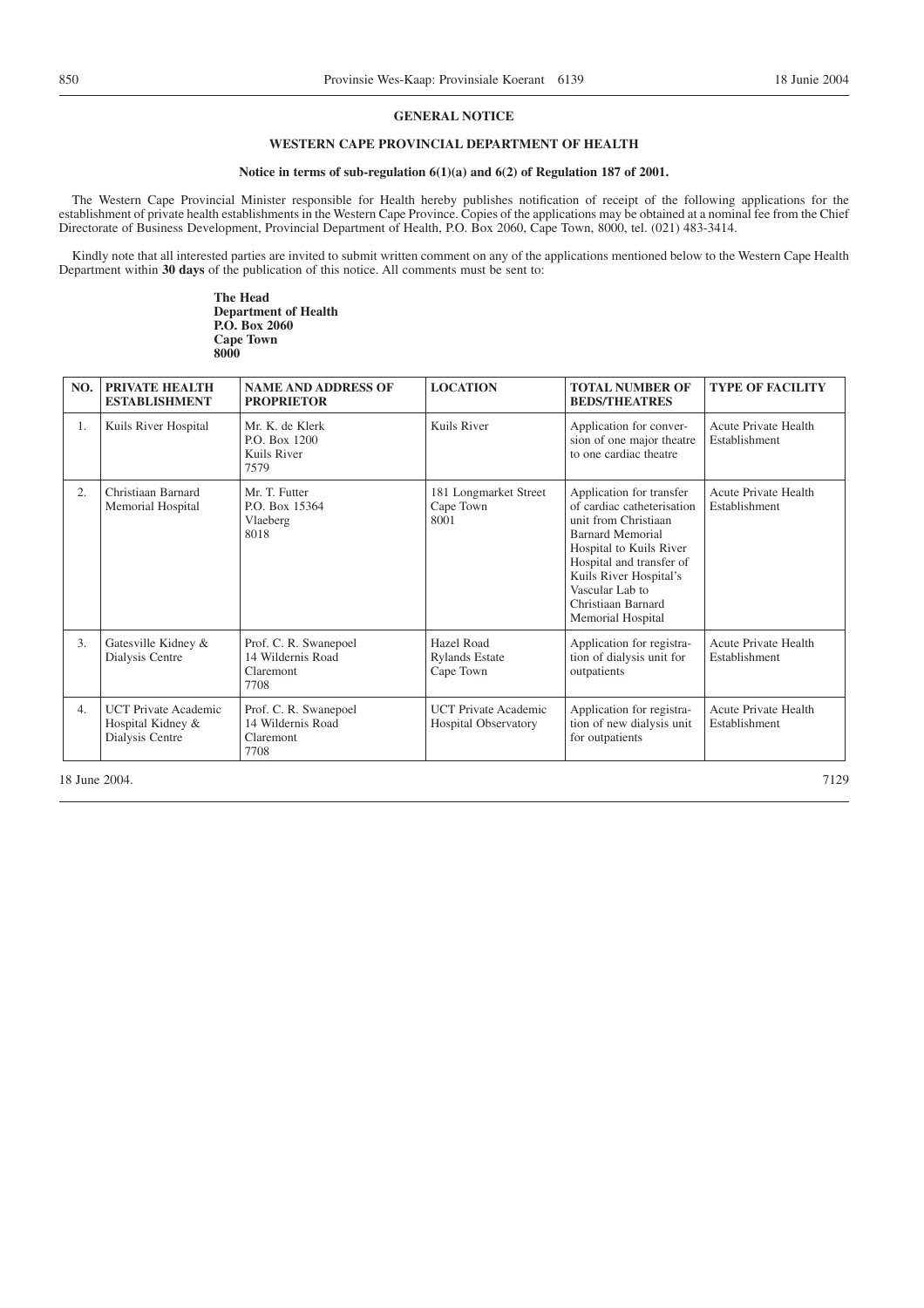#### **ALGEMENE KENNISGEWING**

## **WES-KAAPSE PROVINSIALE DEPARTEMENT VAN GESONDHEID**

#### **Kennisgewing ingevolge subregulasie 6(1)(a) en 6(2) van regulasie 187 van 2001**

Die Wes-Kaapse Provinsiale Minister verantwoordelik vir Gesondheid gee hiermee kennis van die volgende aansoeke wat ontvang is vir die oprigting van private gesondheidsinrigtings in die Wes-Kaap. Afskrifte van die aansoeke kan teen 'n nominale bedrag bekom word van die Hoofdirektoraat Besigheidsontwikkeling, Provinsiale Departement van Gesondheid, Posbus 2060, Kaapstad, 8000, tel. (021) 483-3414.

Let asseblief daarop dat alle belangstellendes uitgenooi word om binne **30 dae** na die publikasie van hierdie kennisgewing skriftelike kommentaar oor enige van die aansoeke voor te lê aan die Wes-Kaapse Departement van Gesondheid. Alle kommentaar moet gestuur word aan:

> **Die Hoof Departement van Gesondheid Posbus 2060 Kaapstad 8000**

| NR.              | PRIVATE GESOND-<br><b>HEIDSINRIGTING</b>                             | <b>NAAM EN ADRES VAN</b><br><b>EIENAAR</b>                    | <b>STANDPLAAS</b>                                       | <b>TOTALE GETAL</b><br><b>BEDDENS</b>                                                                                                                                                                                                                                                  | <b>TIPE INRIGTING</b>                         |
|------------------|----------------------------------------------------------------------|---------------------------------------------------------------|---------------------------------------------------------|----------------------------------------------------------------------------------------------------------------------------------------------------------------------------------------------------------------------------------------------------------------------------------------|-----------------------------------------------|
| 1.               | Kuilsrivier Hospitaal                                                | Mnr. K. de Klerk<br>Posbus 1200<br>Kuilsrivier<br>7579        | Kuilsrivier                                             | Aansoek vir omskakeling<br>van een groot teater na<br>een hart teater                                                                                                                                                                                                                  | Akute Private<br>Gesondheidsinstelling        |
| 2.               | Christiaan Barnard<br>Herdenkingshospitaal                           | Mnr. T. Futter<br>Posbus 15364<br>Vlaeberg<br>8018            | Longmarkstraat 181<br>Kaapstad<br>8001                  | Aansoek vir oorskakeling<br>van hart kateterisasie<br>eenheid vanaf Christiaan<br><b>Barnard</b><br>Herdenkingshospitaal na<br>Kuilsrivier Hospitaal en<br>die oorskakeling van<br>Kuilsrivier Hospitaal se<br>Vaskulêre Laboratorium<br>na Christiaan Barnard<br>Herdenkingshospitaal | <b>Akute Private</b><br>Gesondheidsinstelling |
| 3.               | Gatesville Nier- &<br>Dialisesentrum                                 | Prof. C. R. Swanepoel<br>Wildernisweg 14<br>Claremont<br>7708 | Hazelweg<br>Rylandslandgoed<br>Kaapstad                 | Aansoek vir registrasie<br>van dialise eenheid vir<br>buitepasiënte                                                                                                                                                                                                                    | <b>Akute Private</b><br>Gesondheidsinstelling |
| $\overline{4}$ . | <b>UCT Private Akademiese</b><br>Hospitaal Nier- &<br>Dialisesentrum | Prof. C. R. Swanepoel<br>Wildernisweg 14<br>Claremont<br>7708 | <b>UCT Private Akademiese</b><br>Hospitaal, Observatory | Aansoek vir registrasie<br>van nuwe dialise eenheid<br>vir buitepasiënte                                                                                                                                                                                                               | <b>Akute Private</b><br>Gesondheidsinstelling |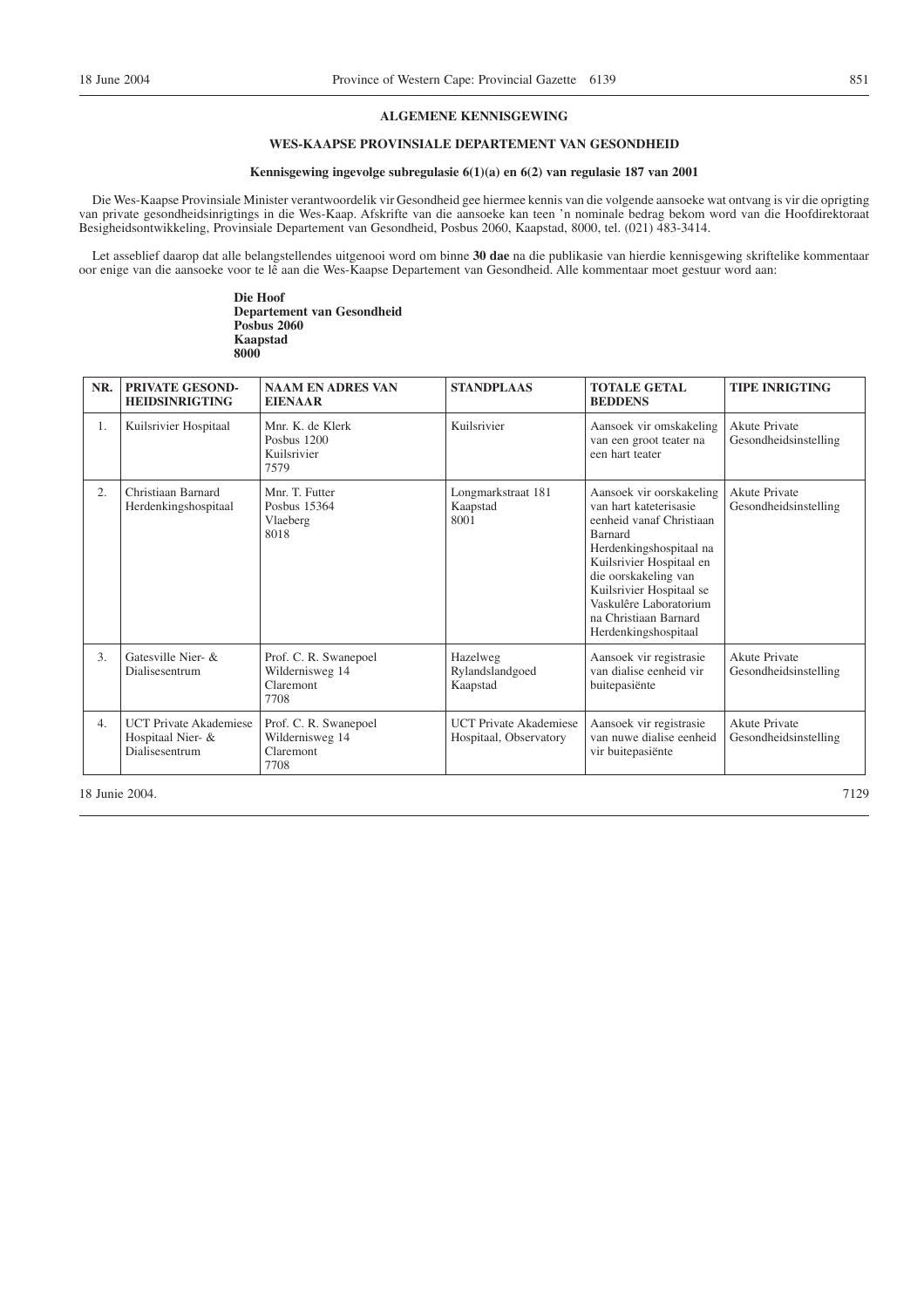# *SUID-AFRIKA EERSTE –* KOOP SUID-AFRIKAANS VERVAARDIGDE GOEDERE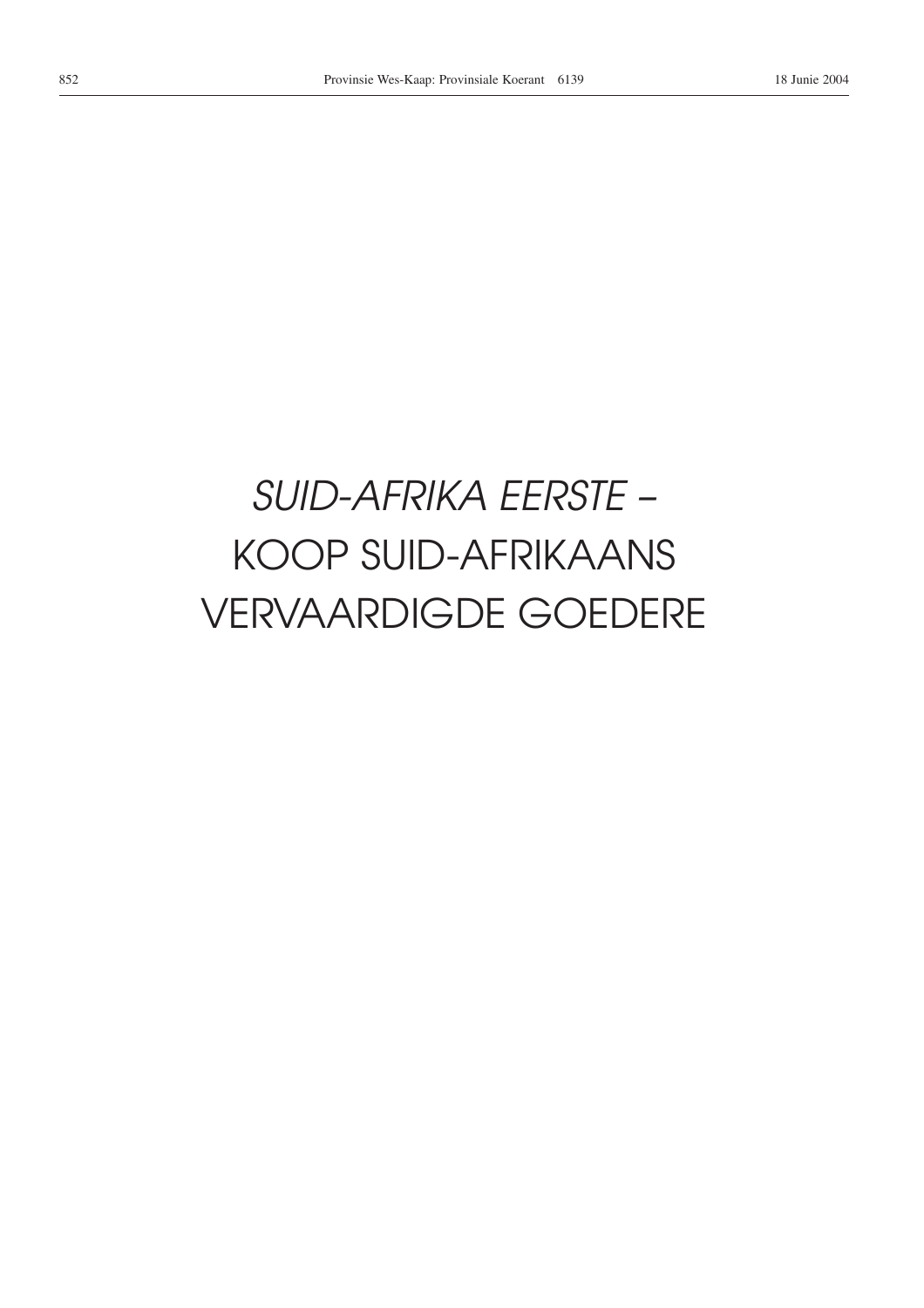# **The ''Provincial Gazette'' of the Western Cape** appears every Friday, or if that day is a public holiday, on the last preceding working day. ———— *Subscription Rates* R46,00 per half-year, throughout the Republic of South Africa. R46,00 + postage per half-year, Foreign Countries. R92,00 per annum, throughout the Republic of South Africa. R92,00 + postage per annum, Foreign Countries. Subscriptions are payable in advance. *Single copies* are obtainable at Room 12-06, Provincial Building, 4 Dorp Street, Cape Town 8001, at R3,00 per copy. ———— *Advertisement Tariff* First insertion, R13,00 per cm, double column. Repeats R10,00 per cm, double column. Fractions of cm are reckoned as a cm. ———— Notices must reach the Director-General not later than 10:00 on the last working day but one before the issue of the *Gazette*. Whilst every effort will be made to ensure that notices are published as submitted **Die ''Provinsiale Koerant'' van die Wes-Kaap** verskyn elke Vrydag of, as die dag 'n openbare vakansiedag is, op die laaste vorige werkdag. ———— *Tarief van Intekengelde* R46,00 per halfjaar, in the Republiek van Suid-Afrika. R46,00 + posgeld per halfjaar, Buiteland. R92,00 per jaar, in die Republiek van Suid-Afrika. R92,00 + posgeld per jaar, Buiteland. Intekengeld moet vooruitbetaal word. *Los eksemplare* is verkrygbaar by Kamer 12-06, Provinsiale-gebou, Dorpstraat 4, Kaapstad 8001, teen R3,00 per eksemplaar. ———— *Advertensietarief* Eerste plasing, R13,00 per cm, dubbelkolom. Herhaling, R10,00 per cm, dubbelkolom. Gedeeltes van 'n cm word as een cm beskou. ———— Kennisgewings moet die Direkteur-generaal uiterlik om 10:00 op die voorlaaste werkdag voor die uitgawe van die *Koerant* bereik. Hoewel alle pogings aangewend sal word om te sorg dat kennisgewings soos 18 June 2004 Province of Western Cape: Provincial Gazette 6139 853

publiseer nie.

and on the date desired, the Administration does not accept responsibility for errors, omissions, late publications or failure to publish.

All correspondence must be addressed to the Director-General, P.O. Box 659, Cape Town 8000, and cheques, bank drafts, postal orders and money orders must be made payable to the Provincial Administration Western Cape.

Alle briefwisseling moet aan die Direkteur-generaal, Posbus 659, Kaapstad 8000, gerig word en tjeks, bankwissels, posorders en poswissels moet aan die Provinsiale Administrasie Wes-Kaap.

ingedien en op die verlange datum gepubliseer word, aanvaar die Administrasie nie verantwoordelikheid vir foute, weglatings, laat publikasies of versuim om dit te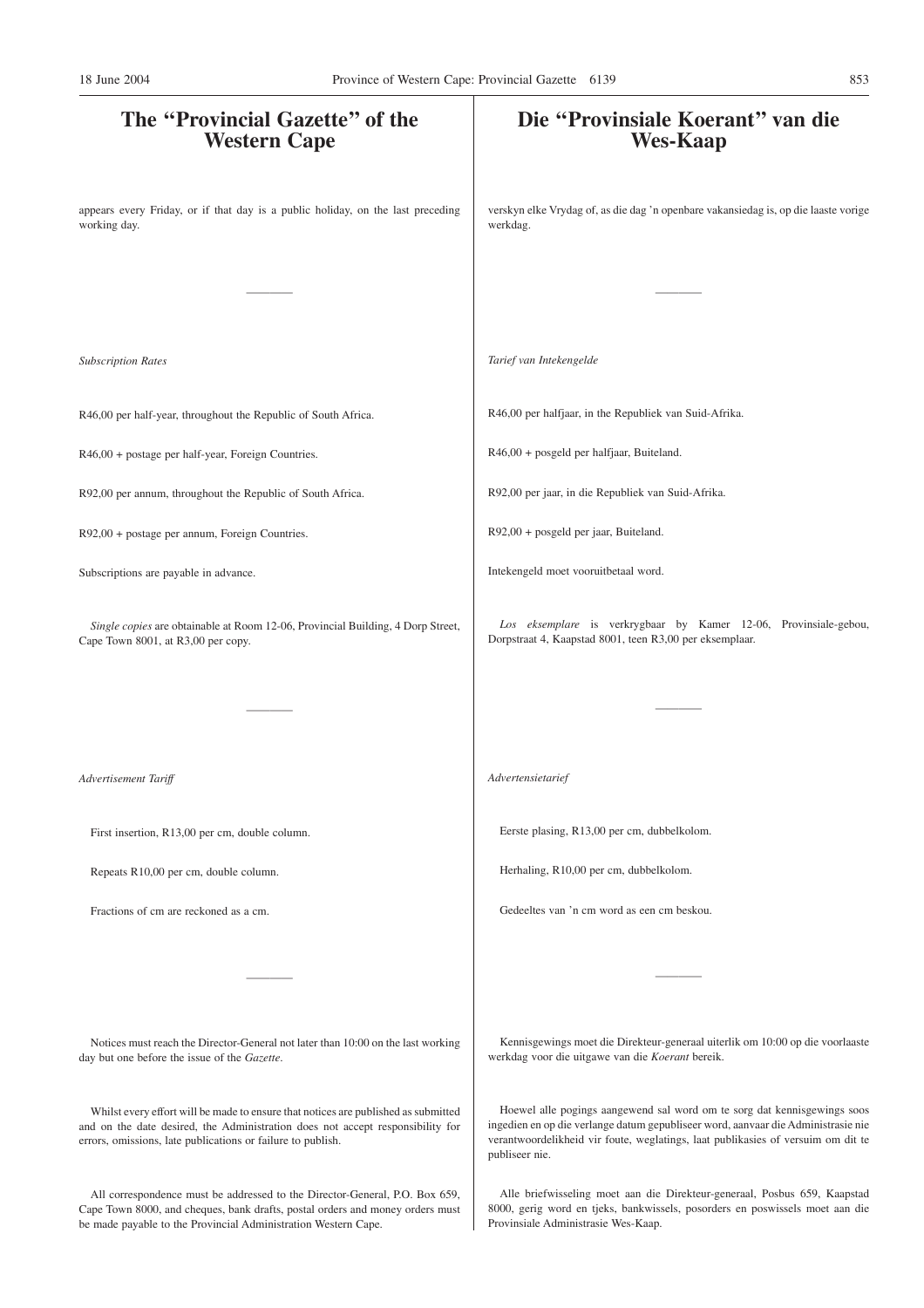# *SUID-AFRIKA EERSTE –* KOOP SUID-AFRIKAANS VERVAARDIGDE GOEDERE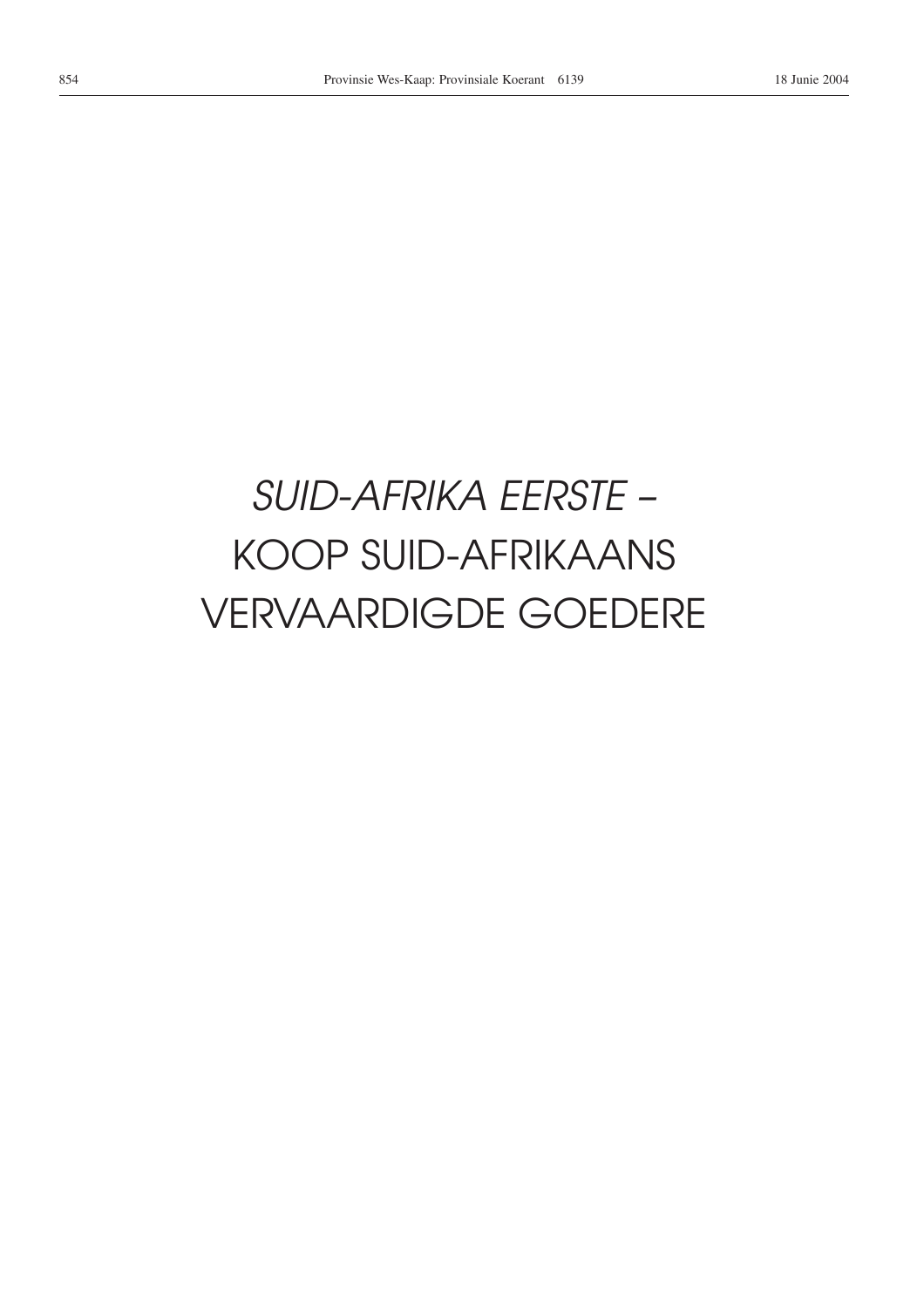# *SOUTH AFRICA FIRST –* BUY SOUTH AFRICAN MANUFACTURED GOODS